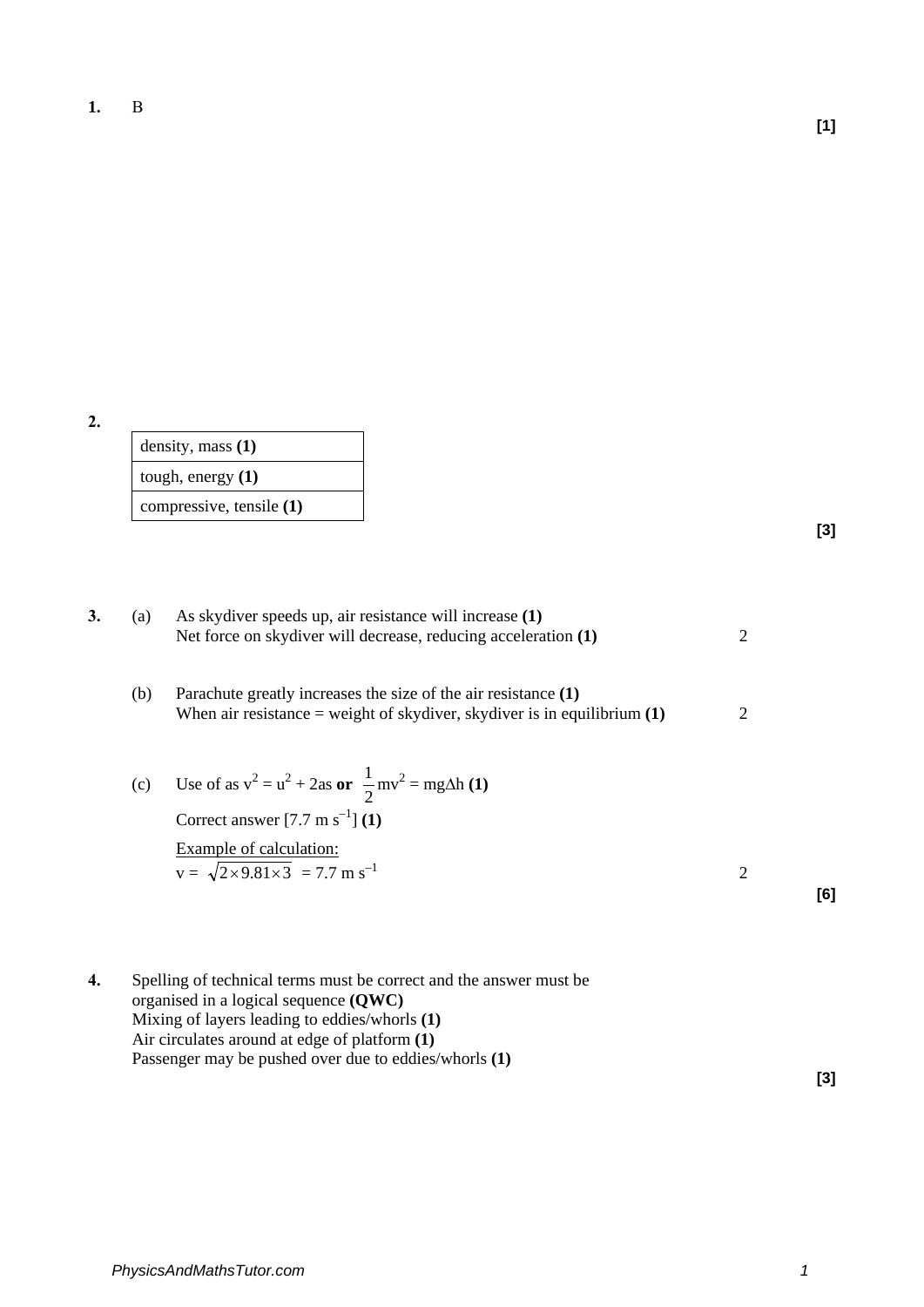| 5. | (a) | Proportional / Hooke's law limit (1)                                                                                                                                                  | $\mathbf{1}$   |     |
|----|-----|---------------------------------------------------------------------------------------------------------------------------------------------------------------------------------------|----------------|-----|
|    | (b) | Stiffness of sample (1)                                                                                                                                                               | $\mathbf{1}$   |     |
|    | (c) | Work done / strain energy $(1)$<br>To stretch (OR strain) wire to fracture $(1)$                                                                                                      | $\overline{2}$ | [4] |
| 6. |     | (a) Use of $\frac{4}{3}\pi^3\rho$ (1)                                                                                                                                                 |                |     |
|    |     | Correct answer $[1.44 \times 10^{-6}$ kg] (1)                                                                                                                                         |                |     |
|    |     | Example of calculation:<br>$m = \frac{4}{3}\pi r^3 \rho = \frac{4}{3}\pi (0.7 \times 10^{-3})^3 \times 1000 = 1.44 \times 10^{-6}$ kg                                                 | $\overline{2}$ |     |
|    | (b) | Use of mg = $6\pi\eta r v(1)$<br>Correct answer $[1.2 \text{ m s}^{-1}]$ (1)                                                                                                          |                |     |
|    |     | Example of calculation:<br>$v = \frac{mg}{6\pi\eta r} = \frac{1.44 \times 10^{-6} \times 9.81}{6\pi \times 8.90 \times 10^{-4} \times 0.7 \times 10^{-3}} = 1.2 \text{ m s}^{-1}$ (2) | $\overline{c}$ | [4] |
|    |     |                                                                                                                                                                                       |                |     |
| 7. | (a) | Length and breadth of the thin cross section to calculate area $(1)$<br>Digital callipers / micrometer (1)                                                                            | $\overline{c}$ |     |
|    | (b) | Small extensions can be measured accurately (1)<br>Large data set / easy processing of data $(1)$                                                                                     | $\overline{2}$ | [4] |
| 8. | (a) | Assumption: spring obeys Hooke's Law (1)<br>(i)<br>Use of $F = kx(1)$                                                                                                                 |                |     |
|    |     | Correct answer [60N] (1)<br><b>Example of calculation:</b>                                                                                                                            |                |     |
|    |     | $\frac{F_2}{F_1} = \frac{x_2}{x_1}$                                                                                                                                                   |                |     |
|    |     | $F_2 = \frac{50}{5} \times 6 = 60 \text{ N}$                                                                                                                                          | 3              |     |

(ii) Use of  $W = F_{av}.x(1)$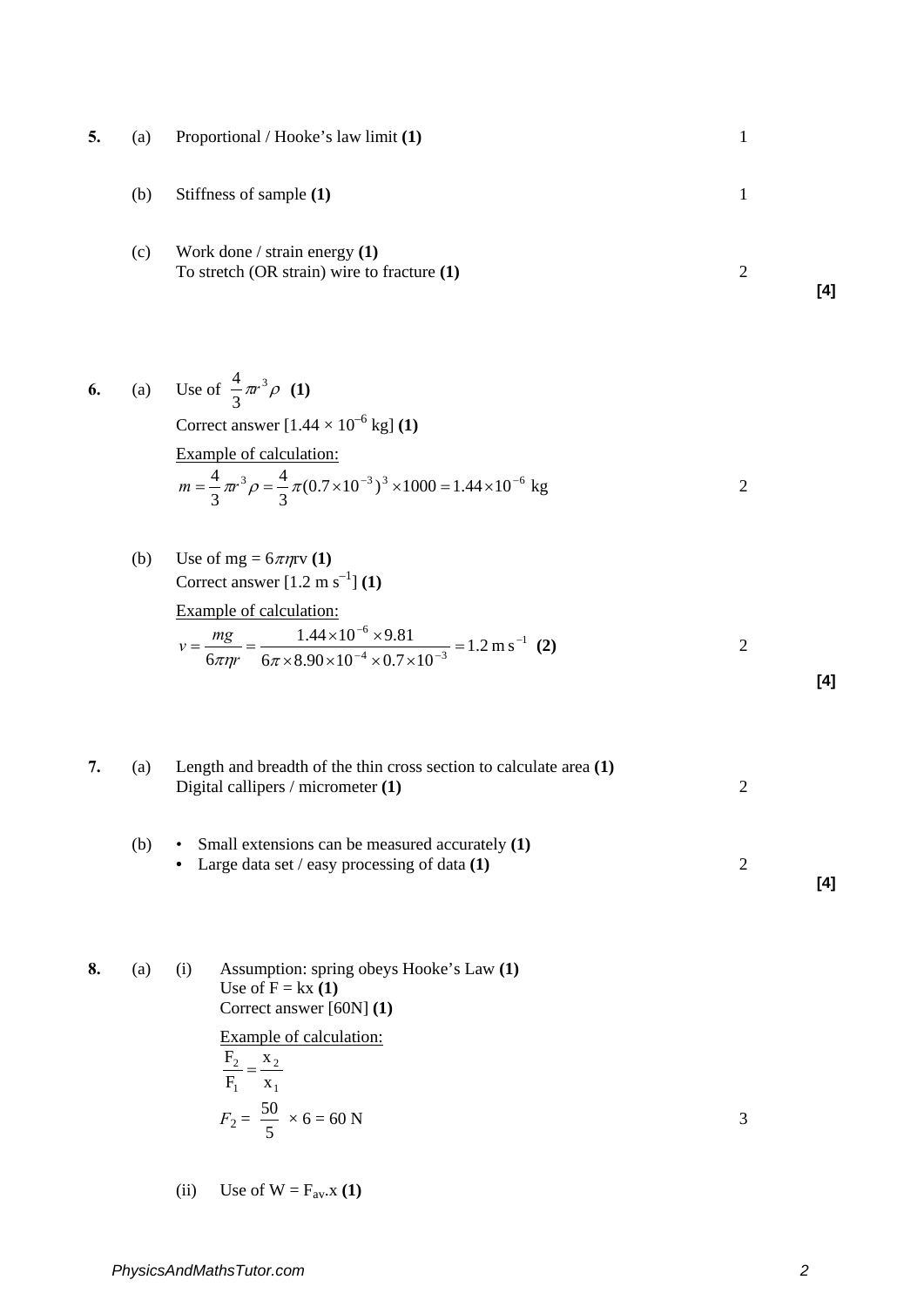Correct answer [75J] **(1)**

Example of calculation:  $\overline{W} = \overline{F}_{av}$ .x  $W = 5 \times$ 2  $\frac{60}{2} \times 0.5 = 75 \text{ J}$  2

(b) (i) Attempt at estimation of area under graph / average force **(1)**  0.5 m extension used **(1)**  Correct answer  $[53 \rightarrow 57J]$  **(1)** 

> Example of calculation: Energy represented by 1 square  $=10 \times 0.02 = 0.2$  J 280 squares  $\times$  0.2 J = 56 J

Treating the area as a large triangle  $W = 0.5 \times 205 \times 0.5 = 51$  J

(ii) Spelling of technical terms must be correct and the answer must be organised in a logical sequence **(QWC)** Energy returned is less than the work done in stretching the cords **(1)** Energy must be conserved, so internal energy of cords must increase **(1)**  Rubber cords will get warmer **(1)** 3

### **9.** (i) **Fence wire cross-section**

Use of  $\pi r^2$  and  $10^{-3}$  m **(1)** 4.9 × 10–6 (m2) [do not accept m] **(1)**   $A = \pi r^2$  $=\pi \times (0.5 \times 2.50 \times 10^{-3})^2$  $\sim$  2

(ii) **Stress calculation**

Substitution:  $1500 \text{ N} / 4.9$  [or  $5 \times 10^{-6} \text{ m}^2$  (1) 310 MPa [accept 300, ecf] **(1)**   $\sigma = F/A$  $= 1500 \text{ N} / 4.9 \times 10^{-6} \text{ m}^2$  $= 3.1 \times 10^8$  Pa 2

**[11]**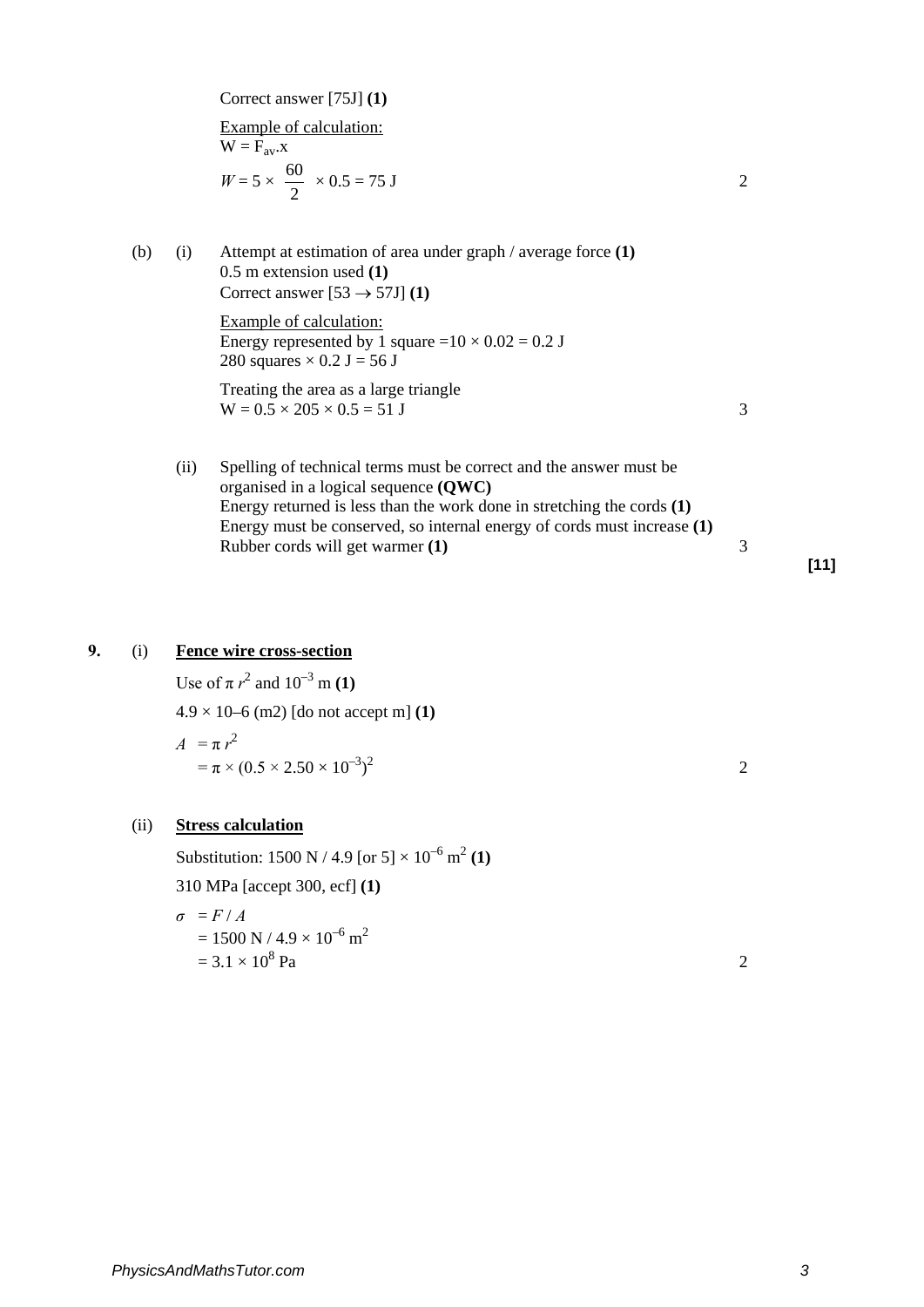## (iii) **Extension calculation**

|     | (III) | <b>Extension calculation</b>                                                                                                                                 |                |     |
|-----|-------|--------------------------------------------------------------------------------------------------------------------------------------------------------------|----------------|-----|
|     |       | $E = \sigma / \varepsilon$ and $\varepsilon = \Delta l / l$ (or $E = Fl / A \Delta l$ ) (1)                                                                  |                |     |
|     |       | Substitution in $E = \sigma / \varepsilon$ and $\varepsilon = \Delta l / l$ [or in $E = Fl / A \Delta l$ , ecf,<br>ignore $10n$ ] $(1)$                      |                |     |
|     |       | $0.048$ (m) [ecf] (1)                                                                                                                                        |                |     |
|     |       | 48 mm [accept $47 - 49$ mm, bald answer scores $4/4$ ] (1)                                                                                                   |                |     |
|     |       | E<br>$=$ $F$ $l$ / $A$ $\Delta l$                                                                                                                            |                |     |
|     |       | $=$ (1500 N $\times$ 33 m) / (210 $\times$ 10 <sup>9</sup> Pa $\times$ 4.9 $\times$ 10 <sup>-6</sup> m <sup>2</sup> )<br>$\Delta l$<br>$= 0.048$ m $= 48$ mm | $\overline{4}$ | [8] |
|     |       |                                                                                                                                                              |                |     |
| 10. | (i)   | <b>Young modulus experiment</b>                                                                                                                              |                |     |
|     |       | (G–) clamp [vice], wire, pulley, mass / weight / load                                                                                                        |                |     |
|     |       | three correct $(1)$                                                                                                                                          |                |     |
|     |       | all four correct (1)                                                                                                                                         | $\overline{2}$ |     |
|     | (ii)  | <b>Labelling of l</b>                                                                                                                                        |                |     |
|     |       | Accurate indication of $l$ [to 1 mm] (1)                                                                                                                     |                |     |
|     |       | Length 2 m to 6 m $(1)$                                                                                                                                      | $\overline{2}$ |     |
|     | (iii) | <b>Additional apparatus</b>                                                                                                                                  |                |     |
|     |       | Micrometer (screw gauge) / (digital) callipers (1)                                                                                                           |                |     |
|     |       | Ruler or similar [e.g. tape measure, metre stick] (1)                                                                                                        | $\overline{2}$ | [6] |
|     |       |                                                                                                                                                              |                |     |
| 11. | (a)   | (i)<br>Type of behaviour:<br>Plastic<br>Correct definition of circled word:                                                                                  |                |     |

Correct definition of circled word: Ductile: can be pulled into a long thin shape Elastic: returns to original shape/size (once force removed) Plastic: does not return to original shape/size (once force removed) Tough: can withstand dynamic loads / shocks / impacts / absorbs a lot of energy before breaking 2 (ii) Brittle: Snaps / cracks / shatters / breaks without (plastic) deformation

(when subjected to a force) 1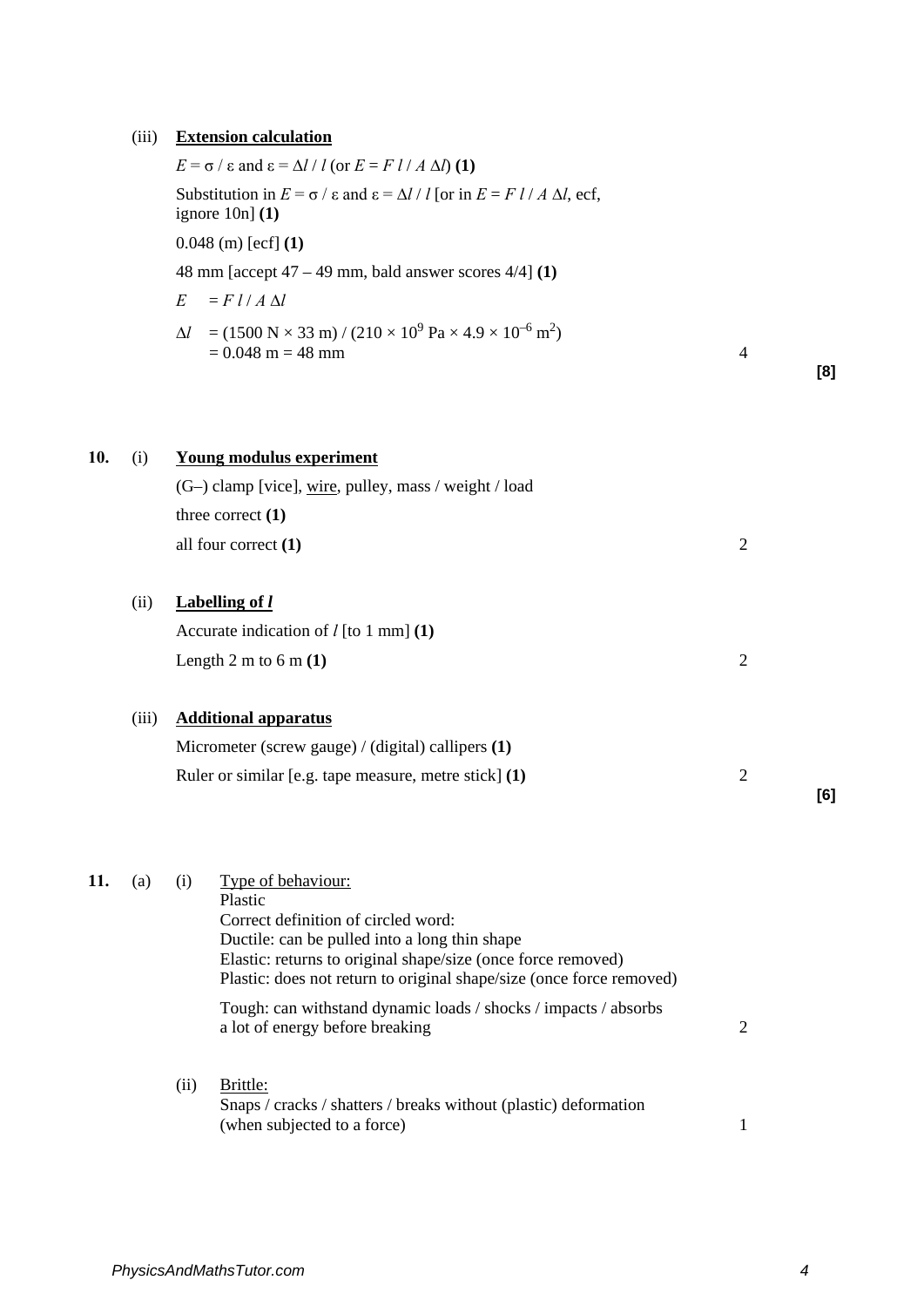- (iii) Strong: Large force  $/$  stress required to break it 1
- (b) (i) Breaking stress: Use of  $\sigma = \varepsilon \times E$ Correct answer  $[2 \times 10^8 \text{ Pa}]$ Eg.  $\sigma = 2 \times 10^{11} \times 0.001$  $= 2 \times 10^8$  Pa 2
	-
	- (ii) Force to break wire: Use of  $A = \pi r^2$ Use of  $F = \sigma \times A$ Correct answer [157 (N)] [allow  $156 - 157$  (N) for rounding errors – no u.e] Eg.  $A = \pi \times (1 \times 10^{-3}/2)2 = 7.9 \times 10^{-7}$  m<sup>2</sup>  $F = 2 \times 10^8 \times 7.9 \times 10^{-7}$  m<sup>2</sup> Weight  $(= F) = 157$  N
	- (iii) Force to break Biosteel fibre:  $3.1 \times 10^3$  N [allow  $3.1 \times 10^3$  N –  $3.2 \times 10^3$  N] eg.  $20 \times 157 = 3140 \text{ N}$  (3200 N if 160 N used) 1
	- (iv) Assumption:

Elastic limit (of both materials) not reached / elastic behaviour / Hooke's law obeyed / Young modulus still holds at breaking point / Area remains constant / best Biosteel scenario /  $20 \times$  stronger 1

**[11]**

### **12.** (a) Graph:

Line of best fit drawn as straight line through origin

Stiffness: Use of  $k = F/x$  $k = 22$  N m<sup>-1</sup> (allow 21 –23 N m<sup>-1</sup>) [allow ecf from graph] eg.  $k = 110/5.0 = 22$  N m<sup>-1</sup> 3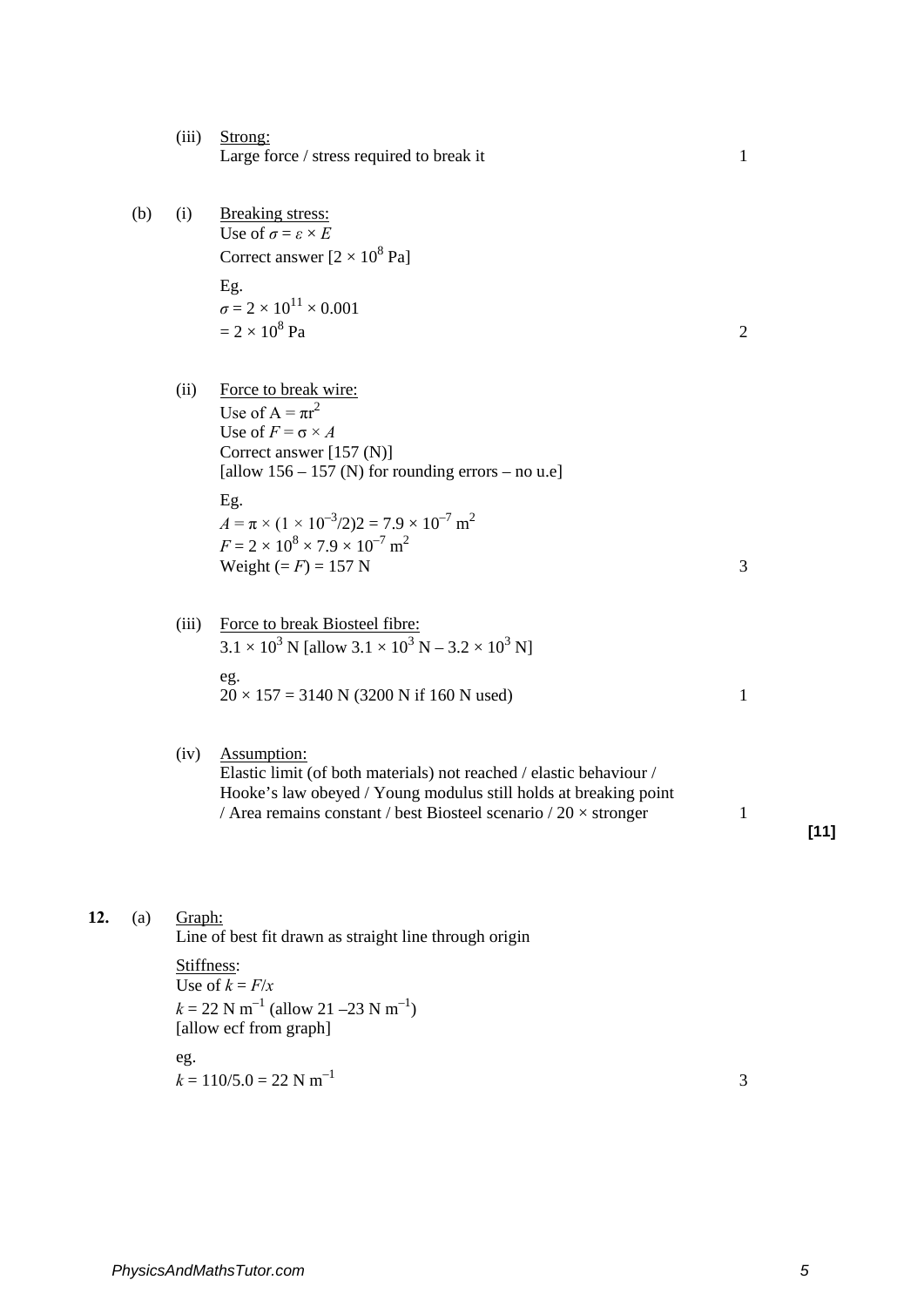|     | (b)   | Energy stored in rope:<br>Use of $E =$ area under graph = $\frac{1}{2} Fx$<br>[also allow $E = \frac{1}{2} kx^2 / E = F^2/2k$ ]<br>Correct answer [514 J (511J if $k = 22$ Nm–1 is used]<br>[allow $505 - 522$ J]<br>$E = \frac{1}{2} \times 150 \times 6.85$<br>$= 514$ J | $\overline{2}$ |        |
|-----|-------|----------------------------------------------------------------------------------------------------------------------------------------------------------------------------------------------------------------------------------------------------------------------------|----------------|--------|
|     | (c)   | Less extension with child:<br>Any one of:<br>• Rope connected to sheet as (many) parallel sections<br>(making it stiffer)<br>• Each section of rope supporting (much) less than full weight<br>• Work done / energy lost to friction with trampoline fram                  | Max 1          |        |
|     | (d)   | New rope dimensions:<br>Rope needs to be thicker / shorter<br>As stiffness would have to be increased / reference to<br>$E = \frac{F l}{Ax}$ / as it would have to withstand a greater stress /<br>otherwise extension would be (much) greater                             | $\overline{2}$ | [8]    |
| 13. | (i)   | Stress-strain graph regions<br>Neckings C or $D(1)$<br>Elastic deformation = A or B $(1)$<br>Plastic flow = E [ignore extra C or D] $(1)$                                                                                                                                  | 3              |        |
|     | (ii)  | Young modulus calculation<br>Attempt at gradient / stress $\div$ strain (1)<br>Sensible pair of values [from linear region, ignore $\times 10^n$ ] (1)<br>1.35 [allow 1.30 – 1.40] $(1)$<br>$\times 10^{11}$ Pa [or N m <sup>2</sup> ] (1)                                 | $\overline{4}$ |        |
|     | (iii) | Second material<br>Straight line [allow slight curvature at end] (1)<br>Less steep than original line $(1)$<br>Stops at $\varepsilon = 2.6 \times 10^{-3}$ (1)                                                                                                             | $\mathfrak{Z}$ |        |
|     |       |                                                                                                                                                                                                                                                                            |                | $[10]$ |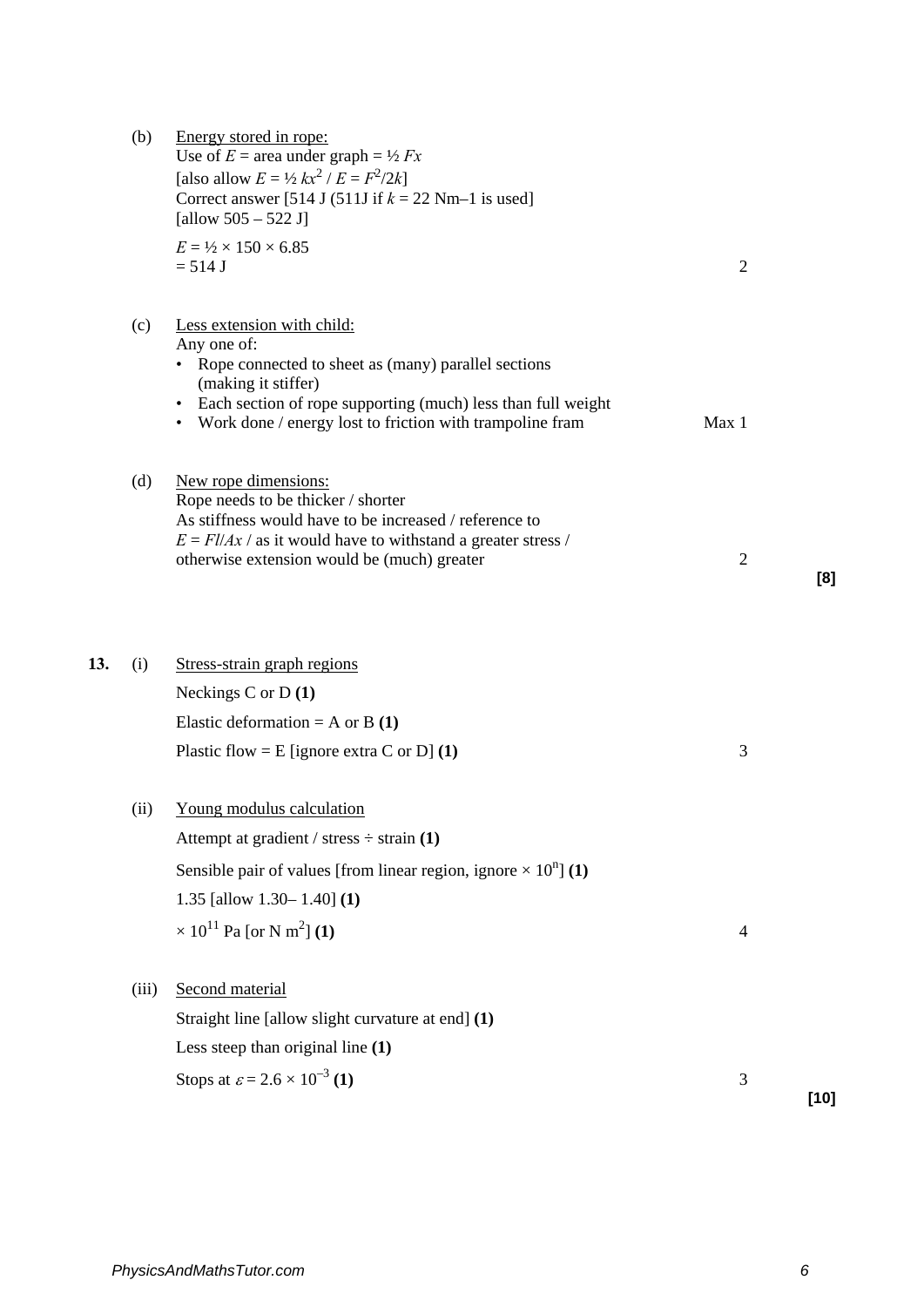| 14. | (a) |                        | Force arrow diagram:<br>Weight and upthrust correctly labelled (1)<br>Tension in string shown downwards (1)                                                                                                                                                                                                                                                                                                                         | $\overline{2}$ |
|-----|-----|------------------------|-------------------------------------------------------------------------------------------------------------------------------------------------------------------------------------------------------------------------------------------------------------------------------------------------------------------------------------------------------------------------------------------------------------------------------------|----------------|
|     | (b) |                        | Upthrust on balloon:<br>Knowledge of: upthrust = weight of displaced air $(1)$<br>Use of upthrust = $\rho gV(1)$<br>Correct answer $(0.18 \text{ N})$ [allow $0.2 \text{ N}$ ] $(1)$                                                                                                                                                                                                                                                |                |
|     |     | Example:<br>$= 0.18 N$ | Upthrust = 1.30 kg m <sup>-3</sup> × 9.81 m s <sup>-2</sup> × 4/3 $\pi$ (0.15 m) <sup>3</sup>                                                                                                                                                                                                                                                                                                                                       | 3              |
|     | (c) | (i)                    | Airflow diagram:<br>Diagram showing at least three continuous lines around the balloon (1)                                                                                                                                                                                                                                                                                                                                          | $\mathbf{1}$   |
|     |     | (ii)                   | Type of airflow:<br>Streamline / laminar (1)                                                                                                                                                                                                                                                                                                                                                                                        | 1              |
|     | (d) | (i)                    | Word equation:<br>Weight + (viscous) drag = upthrust $(1)$                                                                                                                                                                                                                                                                                                                                                                          | 1              |
|     |     | (ii)                   | Terminal velocity:<br>$\frac{4}{3}\pi r^3 \rho g$ = upthrust = value obtained in (b) [or 0.2 N] (1)<br>correct substitution into $mg + 6\pi r \eta v = \frac{4}{3}\pi r^3 \rho g$ (1)<br>Correct answer (202 m s <sup>-1</sup> ) [196 – 202 m s <sup>-1</sup> to allow for rounding<br>errors] [if 0.2N is used $v = 590$ m s <sup>-1</sup> ] (1)<br>Example:<br>$v = (0.18 - 0.17) / (6\pi \times 1.8 \times 10^{-5} \times 0.15)$ |                |
|     |     |                        | $= 202 \text{ m s}^{-1}$                                                                                                                                                                                                                                                                                                                                                                                                            | 3              |
|     |     | (iii)                  | Comment:<br>Any one of:<br>Air pressure also acts on balloon / becomes less with height<br>Air becomes less dense with height<br>Upthrust becomes less with height<br>Relationship only valid for small objects (1)                                                                                                                                                                                                                 | Max 1          |

**[12]**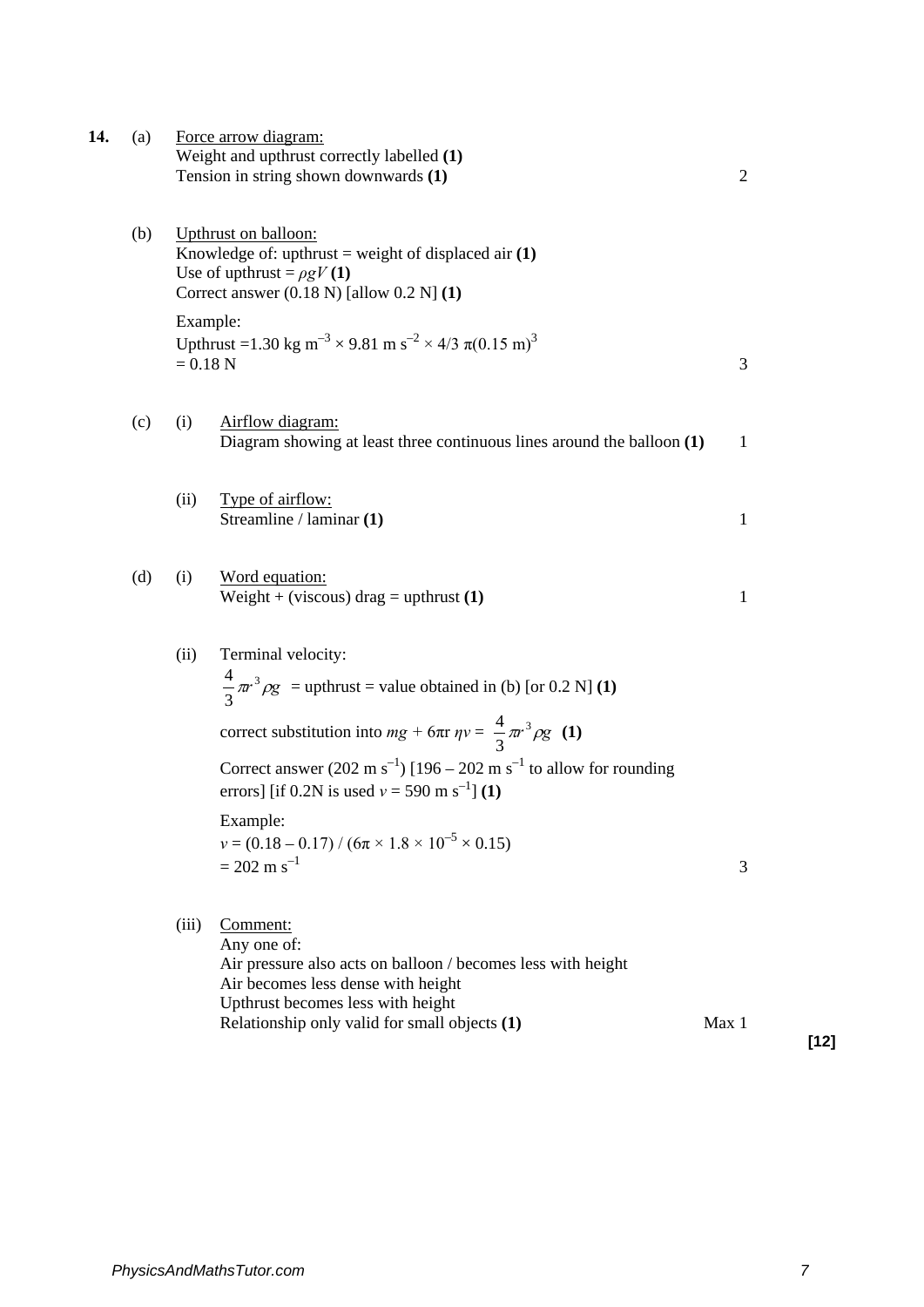| 15. | (a) | Deformation of spring:<br>As spring must return to original length when (compressive) force<br>is removed $(1)$<br>Elastic (conditional on 1st mark) (1)                                                                                                                                                     | $\overline{2}$ |        |
|-----|-----|--------------------------------------------------------------------------------------------------------------------------------------------------------------------------------------------------------------------------------------------------------------------------------------------------------------|----------------|--------|
|     | (b) | Graph:<br>4 points plotted correctly (1)<br>all points plotted correctly (to within $\frac{+}{2}$ square) (1)<br>straight line of best fit through points and origin (1)                                                                                                                                     | 3              |        |
|     | (c) | Stiffness:<br>Use of stiffness $=$ F/x taking any pair of values from the table or<br>graph(1)<br>$= 0.53$ N mm <sup>-1</sup> (530 Nm <sup>-1</sup> ) [allow 0.52 – 0.54 N mm <sup>-1</sup> ] (1)                                                                                                            | $\overline{2}$ |        |
|     | (d) | Force exerted:<br>Correct reading from graph<br>$= 3.2$ N [allow 3.1 – 3.3 N] (1)                                                                                                                                                                                                                            |                |        |
|     |     | <b>OR</b><br>$F = kx = 0.53 \times 6 = 3.2$ N [allow ecf] (1)                                                                                                                                                                                                                                                | $\mathbf{1}$   |        |
|     | (e) | Elastic energy:<br>Energy stored = area under graph OR Energy stored = $\frac{1}{2}$ Fx OR<br>Energy stored = $\frac{1}{2}$ kx2 (1)<br>Correct values substituted [ignore powers of 10] (1)<br>Correct answer $(9.6 \times 10^{-3} \text{ J})$ [allow $9.3 - 9.9 \times 10^{-3} \text{ J}$ ] (1)<br>Example: | 3              |        |
|     |     | Energy stored = $\frac{1}{2}$ (3.2 × 6 × 10 <sup>-3</sup> ) = 9.6 × 10 <sup>-3</sup> J<br><b>OR</b><br>Energy stored = $\frac{1}{2} \times 530 \times (6 \times 10^{-3})2 = 9.6 \times 10^{-3}$ J                                                                                                            |                |        |
|     | (f) | New force to compress:<br>Half of the original force $/ 1.6 N$ [allow ecf] (1)                                                                                                                                                                                                                               | 1              | $[12]$ |
| 16. | (a) | <b>Elastic and Plastic behaviour</b><br>Plastic = permanent AND elastic = reversible [may be implied                                                                                                                                                                                                         |                |        |
|     |     | anywhere] (1)<br>Elastic: bonds stretch but not broken / atoms move apart but<br>then return $(1)$                                                                                                                                                                                                           |                |        |
|     |     | Plastic: bonds broken (when stressed) / atoms do not return to<br>original position (after stress) (1)                                                                                                                                                                                                       | 3              |        |
|     | (b) | Ultimate tensile strength<br>(i)                                                                                                                                                                                                                                                                             |                |        |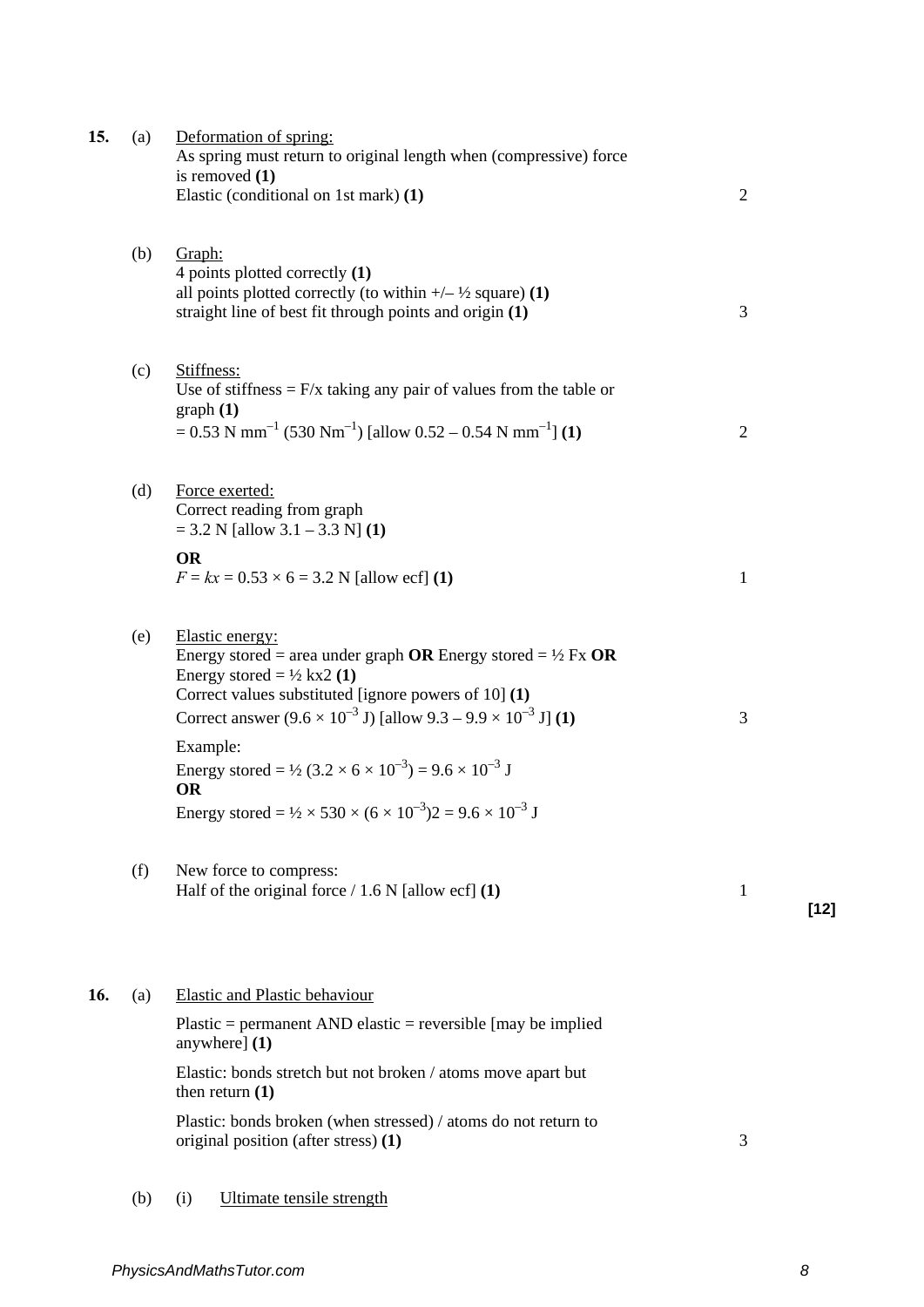$$
(3.6-3.7) \times 10^8 \text{ N m}^{-2} / \text{Pa} (1)
$$

(ii) Young modulus calculation

Attempt at gradient / stress  $\div$  strain [ignore  $10^n$ ] (1) Valid pair of readings taken from graph  $[10^8$  and  $10^{-3}$  required]  $(1)$  $8.0 \text{ to } 9.0 \times 10^{11} \text{ N m}^{-2}$  / Pa **(1)** 3

(iii) Tough or brittle explanation Tough **(1)** Any reference to plastic behaviour **(1)** (Large area under) non-linear part of graph referred to **(1)** 3 **[10]**

#### **17.** Definitions

- (i) Stress = force  $\div$  area AND strain = extension  $\div$  original [initial] length **(1)** 1
- (ii)  $E = \text{stress} \div \text{strain}$  [accept symbols here] (1)

$$
E = \frac{F/A}{\Delta l/l} \quad (1)
$$

#### (iii) Radius "show that" calculation

Correct substitution in  $E = \frac{Fl}{A\Delta l}$ ∆  $/ A = 2.7 \times 10^{-7}$  (m<sup>2</sup>) (1)  $A = \pi r^2 (1)$  $2.9 \times 10^{-4}$  m / 0.29 (mm) **(1)** 3

**[6]**

**18.** (a) Material properties: Strength – Force/ load/stress required to **break** / Strong – large force required to **break (1)** Brittle – shatters/snaps/fractures / cracks (under force) /

breaks with no/little plastic deformation/breaks with little strain [ignore reference to size of force needed eg. cracks easily – mark awarded for 'cracks'] **(1)** 

Plastic – does not return to original length (when load removed) / deformation is permanent **(1)** 3

(b) Maximum force: Use of  $A = \pi r^2 (1)$ Use of  $F = \sigma \times A$  (1)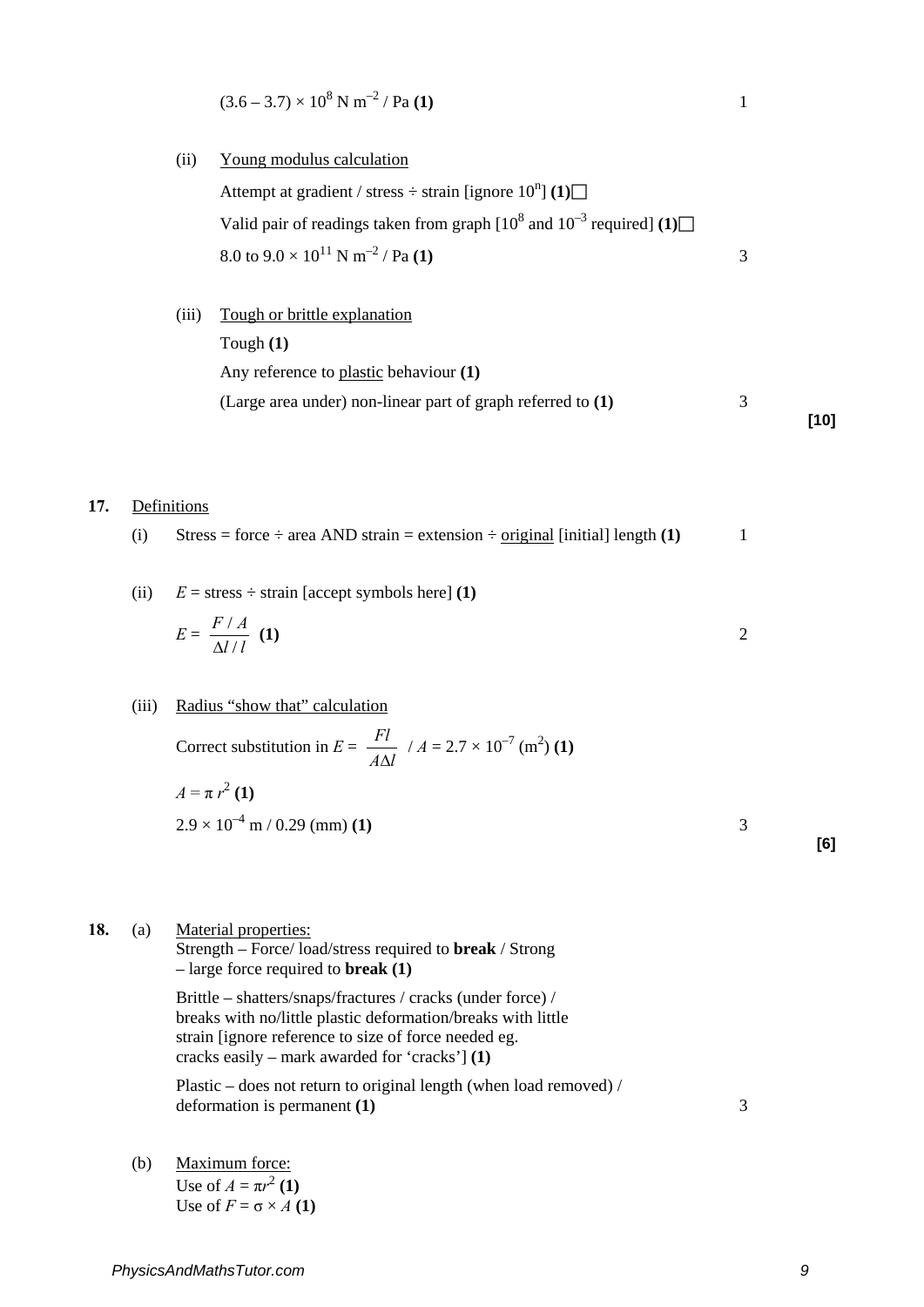| Correct answer [193 (N)] $(1)$<br>[accept $190 - 193$ N to allow for rounding errors] [no u.e]<br>[2 out of 3 for correct reverse working out]                                                                          | 3 |
|-------------------------------------------------------------------------------------------------------------------------------------------------------------------------------------------------------------------------|---|
| Example:<br>$F = \sigma \times A$<br>$A = \pi r^2 = (0.127 \times 10^{-3})^2 \times \pi$<br>$= 5.07 \times 10^{-8}$ m <sup>2</sup><br>$F = 3.8 \times 10^9$ Pa $\times 5.07 \times 10^{-8}$ m <sup>2</sup><br>$= 193 N$ |   |
| Extension calculation:<br>Use of $\varepsilon = \sigma/E(1)$                                                                                                                                                            |   |

Correct answer for ε [0.015] **(1)** Correct answer for extension [0.017 m] **(1)** [allow  $0.016 - 0.017$  m to allow for rounding errors] [allow 1<sup>st</sup> 2 marks for correct substitution into  $E = F1/xA$ ] 3 Example: ε = σ */ E*  $= 2.00 \times 10^9$  Pa /  $1.31 \times 10^{11}$  Pa  $= 0.015$ extension =  $\varepsilon$  × length =  $0.015 \times 1.1$ m =  $0.017$  m (1.7 cm)

(d) Polymer: Long chain **(1)**

 $(c)$ 

Of repeating units / of monomers / molecule /atoms **(1)** [1 mark only for long chain of molecules] 2

**[11]**

19. (a) High viscosity flow: Slower (than low viscosity flow) / greater time taken to flow the same distance / flows less distance in the same time **(1)** 1 (b) Measurement of viscosity: Distance travelled by lava in a set time / time taken to travel a set distance / speed of lava flow **(1)** 1 (c) Effect of cooling: (viscosity) increases **(1)** 1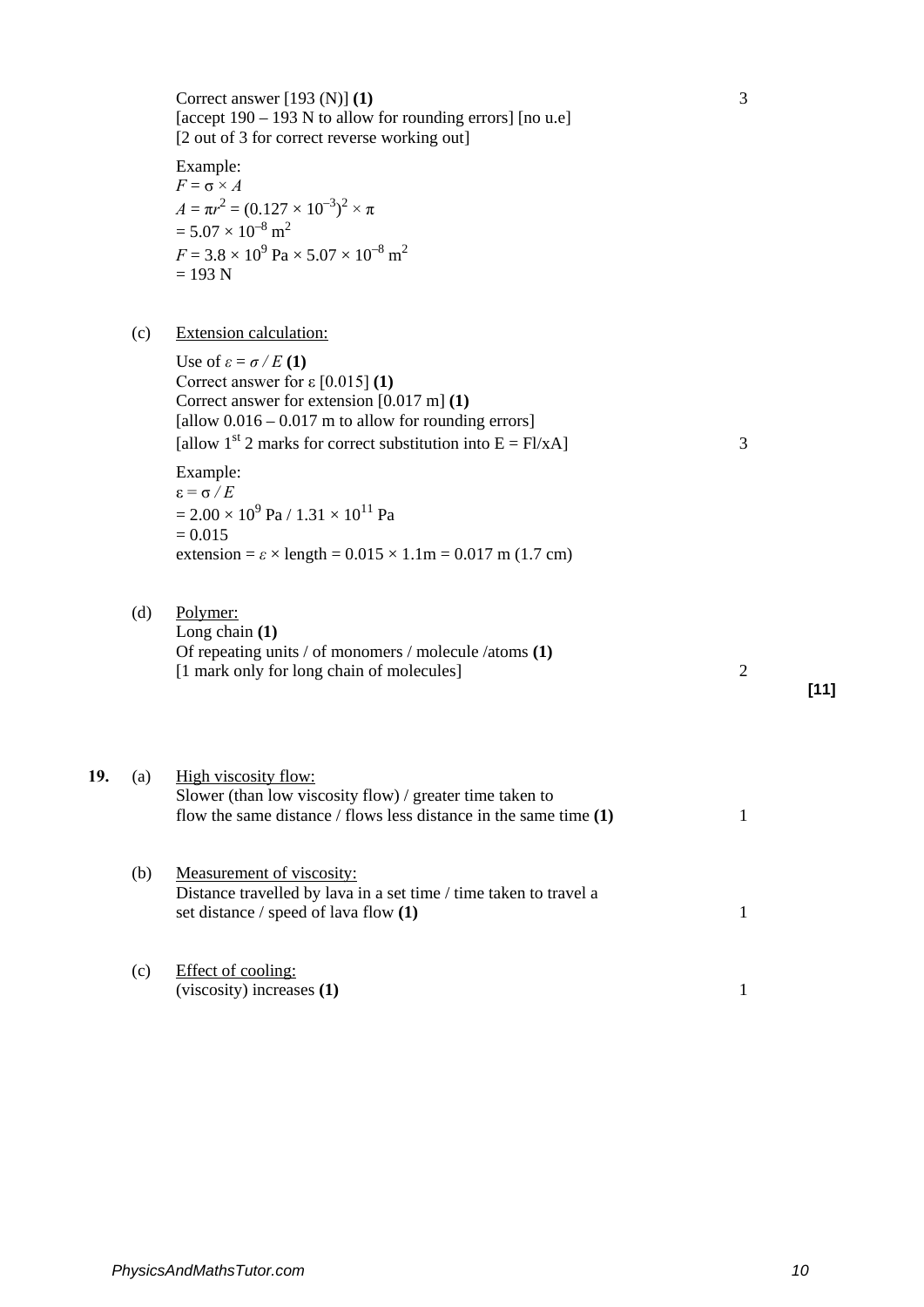|     | (d)   | Laminar/Turbulent flow:<br>Any $3$ points $-$<br>$\bullet$ Laminar – smooth<br>• Shown by at least 2 straight-ish lines<br>• Turbulent – flow causes whirlpools / eddies (or<br>explanation involving energy)<br>• Turbulent flow shown on diagram with at least 3<br>lines resulting in eddies $(1)(1)(1)$ | Max 3        |        |
|-----|-------|-------------------------------------------------------------------------------------------------------------------------------------------------------------------------------------------------------------------------------------------------------------------------------------------------------------|--------------|--------|
|     | (e)   | Viscosity graph:<br>Use a log scale $/$ powers of 10 scale $(1)$                                                                                                                                                                                                                                            | $\mathbf{1}$ | [7]    |
| 20. |       | <b>Property definitions</b>                                                                                                                                                                                                                                                                                 |              |        |
|     | (i)   | Tough: absorbs energy (before breaking) (1)                                                                                                                                                                                                                                                                 |              |        |
|     |       | by plastic deformation (1)                                                                                                                                                                                                                                                                                  |              |        |
|     |       | Strong: high(er) UTS / high(er) stress (before breaking) (1)                                                                                                                                                                                                                                                | 3            |        |
|     |       | Force calculation                                                                                                                                                                                                                                                                                           |              |        |
|     | (ii)  | Attempted use of $\sigma = F/A$ [accept use of r instead of A for 1/3] (1)                                                                                                                                                                                                                                  |              |        |
|     |       | Use of $A = \pi r^2$ (ignore 10 <sup>n</sup> ) (1)                                                                                                                                                                                                                                                          |              |        |
|     |       | 3.8 (or 4) $\times$ 10 <sup>-3</sup> N (1)                                                                                                                                                                                                                                                                  | 3            |        |
|     |       | $\sigma = F/A = F/\pi r^2$<br>$F = \sigma \pi r^2$<br>$= 3 \times 10^8$ Pa $\times \pi (2.0 \times 10^{-6}$ m) <sup>2</sup><br>$= 3.8 \times 10^{-3}$ N                                                                                                                                                     |              |        |
|     |       | Stiffest part of curve                                                                                                                                                                                                                                                                                      |              |        |
|     | (iii) | Initial slope indicated (1)                                                                                                                                                                                                                                                                                 | 1            |        |
|     |       | Young modulus calculation                                                                                                                                                                                                                                                                                   |              |        |
|     | (iv)  | Any attempt at gradient / stress $\div$ strain (1)                                                                                                                                                                                                                                                          |              |        |
|     |       | Correct pair of values for linear region above stress 0.25 / Extended<br>gradient at start of curve (1)                                                                                                                                                                                                     |              |        |
|     |       | 5.5 GPa $[5.2 - 5.6 \text{ with GPa or GNm}^{-2}]$ (1)                                                                                                                                                                                                                                                      | 3            | $[10]$ |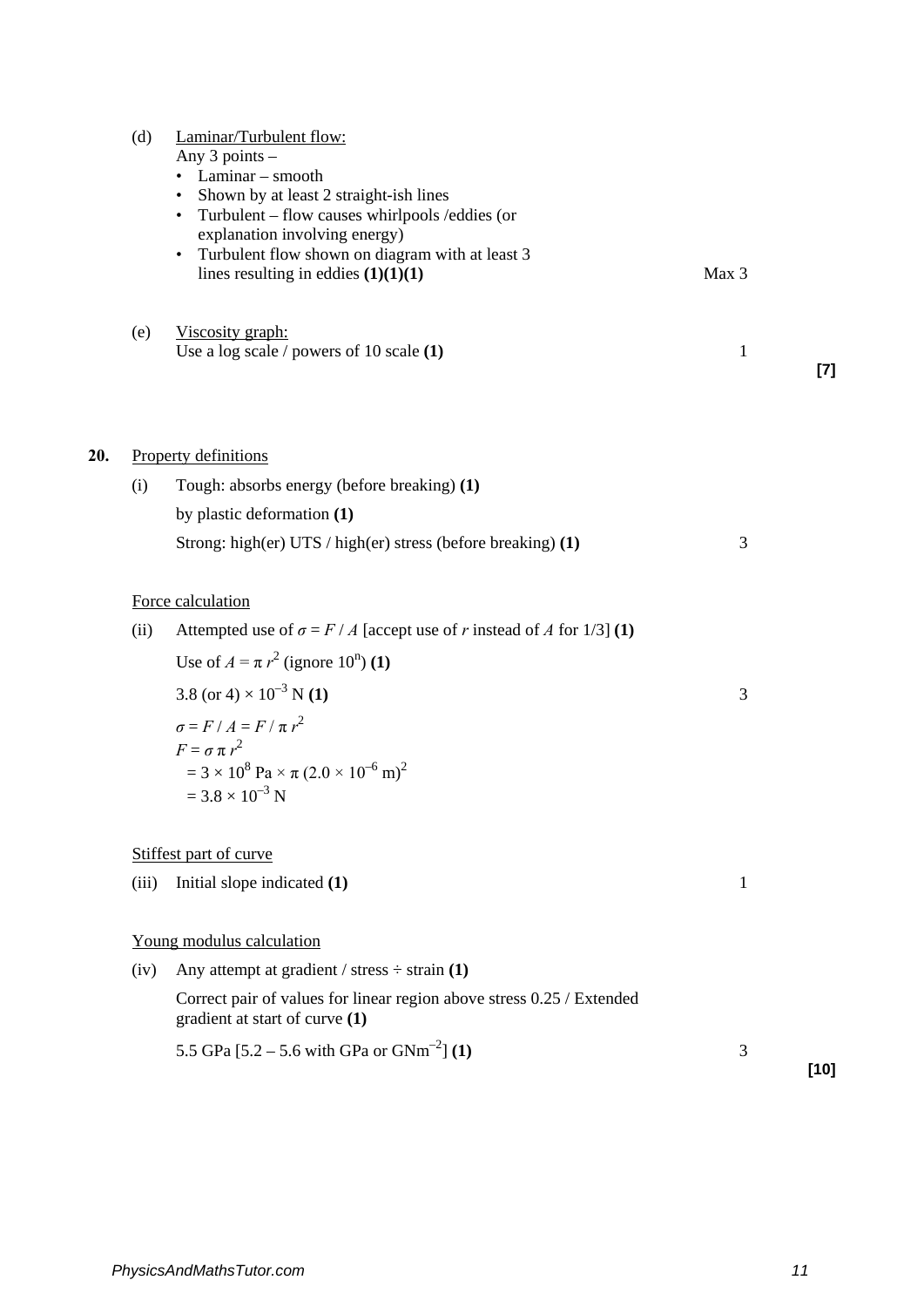| 21. | (a) | (i)    | Type of airflow:<br>Laminar / streamline $(1)$                                                                                                                                                                   | $\mathbf{1}$   |     |
|-----|-----|--------|------------------------------------------------------------------------------------------------------------------------------------------------------------------------------------------------------------------|----------------|-----|
|     |     | (ii)   | Airflow diagram:<br>At least two streamlines drawn in front of the skier $(1)$<br>At least two streamlines continuous around and behind the skier $(1)$<br>[Maximum of 1 mark if the streamlines cross or touch] | $\overline{2}$ |     |
|     |     | (iii)  | Skier's equipment:<br>Smooth / tight-fitting / not baggy / elastic (1)                                                                                                                                           | $\mathbf 1$    |     |
|     | (b) | (i)    | Desirable property:<br>Elastic or Tough (1)                                                                                                                                                                      | $\mathbf{1}$   |     |
|     |     |        | Reason:<br>Correct reasoning in line with property, ie.<br>Will return to original shape (once load removed) (1)<br>or<br>Can withstand shock / impact (without breaking) $(1)$                                  | $\overline{c}$ |     |
|     |     | (ii)   | Undesirable property:<br>Plastic $(1)$                                                                                                                                                                           |                |     |
|     |     |        | Reason:<br>Will remain deformed (once load removed) (1)                                                                                                                                                          | $\overline{2}$ | [8] |
| 22. | (a) | Graph: |                                                                                                                                                                                                                  |                |     |
|     |     | (i)    | Line of best fit completed curving between 5.0 and 5.5 mm (1)                                                                                                                                                    |                |     |
|     |     | (ii)   | <b>X</b> marked correctly on line (by eye) between $5.0 - 5.5$ mm (1)                                                                                                                                            | $\overline{c}$ |     |
|     | (b) | (i)    | Energy stored calculation:<br>Energy = $\frac{1}{2}$ Fx or area under graph to intercept line (1)<br>Correct reading of $x$ from graph $(1)$<br>Correct answer from graph in Joules (1)                          | 3              |     |
|     |     | eg.    | Energy = $\frac{1}{2}Fx$<br>$= \frac{1}{2} \times 20 \times 4 \times 10^{-3}$<br>$= 0.04$ J                                                                                                                      |                |     |
|     |     | (ii)   | Gradient of graph:<br>Stiffness of wire (1)                                                                                                                                                                      | $\mathbf{1}$   |     |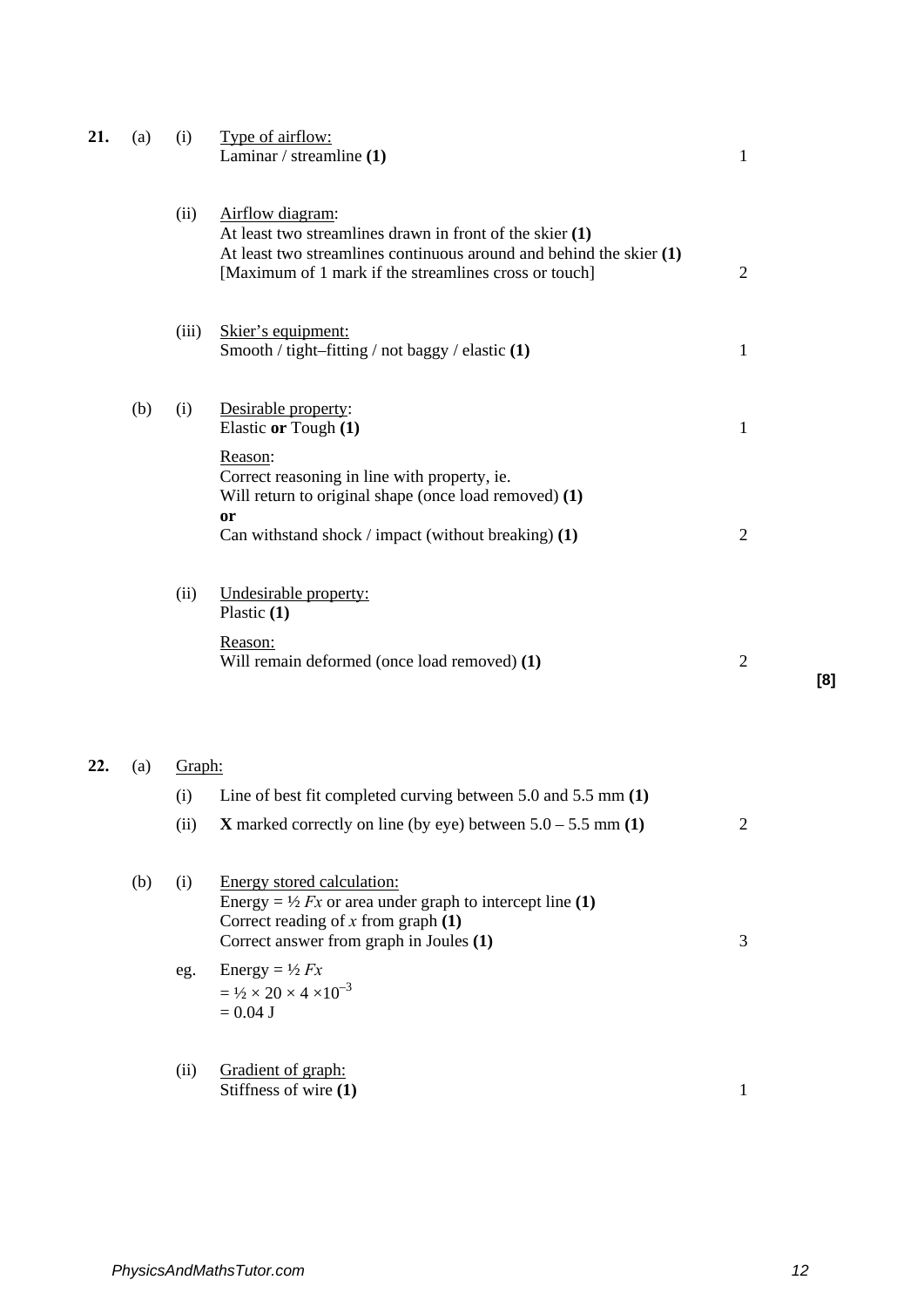| (c) | Thicker wire: |  |
|-----|---------------|--|
|     |               |  |

Any 2 of the following:

• Steeper gradient

- More force required to produce the same extension
- Limit of proportionality at a larger force  $(1)(1)$  Max 2

#### **23.** Stress – strain graph

| (i)   | Stress $(1)$                                                                                                                                                                     |                |        |
|-------|----------------------------------------------------------------------------------------------------------------------------------------------------------------------------------|----------------|--------|
|       | $Pa/MPa/GPa/Nm^{-2}$ (1)                                                                                                                                                         | $\overline{2}$ |        |
| (ii)  | Use of $E = \sigma \div \varepsilon / E =$ gradient (1)<br>Any correct substitution [for linear region] (1)<br>Suitable scale: 1, 2, 3, 4, 5 and $\times 10^{9}$ / G (1)         | 3              |        |
|       | UTS and yield stress                                                                                                                                                             |                |        |
| (iii) | $5GPa$ [ecf] $(1)$                                                                                                                                                               | 1              |        |
| (iv)  | The stress at which plastic deformation begins / beyond elastic<br>region [not just 'beyond Hooke's law'] (1)                                                                    | 1              |        |
| (v)   | Y at or just beyond end of straight line on graph $[0.03 < \varepsilon < 0.04]$ (1)<br>Second material                                                                           | 1              |        |
| (vi)  | Lower gradient initially (1)<br>Straight line to right-hand edge of graph (1)                                                                                                    | $\overline{2}$ |        |
|       | <b>Energy density and Work done</b>                                                                                                                                              |                |        |
| (vii) | Any reference to area [may be implied] $(1)$<br>Correct technique: rectangle (and triangle) or counting squares (1)<br>$7.5 - 8.5 \times 10^8$ J m <sup>-3</sup> [no ecf] (1)    | 3              |        |
|       | (viii) $8 \times 10^8$ J m <sup>-3</sup> $\times$ 3.8 $\times 10^{-7}$ m <sup>3</sup> [ecf on energy density from (vii)] (1)<br>Correct answer $[300 \text{ J}, \text{ecf}]$ (1) | $\overline{2}$ | $[15]$ |

### **24.** Complete table:

Plastic: Not desirable **(1)** Reason: Would remain deformed(once load is removed) **(1)**

Tough: Desirable **(1)** Reason: To withstand dynamic loads/impacts/shocks **(1)**

Brittle: Not desirable **(1)** Reason: Would crack / shatter / snap / break with no(plastic) deformation **(1)** 6 **[8]**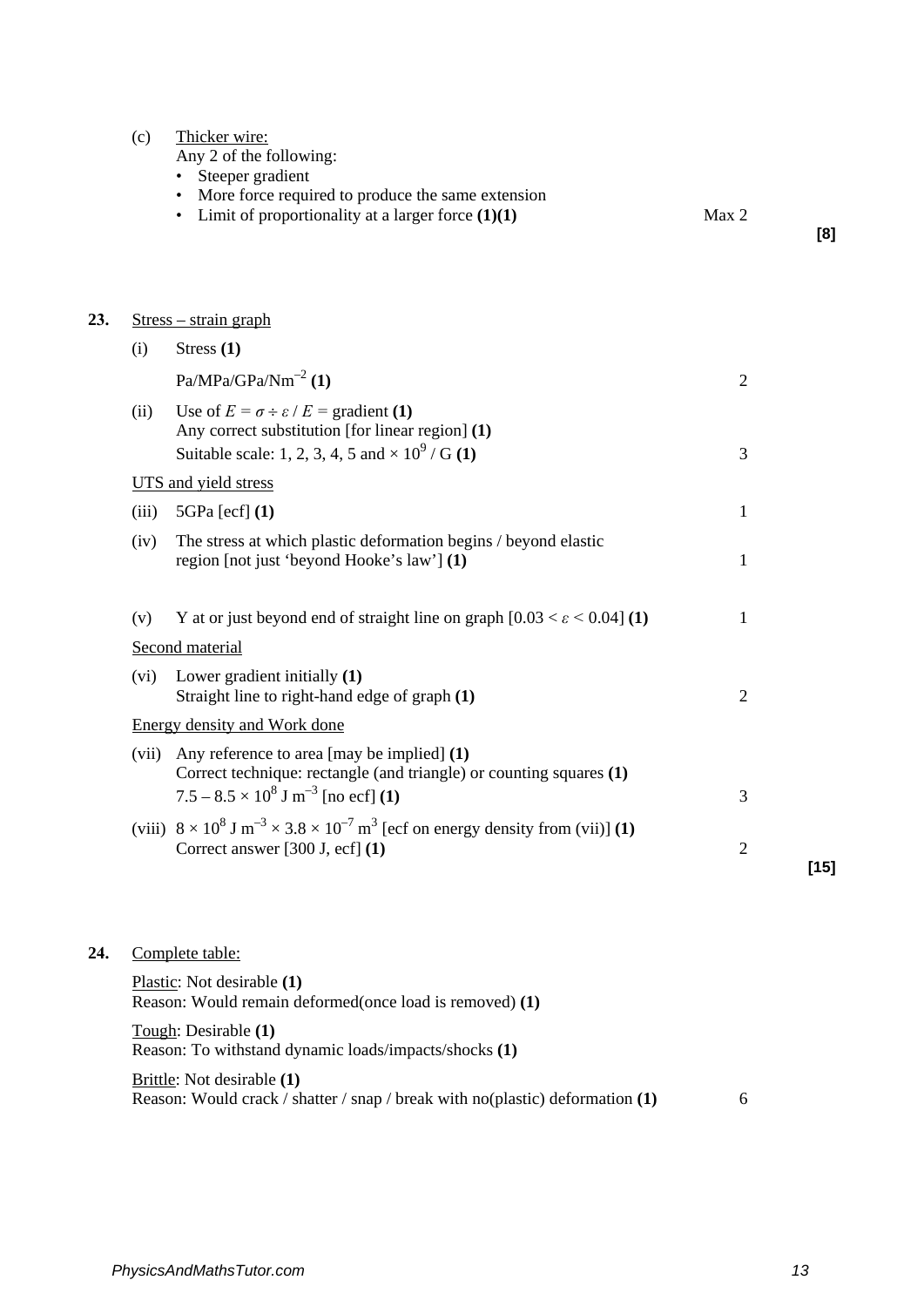|  | Calculate stress: |
|--|-------------------|
|  |                   |

| Use of $m \times g(1)$                                  |  |
|---------------------------------------------------------|--|
| $[g = 10 \text{ m s}^{-2}$ will <b>not</b> be penalised |  |
| Correct answer $[1.9 \times 10^4 \text{ Pa}]$ (1)       |  |

e.g.  
\nForce = 
$$
80 \times 9.81 = 785
$$
 N  
\n $\sigma = F/A = 785/4.2 \times 10^{-2}$   
\n=  $18686 = 1.9 \times 10^{4}$  Pa

[allow  $1.8 - 2.0 \times 10^4$  Pa and allow Nm<sup>-2</sup> as units]

### Running athlete:

On one foot / part of foot **(1)** As less(surface) area **(1)** OR When landing/pushing off **(1)** As the force is greater **(1)** 2

**25.** Airflow diagram:

At least two **continuous** lines drawn around and **beyond** sky diver **(1)** 1 [Ignore turbulence around feet – lines must not touch]

Force diagrams:

| Weight arrow vertically downwards [allow $W$ , mg and gravitational force] (1) |  |
|--------------------------------------------------------------------------------|--|
| (Viscous) Drag <b>and</b> Upthrust arrows upwards (1)                          |  |
| [Allow air resistance for drag and u for upthrust]                             |  |
| [Upthrust must be vertically upwards]                                          |  |

Forces relationship: Weight = Drag + Upthrust OR in equilibrium(1) 1 [Allow symbols or formulae for any of these quantities]

Why Stokes' law not valid:

Sky diver not spherical / flow not laminar(1) 1

**[10]**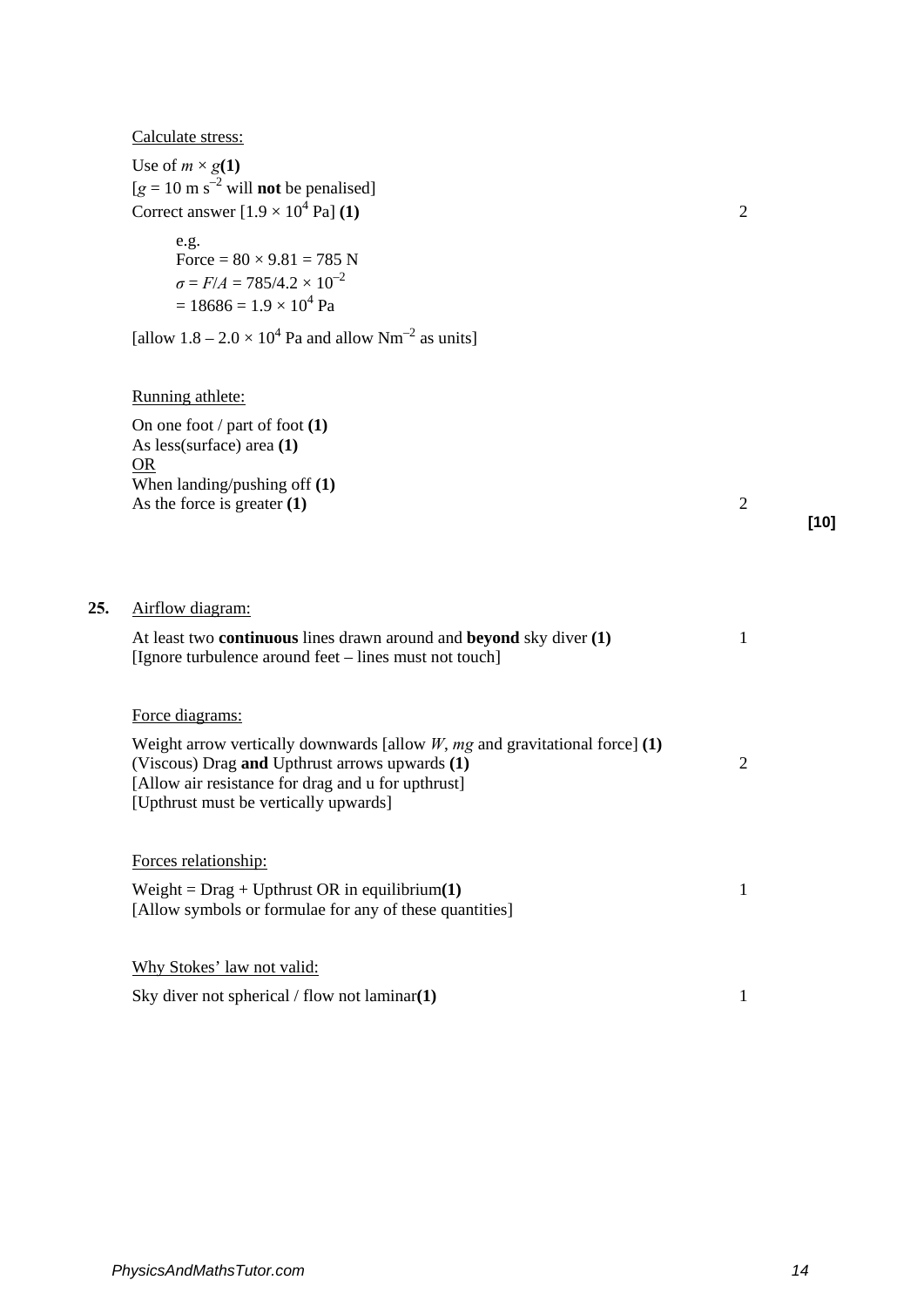Upthrust:

|     | Use of Upthrust = Weight of displaced air $(1)$<br>Use of Mass = density $\times$ volume (1)                            |                |        |
|-----|-------------------------------------------------------------------------------------------------------------------------|----------------|--------|
|     | Correct answer [4.1(N) or 4.2(N) if $g = 10$ m s <sup>-2</sup> is used] (1)                                             | 3              |        |
|     | e.g.<br>Weight = $1.2 \times 0.35 \times 9.81$<br>$=4.1$ N                                                              |                |        |
|     | Comment on size of force:                                                                                               |                |        |
|     | Smaller than weight $/$ small(1)<br>Very little effect on terminal velocity / small decrease in terminal velocity $(1)$ | $\overline{2}$ |        |
|     | Airflow:                                                                                                                |                |        |
|     | Turbulent/slower (1)                                                                                                    | 1              | $[11]$ |
|     |                                                                                                                         |                |        |
| 26. | Add forces to diagram                                                                                                   |                |        |
|     | Downward arrow labelled weight / mg (1)                                                                                 |                |        |
|     | Upward arrow labelled (viscous) $\text{drag}$ (1)                                                                       | $\mathfrak{2}$ |        |
|     | <b>Expression for upthrust</b>                                                                                          |                |        |
|     | Upthrust = weight of displaced fluid $(1)$                                                                              |                |        |
|     | = volume $\times$ density $\times$ g (1)                                                                                | $\mathfrak{2}$ |        |
|     | Relationship between forces                                                                                             |                |        |
|     | Upthrust + (viscous) drag = weight OR $F + U = W$ (1)<br>[ecf. From diagram – must be 3 forces]                         | 1              |        |
|     | <b>Expression for velocity</b>                                                                                          |                |        |
|     | $F = W - U$                                                                                                             |                |        |
|     | $6\pi$ nrv = $4/3\pi r^3 \rho_s g - 4/3 \pi r^3 \rho_w g$ (ecf) (1)                                                     |                |        |
|     | $6\eta r v = 4/3 r^3 g (p_s - p_w)$                                                                                     |                |        |
|     | $v = \frac{2r^2g(\rho_s - \rho_w)}{9nv}$ (1)                                                                            | $\overline{2}$ |        |
|     |                                                                                                                         |                |        |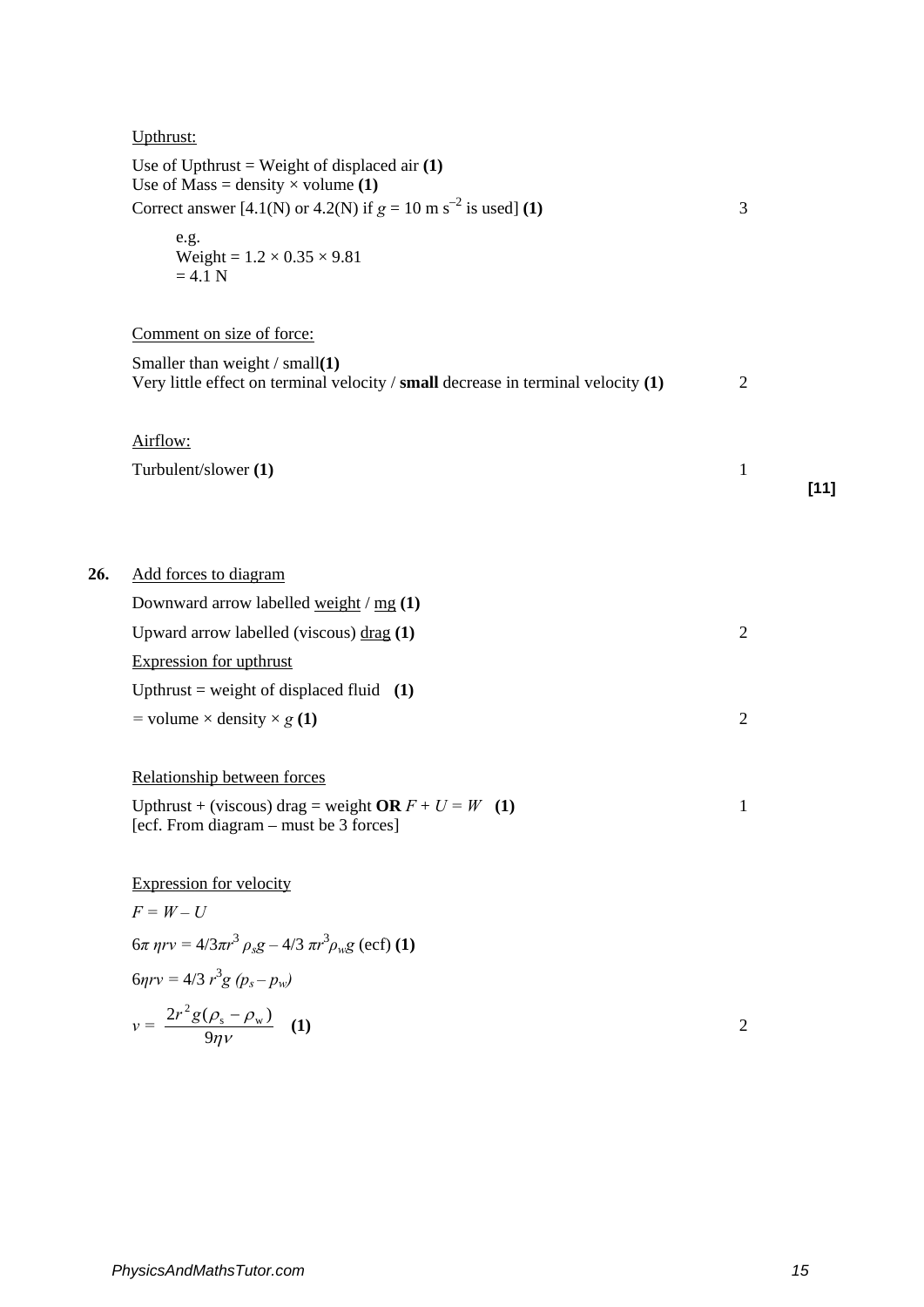|     | Velocity change with temperature                                                                                                    |                          |  |
|-----|-------------------------------------------------------------------------------------------------------------------------------------|--------------------------|--|
|     | Velocity will increase (1)                                                                                                          |                          |  |
|     | As viscosity will decrease with temperature/as velocity increases<br>with decreasing viscosity / as density of wine decreases $(1)$ | $\overline{2}$           |  |
|     | Explanation of what is meant by laminar                                                                                             |                          |  |
|     | Diagram showing at least 3 reasonably parallel and straight lines (1)                                                               |                          |  |
|     | No abrupt change in direction/no whorls/no eddies (1)<br>[Both marks may be awarded from the diagram.]                              | $\overline{2}$<br>$[11]$ |  |
|     |                                                                                                                                     |                          |  |
| 27. | Material property                                                                                                                   |                          |  |
|     | Tough $(1)$                                                                                                                         | 1                        |  |
|     | Crosses on graph                                                                                                                    |                          |  |
|     | P at end of straight line section [allow $2.6 - 2.8$ m extension] (1)                                                               |                          |  |
|     | E: accept between $P$ and maximum force value $(1)$<br>If P not shown allow $2.6$ – maximum force value]                            | $\overline{2}$           |  |
|     | Stiffness of rope                                                                                                                   |                          |  |
|     | $k = F/x$ ; $k =$ gradient of graph (1)                                                                                             |                          |  |
|     | $= 7 \text{ kN} \div 2.25 \text{ m} = 3.1 \text{ kNm}^{-1}$ (1)                                                                     | $\overline{2}$           |  |
|     | <b>Breaking</b> strain                                                                                                              |                          |  |
|     | From graph, maximum extension = $3.4$ m (1)                                                                                         |                          |  |
|     | Breaking strain = $3.4/50 = 0.07$ (0.068 or 6.8%)<br>(1)<br>[allow ecf. from extension]                                             | $\overline{2}$           |  |
|     | Energy stored in the rope                                                                                                           |                          |  |
|     | Force = 90 kg $\times$ 9.81 = 883 N (900 N) (1)                                                                                     |                          |  |
|     | Extension for this force from graph = $0.28$ m (1)<br>(allow $0.25 \rightarrow 0.3$ m)                                              |                          |  |
|     | Energy = $\frac{1}{2}$ Fx [OR area under graph] (1)                                                                                 |                          |  |
|     | $= 124$ J (allow $110 \rightarrow 132$ J) (1)<br>$[112 \rightarrow 135 \text{ J if } 900 \text{ N is used}]$                        |                          |  |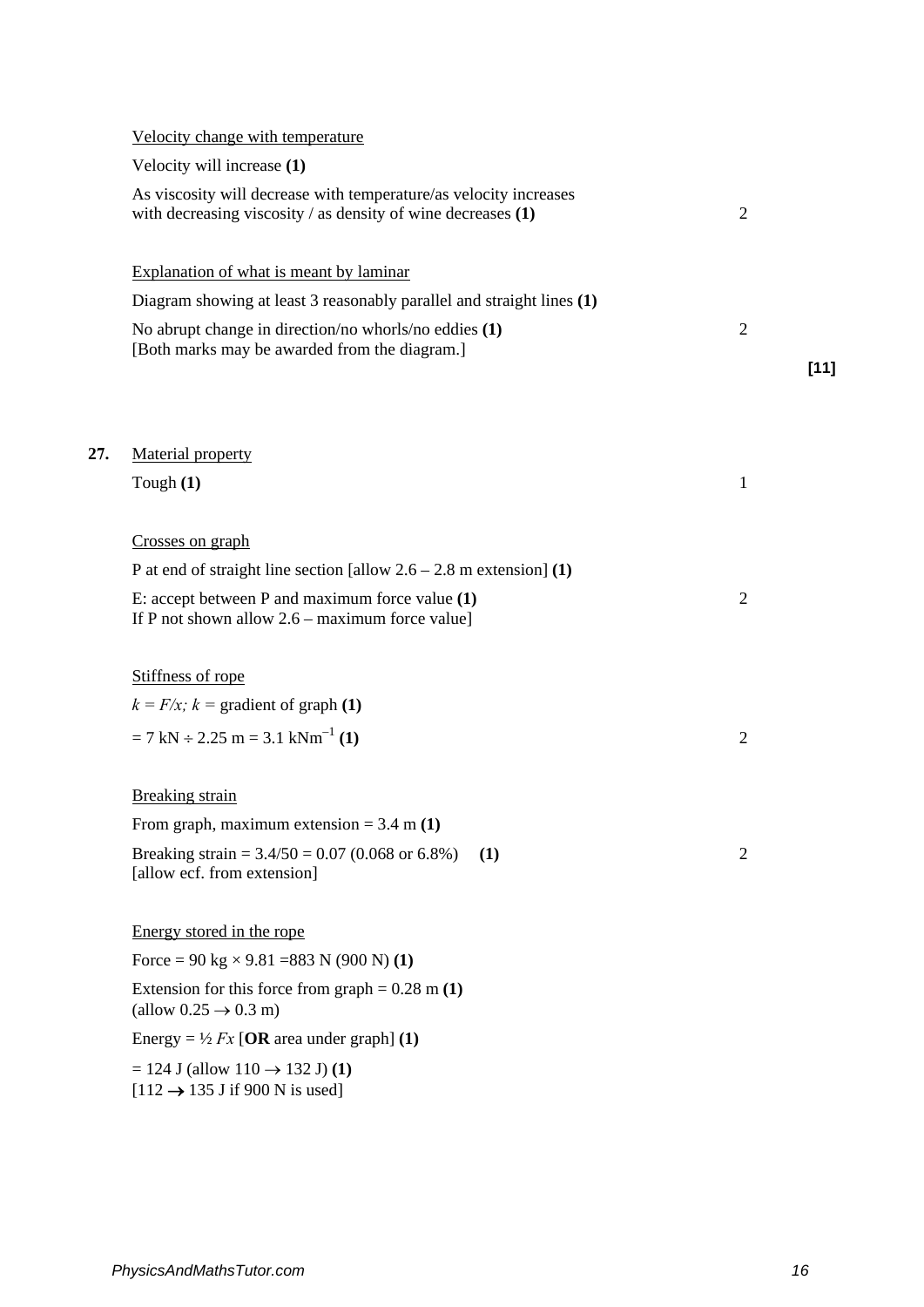OR alternative method:

Force = 90 kg × 9.81 =883 N [900 N] **(1)** Extension found by substitution:  $x = F/k(1)$ Energy =  $\frac{1}{2}$  *Fx* **OR**  $\frac{1}{2}$  *F*  $\times$  *F/k* (1) *–* 125 J [128 J if 900 N is used] **(1)** 4 [allow ecf for value of *k* used]

**28.** Base units of energy density

(i) 
$$
J \text{ m}^{-3} \text{ or } N \text{ m}^{-2} (1)
$$
  
\n $J = \text{kg m}^2 \text{ s}^{-2} \text{ or } N = \text{kg m s}^{-2} (1)$   
\nAlgebra to kg m<sup>-1</sup> s<sup>-2</sup> shown (i.e. kg m<sup>2</sup> s<sup>-2</sup> m<sup>-3</sup> or kg m s<sup>-2</sup> m<sup>-2</sup>) (1)

(ii) Energy density calculation  $200 \times 10^6$  used (1) Energy density =  $\frac{1}{2} \sigma \varepsilon$  (or implied) **(1)** Correct substitution to 95 000 [no ue] **(1)** 3

**29.** Rubber band graph

| (i)   | Clear labels (or arrows up $\&$ down) (1)               |  |
|-------|---------------------------------------------------------|--|
| (ii)  | Hysteresis $(1)$                                        |  |
|       | Maximum stress                                          |  |
| (iii) | Use of $F/A$ with 12 (N) (1)                            |  |
|       | $2 \times 10^6$ Pa / N m <sup>-2</sup> [ue, no ecf] (1) |  |

**[11]**

**[6]**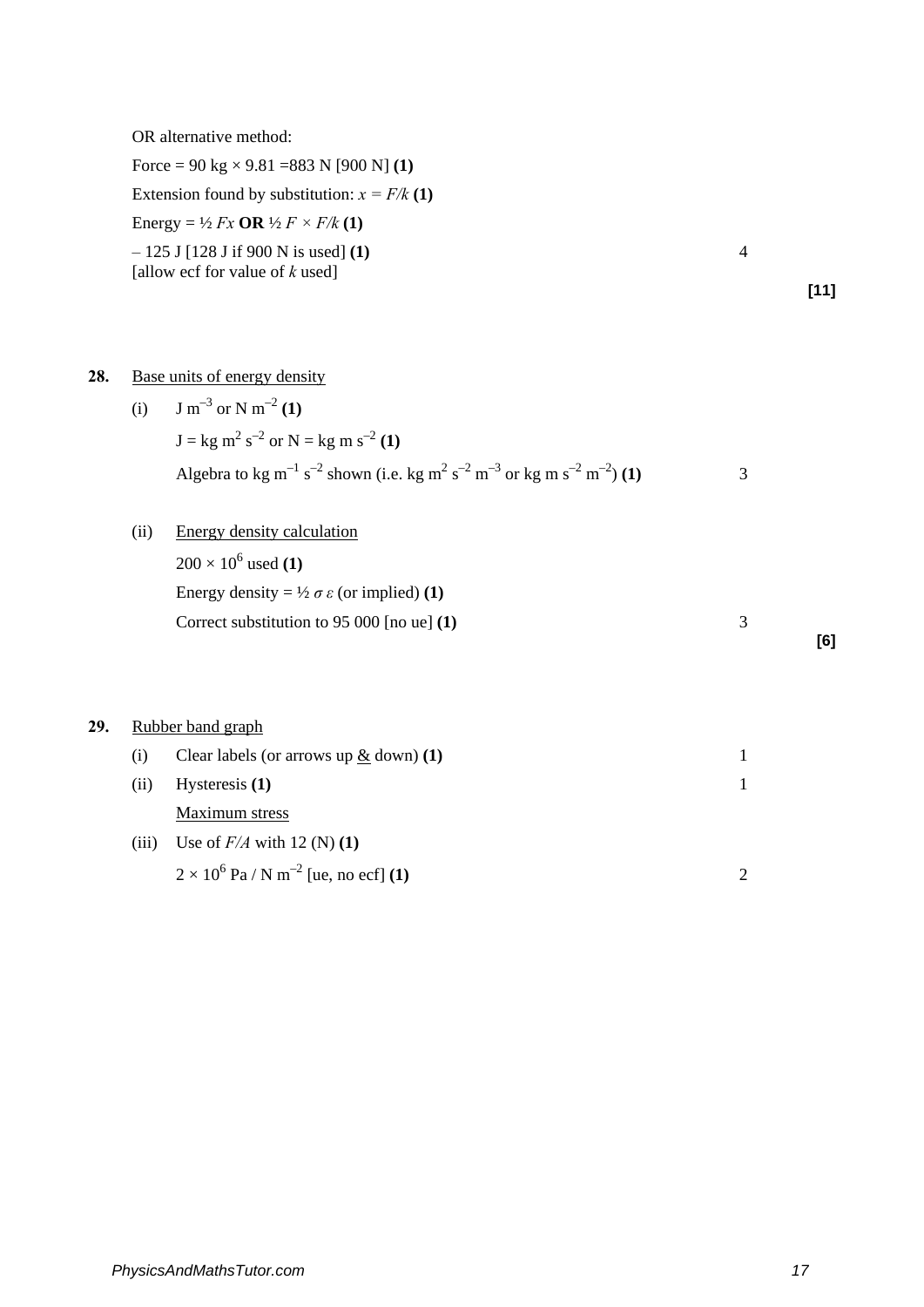| (iv) | Internal energy gain |  |
|------|----------------------|--|
|      |                      |  |
|      |                      |  |
|      |                      |  |

Any attempt at area  $/ 0.5 F x(1)$ Correct values approximated [ignore  $10<sup>n</sup>$ ] [allow counting squares]  $(1)$  $[ecf]$  $(½ \times) 12 \text{ N} \times 500 \times 10^{-3}$  or counted squares conversion to energy (1)  $(1cm<sup>2</sup> : 0.2 J)$ 3 J [when rounded to 1sf, ue, no ecf] **(1)** 4 (v) Hence show loop area Attempt at loop area / attempt at area under unloading line **(1)**  Hence working to show 1 J **(1)** 2 Mechanism (vi) Creep **(1)** 1 Hooke's law (vii) (Loading) force is proportional to extension OR may be  $F = k\Delta x$  with symbols defined] **(1)** 1 Force–extension apparatus (viii) Valid diagram **(1)**  Clamp and rubber band, both labelled **(1)** Ruler and masses/weights, both labelled **(1)**  Accuracy technique (eye-level, clamp ruler, use set-square) **(1)** 4 **[16]**

#### **30.** Stress on thread

 $(Weight) = 1.0 \times 10^{-3}$  kg  $\times$  9.81 m s<sup>-2</sup> (1) Use of  $A = \pi r^2$  OR 7.9  $\times$  10<sup>-11</sup> m<sup>2</sup> (1)  $Stress = 1.2 \times 10^8 \text{ Pa} (1)$  3 Maximum stress Use of  $\sigma = \varepsilon \times E(1)$  $\varepsilon$  = 0.001 (if incorrect no further marks for this section) **(1)**  $\sigma = 0.001 \times 2 \times 10^{11}$  Pa =  $2 \times 10^8$  Pa **(1)** 3 Weight  $F = \sigma \times A = 2 \times 10^8 \text{ Pa} \times 3 \times 10^{-4} \text{ m}^2 \text{ (1)}$  $= 6 \times 10^4$  N (allow ecf) **(1)** 2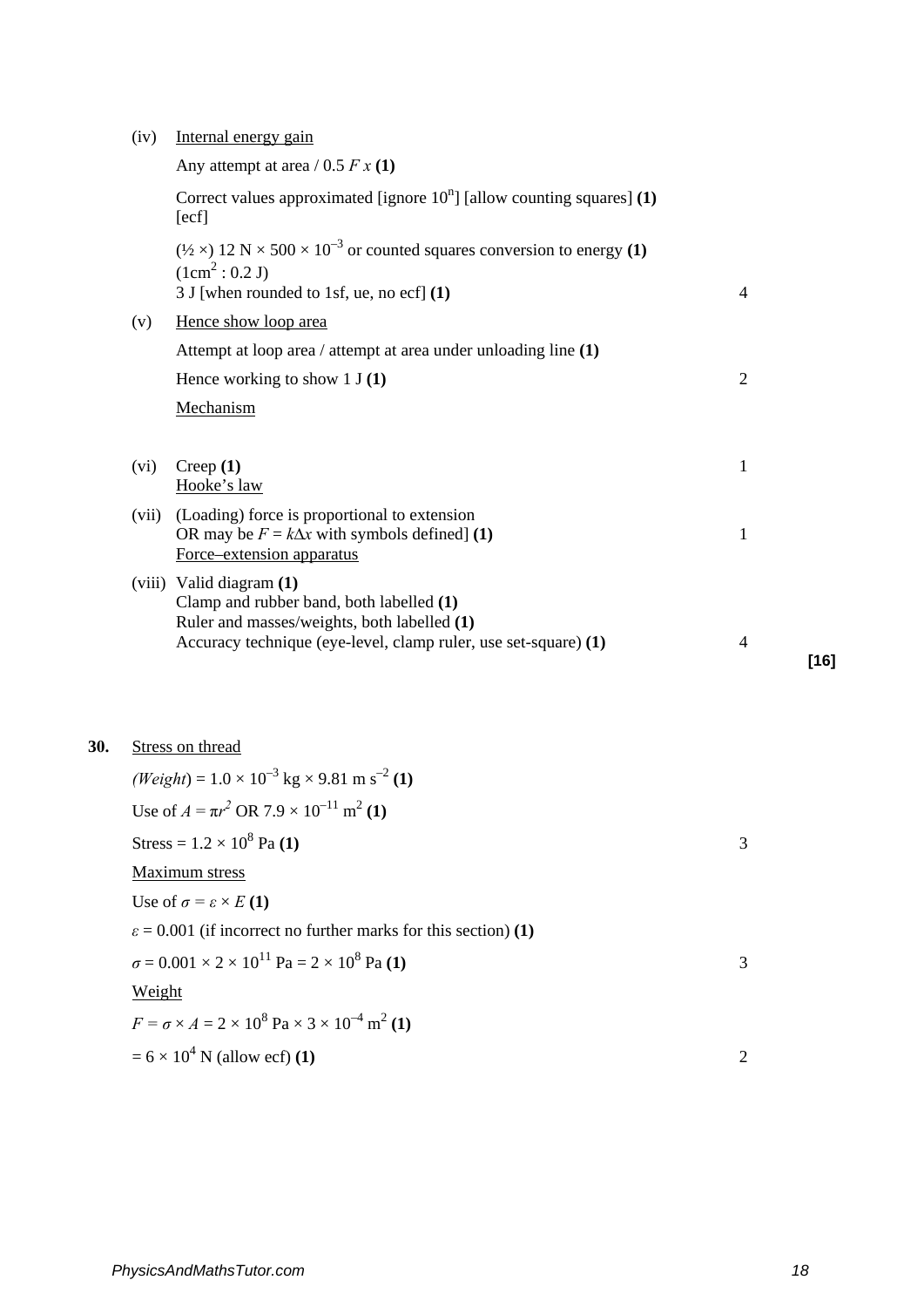|     |              | Comparison with spider silk                                                                                                                                                                                               |                |        |
|-----|--------------|---------------------------------------------------------------------------------------------------------------------------------------------------------------------------------------------------------------------------|----------------|--------|
|     | Larger $(1)$ |                                                                                                                                                                                                                           |                |        |
|     |              | Discussion of figures in table, eg $E \sim 3$ times smaller, but $\varepsilon_{\text{max}} \sim 300$                                                                                                                      |                |        |
|     |              | times larger/calculation of breaking force on silk $(5.4 \times 10^6$ N allow<br>ecf on $\varepsilon$ value)/comparison of stress values ( $\sigma silk = 1.8 \times 10^{10}$ Pa<br>allow ecf on $\varepsilon$ value) (1) | $\overline{2}$ |        |
|     |              | <b>Assumption</b>                                                                                                                                                                                                         |                |        |
|     |              | Young modulus still holds at breaking point/elastic limit not<br>reached/elastic behaviour/obeys Hooke's law (1)                                                                                                          | 1              | $[11]$ |
| 31. | (a)          | Show that energy stored can be written as in formula                                                                                                                                                                      |                |        |
|     |              | $W = \frac{1}{2} Fx$ [allow x or $\Delta x$ ] (1)                                                                                                                                                                         |                |        |
|     |              | $F = kx(1)$                                                                                                                                                                                                               | $\overline{2}$ |        |
|     |              | Graph                                                                                                                                                                                                                     |                |        |
|     |              | Rising curve [either shape] (1)                                                                                                                                                                                           |                |        |
|     |              | starts at origin and correct shape, i.e. gets steeper (1)                                                                                                                                                                 | $\overline{2}$ |        |
|     | (b)          | Young modulus of copper                                                                                                                                                                                                   |                |        |
|     |              | Read valid pair off straight line region (1)                                                                                                                                                                              |                |        |
|     |              | 1.3 [when rounded to $2$ s.f.] $(1)$                                                                                                                                                                                      |                |        |
|     |              | correct power of 10, i.e. $\times$ 10 <sup>11</sup> (1)                                                                                                                                                                   |                |        |
|     |              | Correct unit: Pa OR N $m^{-2}$                                                                                                                                                                                            | $\overline{4}$ |        |
|     |              | Copper wire                                                                                                                                                                                                               |                |        |
|     |              | Obtain reasonable extension/reduce uncertainty (1)                                                                                                                                                                        | 1              |        |
|     |              | Calculation of stress                                                                                                                                                                                                     |                |        |
|     |              | Use of $\pi r^2$ (1)                                                                                                                                                                                                      |                |        |
|     |              | Substitution in $F/A$ i.e. allow 280 N/r [OR their A] (1)                                                                                                                                                                 |                |        |
|     |              | $1.8 \times 10^8$ Pa [No e.c.f.] (1)                                                                                                                                                                                      | 3              |        |
|     |              | Point P                                                                                                                                                                                                                   |                |        |
|     |              | Point P marked on graph [e.c.f.]                                                                                                                                                                                          | $\mathbf{1}$   |        |
|     |              | <b>Justification</b>                                                                                                                                                                                                      |                |        |
|     |              | Behaviour is elastic since on straight line region [e.c.f.]                                                                                                                                                               | $\mathbf{1}$   |        |
|     |              |                                                                                                                                                                                                                           |                | $[14]$ |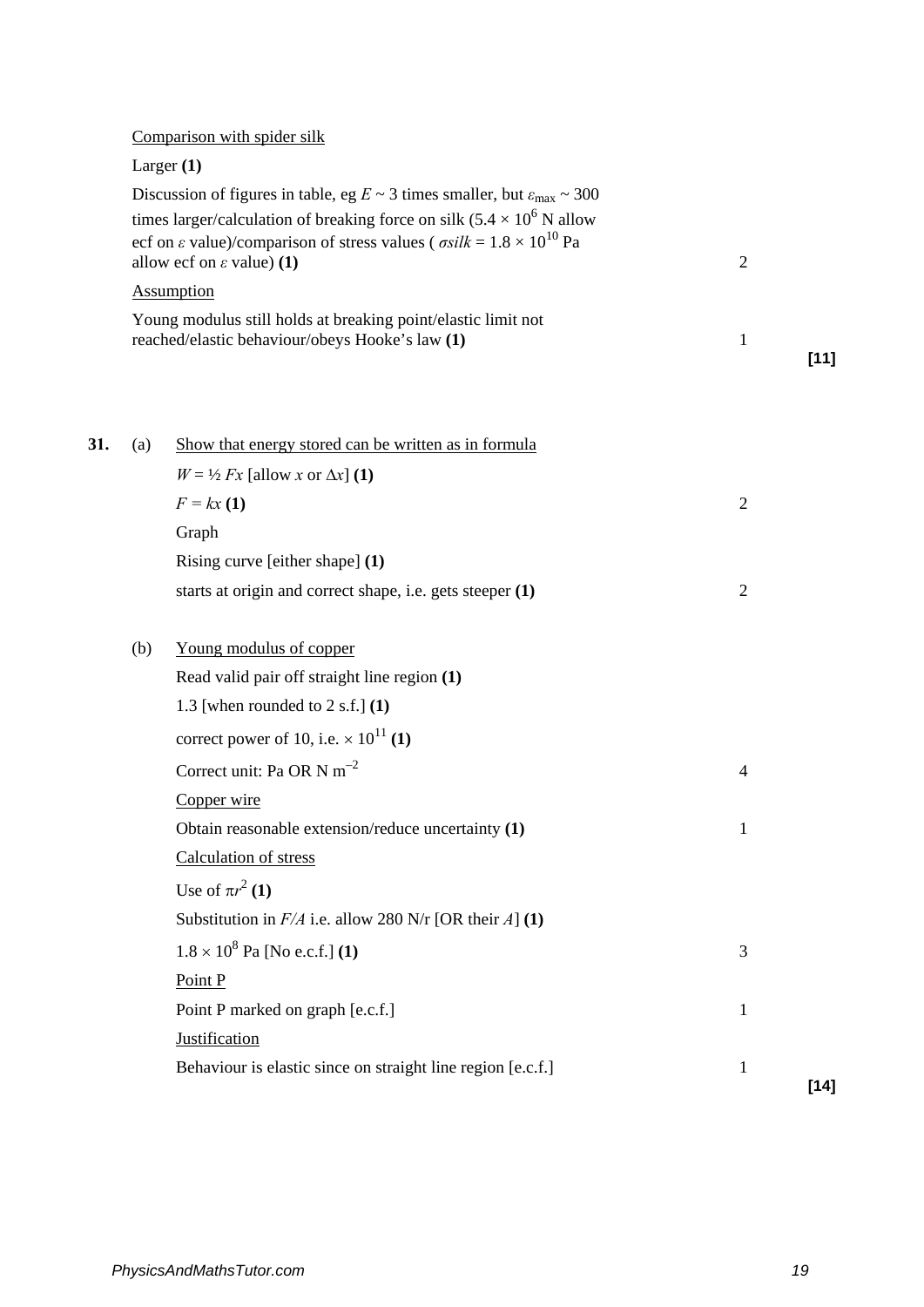| Weight [downwards] $W/mg(1)$<br>Upthrust [upwards] $U(1)$<br>(Viscous) drag [upwards]/ $D/R$ (1)<br>Comparison | 3                                                                                                                                                                     |        |
|----------------------------------------------------------------------------------------------------------------|-----------------------------------------------------------------------------------------------------------------------------------------------------------------------|--------|
|                                                                                                                |                                                                                                                                                                       |        |
|                                                                                                                |                                                                                                                                                                       |        |
|                                                                                                                |                                                                                                                                                                       |        |
|                                                                                                                |                                                                                                                                                                       |        |
| Weight is greater than upthrust and (viscous) drag (1)                                                         | $\mathbf{1}$                                                                                                                                                          |        |
| Volume                                                                                                         |                                                                                                                                                                       |        |
| $4/3\pi r^3 = 7.2 \times 10^{-6}$ m <sup>3</sup> (1)                                                           | 1                                                                                                                                                                     |        |
| <b>Mass</b>                                                                                                    |                                                                                                                                                                       |        |
| Volume $\times$ density                                                                                        |                                                                                                                                                                       |        |
| $= 7.2 \times 10^{-6} \times 1020$                                                                             |                                                                                                                                                                       |        |
| $= 7.3 \times 10^{-3}$ kg [e.c.f.] (1)                                                                         | $\mathbf{1}$                                                                                                                                                          |        |
| Upthrust                                                                                                       |                                                                                                                                                                       |        |
| Weight of liquid displaced (1)                                                                                 |                                                                                                                                                                       |        |
| $= 7.6 \times 10^{-3} \times 9.81$                                                                             |                                                                                                                                                                       |        |
| $= 7.2 \times 10^{-2}$ N [ no e.c.f.] (1)                                                                      | $\overline{2}$                                                                                                                                                        |        |
| Explanation of where sphere found                                                                              |                                                                                                                                                                       |        |
| Overall force upwards $U > W(1)$                                                                               |                                                                                                                                                                       |        |
| so sphere accelerates upwards / higher (1)                                                                     | $\mathfrak{2}$                                                                                                                                                        |        |
| [OR stays at the top]                                                                                          |                                                                                                                                                                       |        |
| Properties                                                                                                     |                                                                                                                                                                       |        |
| Any two from:                                                                                                  |                                                                                                                                                                       |        |
| Viscosity / temperature                                                                                        |                                                                                                                                                                       |        |
| density $(1)$ $(1)$                                                                                            | $\overline{2}$                                                                                                                                                        | $[12]$ |
|                                                                                                                |                                                                                                                                                                       |        |
|                                                                                                                |                                                                                                                                                                       |        |
|                                                                                                                |                                                                                                                                                                       |        |
|                                                                                                                | $\overline{2}$                                                                                                                                                        |        |
|                                                                                                                |                                                                                                                                                                       |        |
| Meaning of elastic                                                                                             |                                                                                                                                                                       |        |
|                                                                                                                | Tough<br>(i)<br>Can withstand dynamic loads / shock / impact / repeated deformation (1)<br>(ii)<br>Material<br>Polythene / Kevlar / rubber / carbon fibre / steel (1) |        |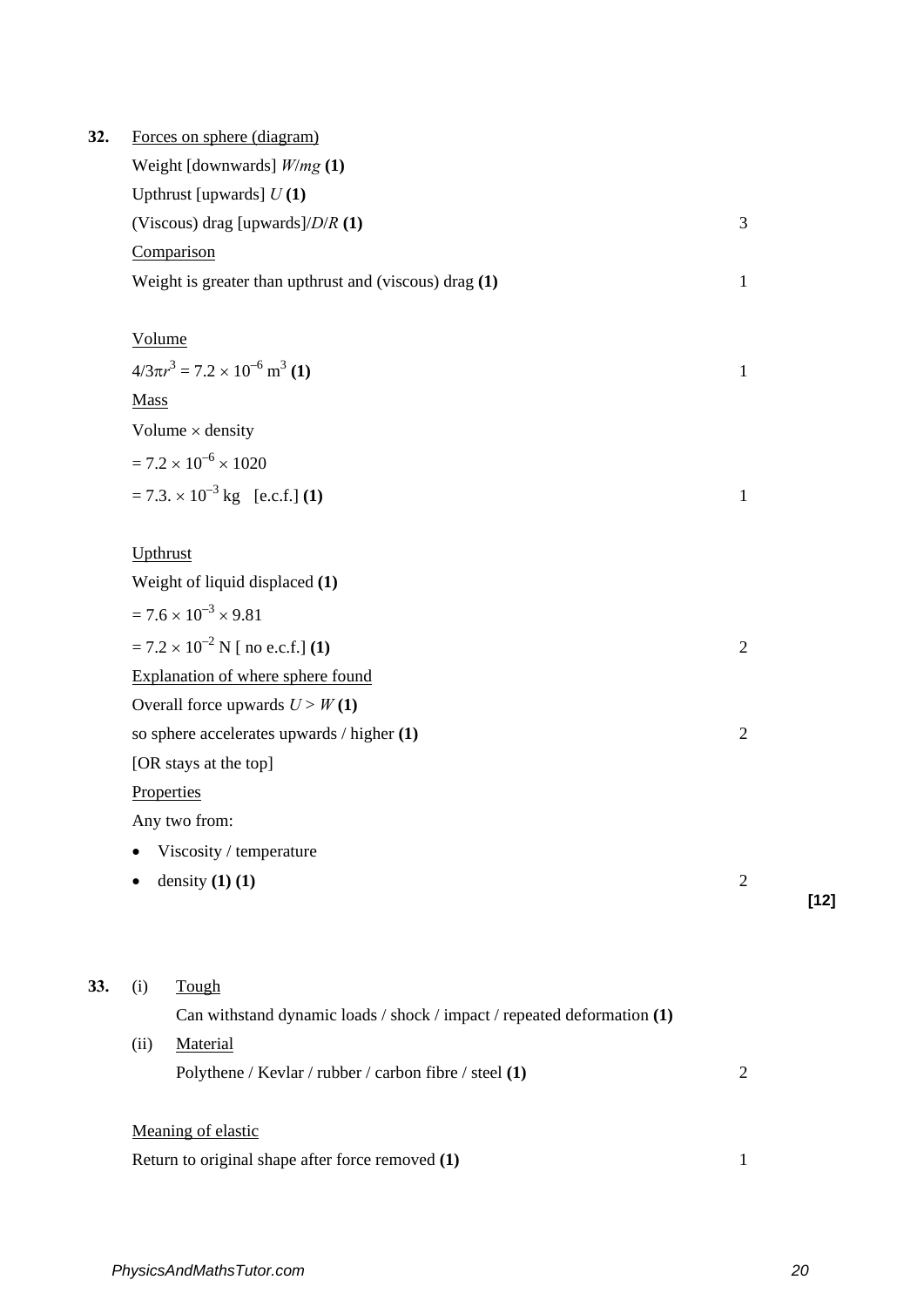### Calculation

| (i)       | Force:                                                                          |                |
|-----------|---------------------------------------------------------------------------------|----------------|
|           | Use of $F = kx(1)$                                                              |                |
|           | $= 1250 \times 0.090$                                                           |                |
|           | $= 113 N(1)$                                                                    |                |
| (ii)      | Energy:                                                                         |                |
|           | Use of $E = \frac{1}{2} Fx$ [OR $\frac{1}{2} kx^2$ ] (1)                        |                |
|           | $= \frac{1}{2} \times 113 \times 0.090$                                         |                |
|           | $= 5.1$ J (1)                                                                   | $\overline{4}$ |
|           | Calculation and discussion                                                      |                |
|           | Weight of child = $30 \times 9.81 = 294$ N (1)                                  |                |
|           | Any two from:                                                                   |                |
| $\bullet$ | Child will fully compress the spring if landing on handle bar or 113 N implied  |                |
| $\bullet$ | time of impact longer                                                           |                |
| $\bullet$ | impact force felt by child less                                                 |                |
| $\bullet$ | some energy absorbed by spring $(1)$ $(1)$                                      | 3              |
|           | Why incorrect                                                                   |                |
|           | Any two from:                                                                   |                |
| $\bullet$ | spring and wire are different                                                   |                |
| $\bullet$ | length of "spring" is not equal to length of metal/material used                |                |
| $\bullet$ | area of "spring" is not the cross sectional area of the material used           |                |
| $\bullet$ | $YM = F \times 1/Ae$                                                            |                |
| $\bullet$ | as 1 is longer, $A$ is smaller value of YM above would be underestimate (1) (1) | 2              |

**[12]**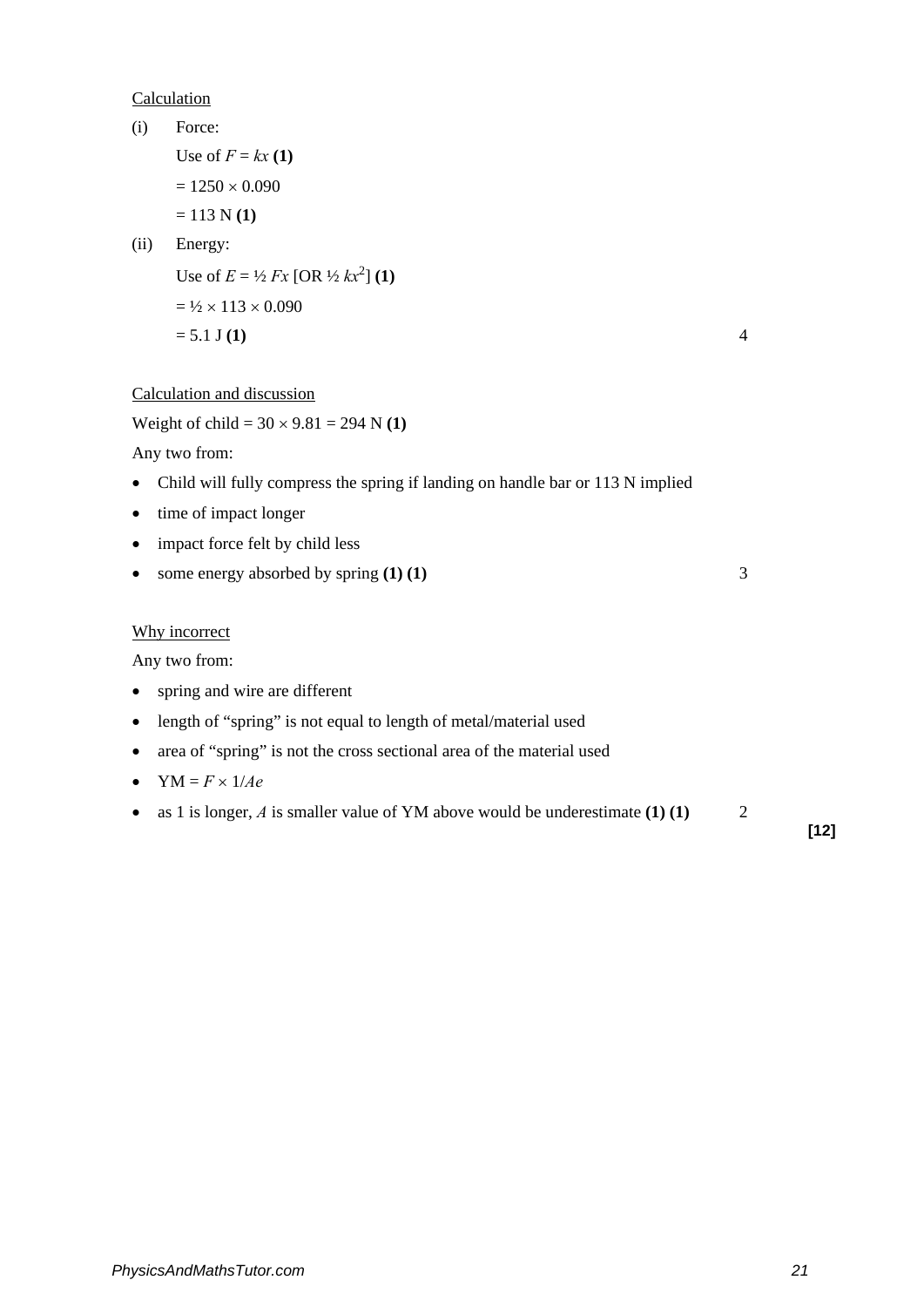## **34.** Area under graph

 $35.$ 

|           | It represents energy (stored) per unit volume/energy density $(1)$                                                                                                          | 1              |     |
|-----------|-----------------------------------------------------------------------------------------------------------------------------------------------------------------------------|----------------|-----|
|           | Volume of seat belt                                                                                                                                                         |                |     |
|           | $1.8 \times 10^{-4}$ (m <sup>3</sup> ) (1)                                                                                                                                  | $\mathbf{1}$   |     |
|           | Kinetic energy                                                                                                                                                              |                |     |
|           | Attempt to use $\frac{1}{2}mv^2(1)$<br>$= 15.8$ (kJ)/15 800 (J) (1)                                                                                                         | $\overline{2}$ |     |
|           | Energy per unit volume                                                                                                                                                      |                |     |
|           | 8 or $9 \times 10^7$ J m <sup>-3</sup> (88 MJ m <sup>-3</sup> )<br><b>OR</b>                                                                                                |                |     |
|           | $2nd$ answer divided by 1 <sup>st</sup> with <b>correct unit</b> (1)                                                                                                        | 1              |     |
|           | Belt satisfactory                                                                                                                                                           |                |     |
|           | Attempt to find area under graph / $\frac{1}{2} \varepsilon \sigma$ used (1)<br>Value $\geq 9.6 \times 10^7$ (J m <sup>-3</sup> ) (so total area is greater than above) (1) | $\overline{2}$ |     |
|           | Design change                                                                                                                                                               |                |     |
|           | Wider or thicker or harness shaped belt/more straps (1)                                                                                                                     |                |     |
|           | Need greater volume/need to reduce pressure on driver/need<br>to absorb more kinetic energy [Not faster] (1)                                                                | $\overline{2}$ |     |
|           |                                                                                                                                                                             |                | [9] |
|           |                                                                                                                                                                             |                |     |
|           |                                                                                                                                                                             |                |     |
| 35.       | <b>Energy conversions</b>                                                                                                                                                   |                |     |
|           | GPE to KE (1)<br>to EPE or internal energy/strain/elastic (1)                                                                                                               | $\overline{2}$ |     |
|           | Three properties                                                                                                                                                            |                |     |
|           | Strength, toughness, elasticity                                                                                                                                             |                |     |
|           | Any TWO correct (1)                                                                                                                                                         |                |     |
|           | Third property correct                                                                                                                                                      | $\overline{2}$ |     |
|           | $[-1$ per incorrect answer if $\geq$ three circles]                                                                                                                         |                |     |
|           | Calculation of theoretical extension of rope                                                                                                                                |                |     |
|           | Correct substitution in $A = \pi r^2 / 9.5 \times 10^{-5}$ m <sup>2</sup> (1)                                                                                               |                |     |
|           | Sensible use of any TWO from:                                                                                                                                               |                |     |
|           | Stress = $F \div A$ [Ignore 10 <sup>n</sup> , ecf A]                                                                                                                        |                |     |
| $\bullet$ | $E = \text{stress} \div \text{strain}$                                                                                                                                      |                |     |
|           | Strain = $\Delta l \div l$ (1) (1)                                                                                                                                          |                |     |
|           | Answer: $2.0$ m [No ecf] [ue] $(1)$                                                                                                                                         | $\overline{4}$ |     |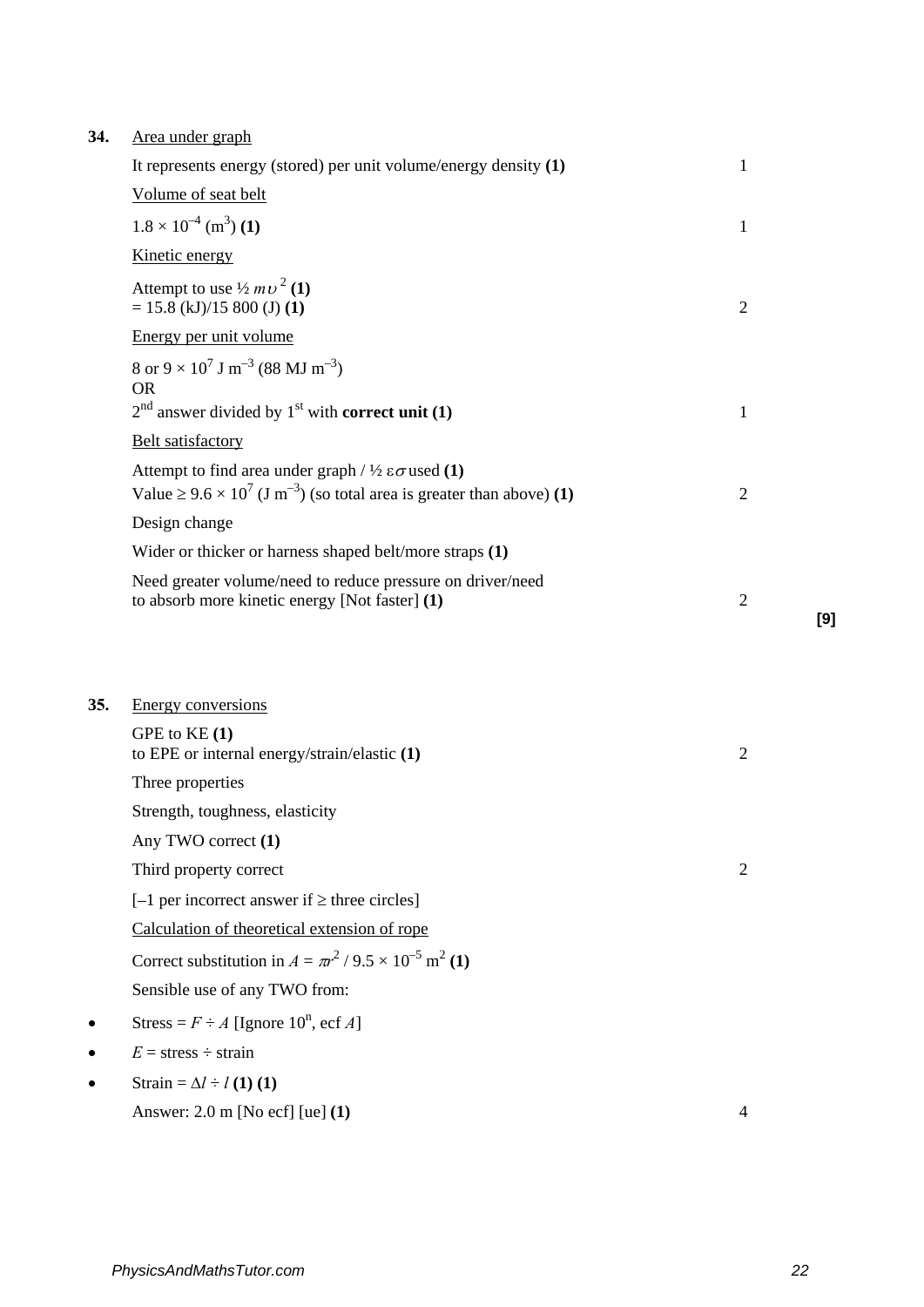## Suggested reason why rope should be replaced

| May have exceeded its elastic limit or may have deformed plastically or |  |
|-------------------------------------------------------------------------|--|
| may have been damaged on sharp rock/fibres may be broken (1)            |  |
| [NOT rope has broken]                                                   |  |

# **36.**Weight

| mg                                                               |              |
|------------------------------------------------------------------|--------------|
| $= 70 \times 9.81$                                               |              |
| $= 690 N(1)$                                                     | $\mathbf{1}$ |
| Meaning of upthrust                                              |              |
| There is an upward force $(1)$                                   |              |
| in a fluid $/$ equal to weight of air displaced $(1)$            | 2            |
|                                                                  |              |
| Upthrust in newtons                                              |              |
| Upthrust = mass of air displaced $\times g$                      |              |
| = volume of air displaced $\times$ density of air $\times$ g (1) |              |
| $= V \times 1.29 \times 9.81$                                    |              |
| $= 12.65V(1)$                                                    | 2            |
|                                                                  |              |
| Weight of helium                                                 |              |
| Volume $\times$ density $\times$ g                               |              |
| $= 0.18 V g (= 1.77 V) (1)$                                      | $\mathbf{1}$ |
| Total volume of balloons                                         |              |
| Upthrust = weight of man + weight of helium $(1)$                |              |
| $12.65V = 690 + 0.18Vg(1)$                                       |              |
| $10.88V = 690$                                                   |              |
| $V = 63$ m <sup>3</sup> [Allow ecf] (1)                          | 3            |

**[9]**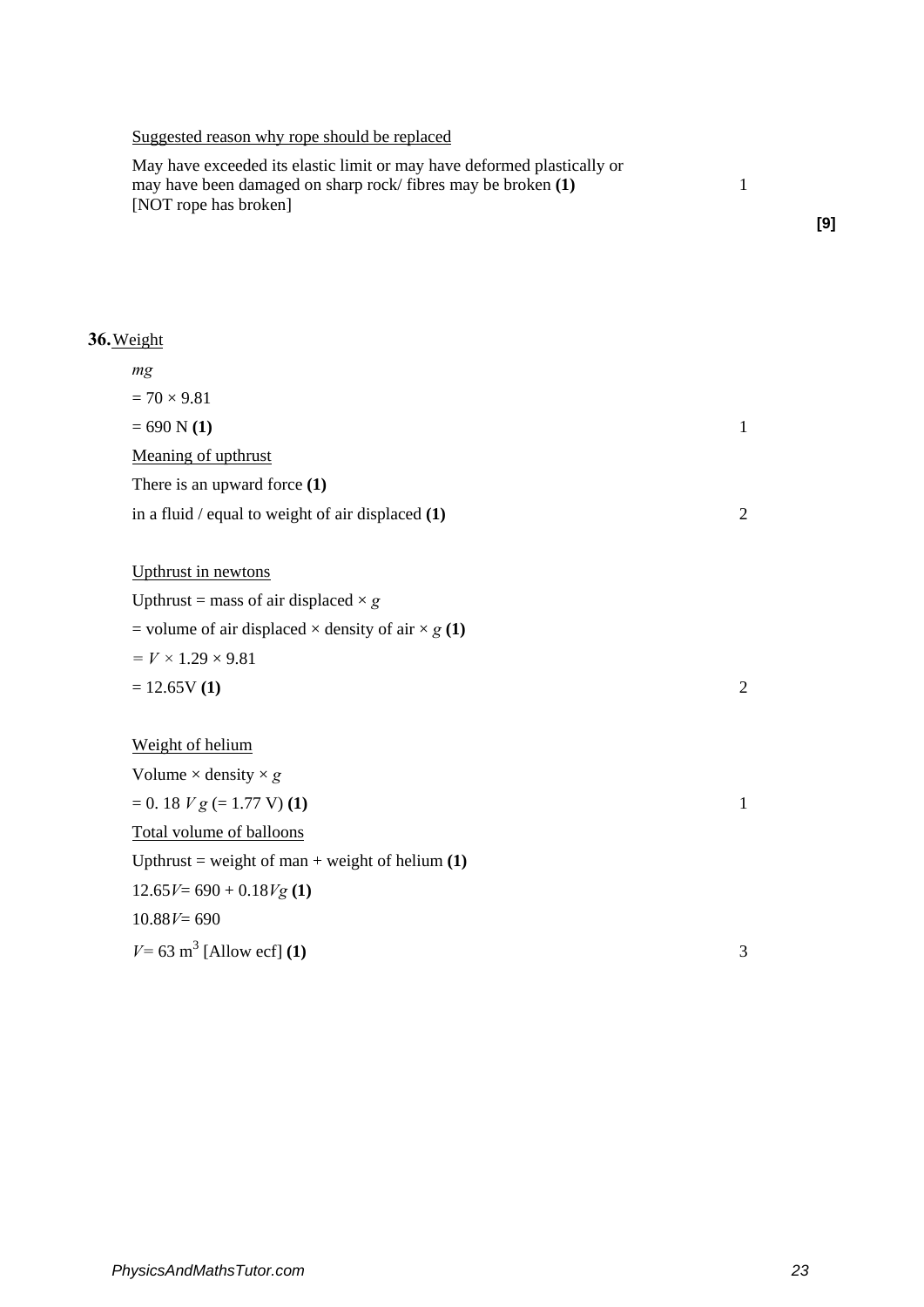Why viscous force can be ignored

Any two from:

- Quote of 6πη*r*υ
- υ is small

 $\eta$  is small **(1) (1)** 2

**[11]**

### **37.** Meaning of terms

| (i)       | Hard<br>Difficult to scratch or dent $(1)$                                          |                |       |
|-----------|-------------------------------------------------------------------------------------|----------------|-------|
| (ii)      | Brittle:<br>Breaks without plastic deformation / shatters / cracks (1)              |                |       |
| (iii)     | Tough:<br>Can withstand deformation/dynamic loads/shock/impact (1)<br>Plastic $(1)$ | $\overline{4}$ |       |
|           | How electrons can be used to examine arrangement of atoms                           |                |       |
|           | Any three from:                                                                     |                |       |
| $\bullet$ | electrons have wave properties                                                      |                |       |
|           | beam of electrons directed at the specimen                                          |                |       |
|           | electrons diffract by spaces between atoms                                          |                |       |
|           | superposing constructively / series of dots seen                                    |                |       |
|           | pattern can be used to determine arrangement of atoms                               |                |       |
|           | no (or irregular) pattern indicates an amorphous structure                          |                |       |
|           | pattern seen on a fluorescent screen as electrons hit it $(1) (1) (1)$              | 3              | $[7]$ |
|           |                                                                                     |                |       |

## **38.** Expression

Energy density = joule/m<sup>3</sup> (1)  $Stress = N/m<sup>2</sup> (1)$ Strain = m/m OR no unit stated **(1)**  $J = N m / kg m<sup>2</sup> s<sup>-2</sup> (1)$  $s^{-2}(1)$  4

**[4]**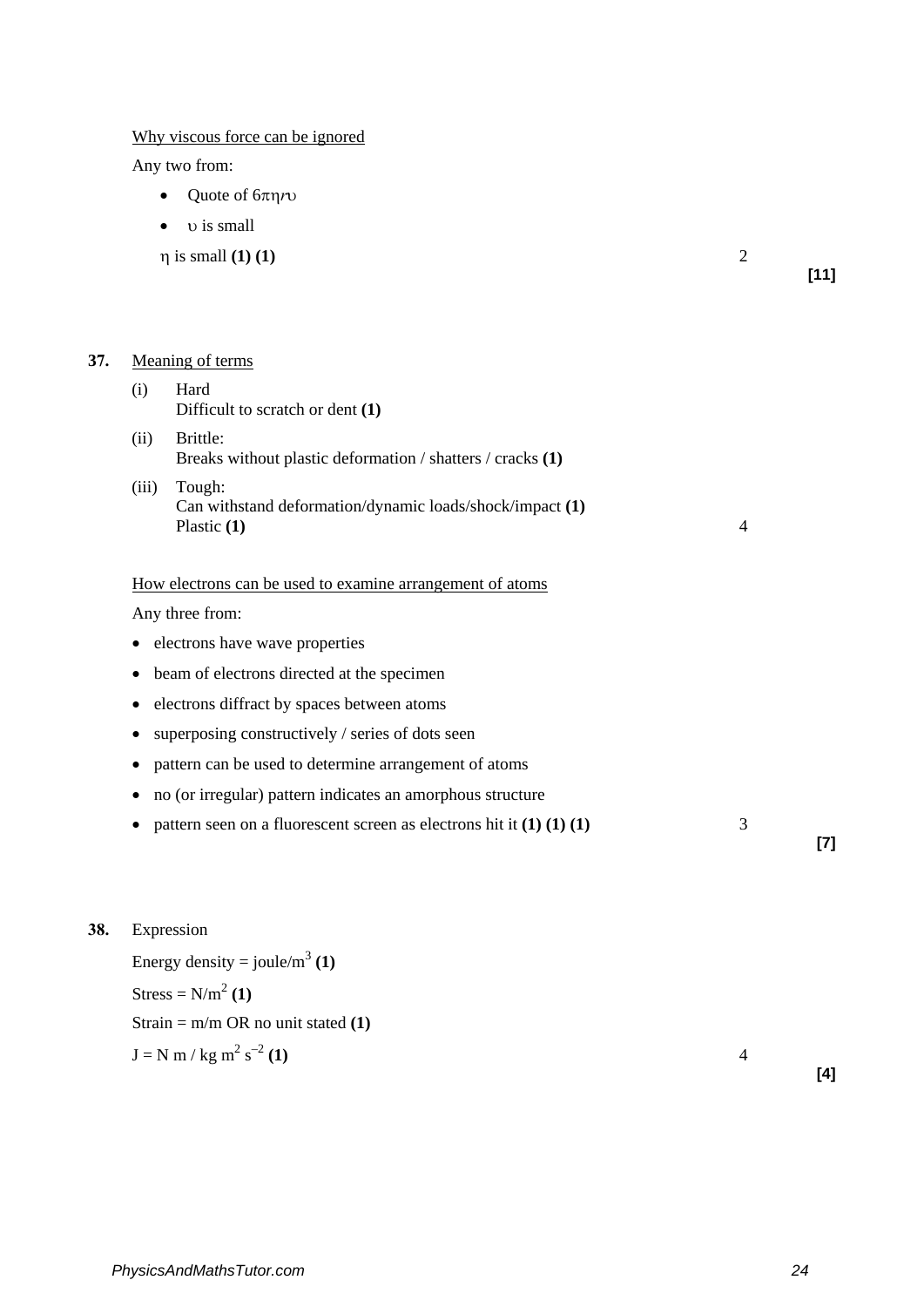### **39.** Hooke's law

| Tension/force proportional to extension<br>OR formula with symbols defined (1)<br>Up to a certain limit/limit of proportionality $(1)$<br>[Accept elastic limit] | $\overline{2}$ |        |
|------------------------------------------------------------------------------------------------------------------------------------------------------------------|----------------|--------|
| Calculation of Young, modulus of brass                                                                                                                           |                |        |
| Stress = 34 N/1.5 × 10 <sup>-7</sup> m <sup>2</sup> OR $E = \frac{Fl}{A\Lambda l}$ used (1)                                                                      |                |        |
| Strain = $5.3 \times 10^{-3}$ m/2.8 m [ie substitution]                                                                                                          |                |        |
| [ignore $10^n$ ] (1)                                                                                                                                             |                |        |
| Young modulus = $1.2 \times 10^{11}$ [No ecf] (1)<br>$Pa / N m^{-2}$ [Not kg m <sup>-1</sup> s <sup>-2</sup> ] (1)                                               | $\overline{4}$ |        |
| Graph                                                                                                                                                            |                |        |
| [Mark alongside]                                                                                                                                                 |                |        |
| Straight line from origin to $46$ N $(1)$                                                                                                                        |                |        |
| going through $34 \text{ N}$ , $5.3 \text{ mm}$ (1)                                                                                                              | $\overline{2}$ |        |
| <b>Energy</b> stored<br>By finding area/area shaded/ $\frac{1}{2}Fx$ up to 24 N (1)<br>Second wire                                                               | $\mathbf{1}$   |        |
| Less energy stored $(1)$                                                                                                                                         |                |        |
| Less extension $(1)$                                                                                                                                             |                |        |
| Smaller area under graph OR smaller $\frac{1}{2} Fx(1)$                                                                                                          | 3              | $[12]$ |
|                                                                                                                                                                  |                |        |

## **40.** Dinosaur

Weight on each leg =  $2.5 \times 10^5$  N **(1)** Area =  $3.14 \times 0.15^2 = 0.071$  (1) (Use of stress  $= F/A$ )  $= 3.5 \times 10^6$  N m<sup>-2</sup> OR consistent units **(1)** Can stand up OK **(1)** 4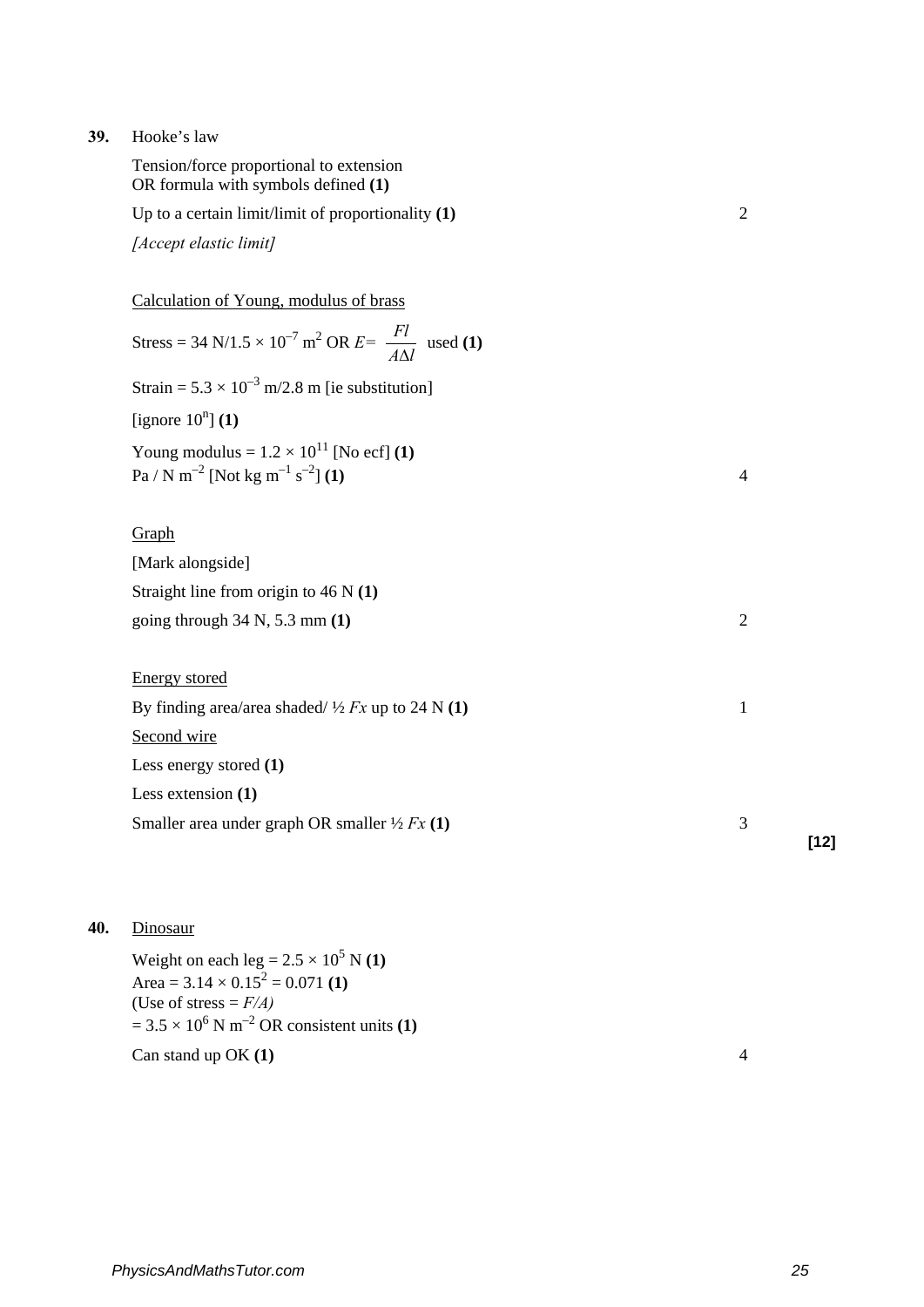## Compression of leg bone

| Use of YM = stress/strain, e.g. $1 \times 10^{10} = 3.5 \times 10^6$ /strain [Allow<br>e.c.f] $(1)$                             |       |
|---------------------------------------------------------------------------------------------------------------------------------|-------|
| Strain = $0.00035(1)$                                                                                                           |       |
| Compression = $1.4$ mm (1)                                                                                                      | 3     |
| Physics principles underlying claim                                                                                             |       |
| Would place all weight onto two legs [Fewer than 4]: this halves<br>stresses $(1)$                                              |       |
| Correct use of $F = mv/t$ OR ma (1)<br>As $t$ small,<br>then $v/t$ or a is (much) larger than 9.8 or F larger (than weight) (1) | 3     |
| Reduction of compressive forces                                                                                                 |       |
| Upthrust/upward force acts $(1)$                                                                                                |       |
| Equal to weight of <u>water displaced</u> $(1)$                                                                                 |       |
| Reduces resultant downward force (1)                                                                                            |       |
| Up thrust will be significant compared with weight $(1)$                                                                        |       |
| Swampy muddy water – larger density than water – larger U $(1)$                                                                 |       |
| Decreases stresses calculated earlier (1)                                                                                       | Max 3 |

## **41. Topic B -Solid Materials**

|       | Stress-strain curves for two materials                       |     |
|-------|--------------------------------------------------------------|-----|
| (i)   | Tougher: B because it has larger area/greater energy density |     |
| (ii)  | Stiffer: B because steeper slope/greater Young modulus       |     |
| (iii) | More ductile: B because greater strain in plastic region     |     |
|       |                                                              |     |
|       | Line added to graph for material C                           |     |
|       | [Mark alongside graph]                                       |     |
|       | Straight with sudden loop/straight line with sudden stop     |     |
|       | Smallest gradient                                            |     |
|       | Greatest stress                                              |     |
|       |                                                              | [6] |

**[13]**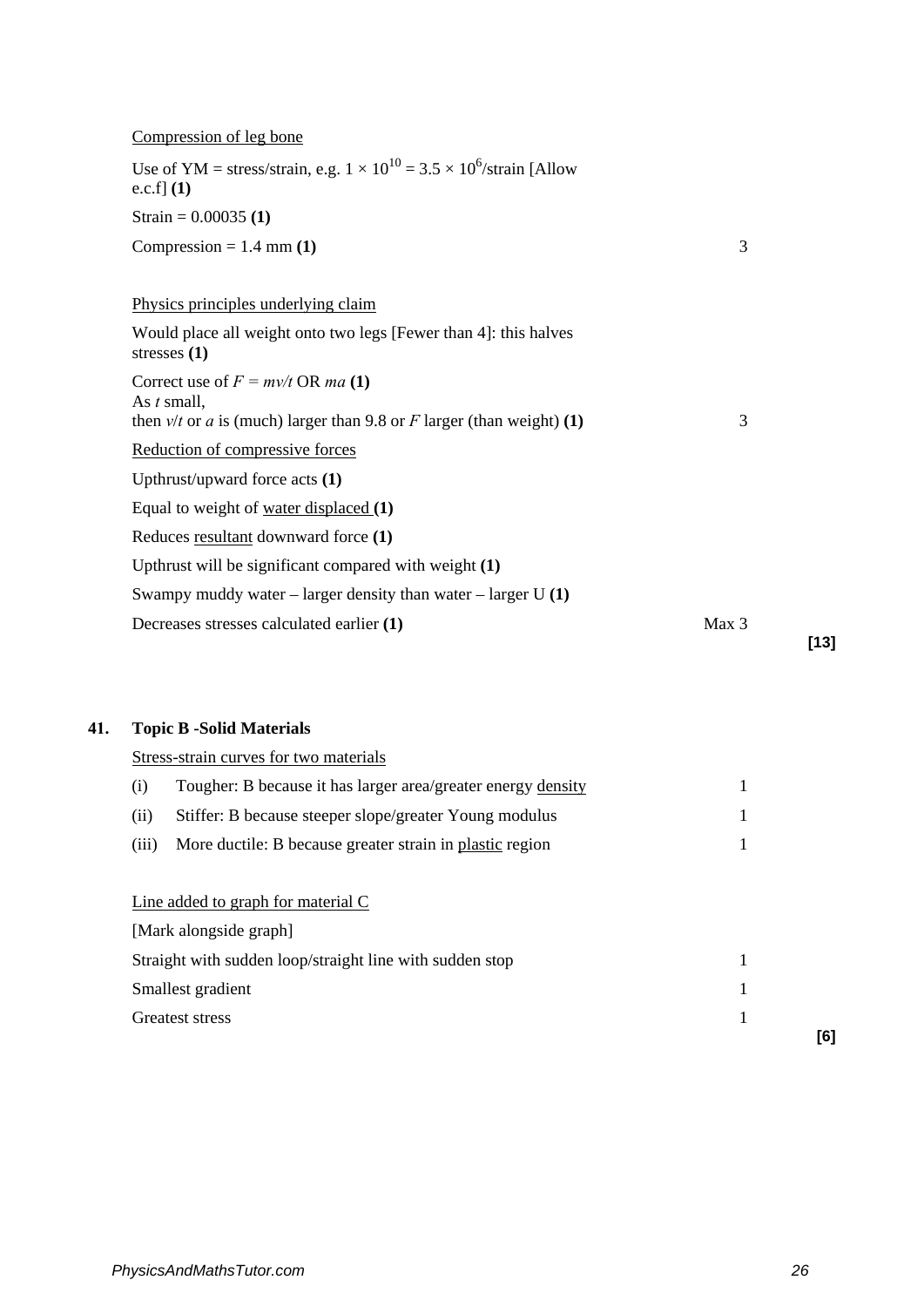| 42. | Graph                                                                                                                                                                                                                                                 |                |        |
|-----|-------------------------------------------------------------------------------------------------------------------------------------------------------------------------------------------------------------------------------------------------------|----------------|--------|
|     | Suitable readings from graph (1)                                                                                                                                                                                                                      |                |        |
|     | Gradient = $9.5$ (no u.e) (1)                                                                                                                                                                                                                         | $\overline{2}$ |        |
|     | Equation                                                                                                                                                                                                                                              |                |        |
|     | Use of $y = mx + C$ or $v = u + at (1)$                                                                                                                                                                                                               |                |        |
|     | leading to $v = 9.5t + 2(1)$                                                                                                                                                                                                                          | $\overline{2}$ |        |
|     | <b>Weight of ball</b>                                                                                                                                                                                                                                 |                |        |
|     | $W = mg = 0.25 \times 9.81 = 2.5 N [2.4 N]$ (1)                                                                                                                                                                                                       | $\mathbf{1}$   |        |
|     | Validity of statement                                                                                                                                                                                                                                 |                |        |
|     | $(F = 6\pi\eta r\upsilon) = 6\pi \times 0.040 \times 1.71 \times 10^{-5} \times 32$ (1)                                                                                                                                                               |                |        |
|     | $= 4.1 \times 10^{-4}$ (N) [No u.e.] (1)                                                                                                                                                                                                              |                |        |
|     | [OR]                                                                                                                                                                                                                                                  |                |        |
|     | $v = F/I$ 6 $\pi\eta r = 2.5 / 6\pi \times 0.040 \times 1.71 \times 10^{-5} = 1.9 \times 10^{5}$ m s <sup>-1</sup> (1)<br>from graph $\upsilon$ 32 m s <sup>-1</sup> (1)]                                                                             |                |        |
|     | Therefore, viscous drag is not equal to the actual weight $(1)$                                                                                                                                                                                       | 3              |        |
|     | Completion of diagram                                                                                                                                                                                                                                 |                |        |
|     | At least two streamlines drawn below ball (1)                                                                                                                                                                                                         |                |        |
|     | At least one eddy drawn above ball (1)                                                                                                                                                                                                                | $\mathfrak{2}$ | $[10]$ |
|     |                                                                                                                                                                                                                                                       |                |        |
| 43. | Flow behaviour                                                                                                                                                                                                                                        |                |        |
|     | Viscous $(1)$                                                                                                                                                                                                                                         | 1              |        |
|     | Definitions                                                                                                                                                                                                                                           |                |        |
|     | Any two from:                                                                                                                                                                                                                                         |                |        |
|     | elastic – is elastic - it returns to original length after stretching<br>brittle – not brittle - it extends a lot before breaking<br>hard - not hard - does not scratch other materials<br>$durable - is durable - can be repeatedly loaded/unloaded$ |                |        |

without change in properties • stiff – **not** stiff – force vs extension graph has a low gradient **(2)** 2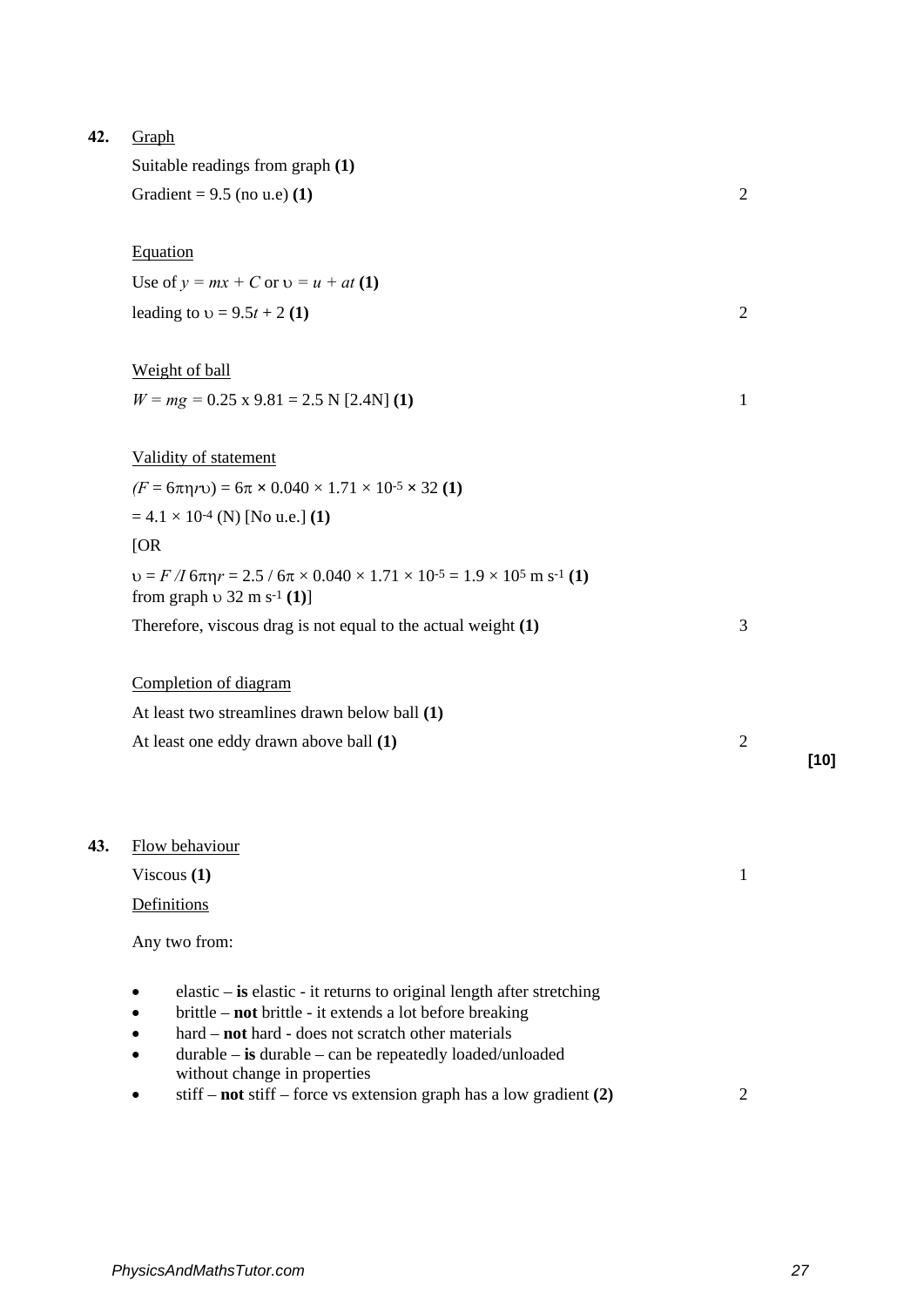|     | Graph                                                                                                                                              |                |     |
|-----|----------------------------------------------------------------------------------------------------------------------------------------------------|----------------|-----|
|     | Realisation that this is area under (top) graph $(1)$                                                                                              |                |     |
|     | $29 - 32$ squares (1)                                                                                                                              |                |     |
|     | $\times$ 5 $\times$ 10 <sup>-3</sup> N m (1)                                                                                                       |                |     |
|     | $= 0.15 - 0.16$ N m (J) [allow ecf from wrong scaling factor / no.of squares] (1)                                                                  | 4              |     |
|     | Work done by rubber band                                                                                                                           |                |     |
|     | e.g. less energy given out than stored, OR it can do less work than<br>that required to stretch it, OR less than the work done stretching it $(1)$ | 1              |     |
|     | Why tyres become hot                                                                                                                               |                |     |
|     | This energy difference is stored as internal energy (heat) in the tyre $(1)$                                                                       | 1              | [9] |
| 44. | Comparison of two metals A and B (stress-strain curves)                                                                                            |                |     |
|     | A is stiffer since steeper /bigger gradient/large Young modulus (1)                                                                                | 1              |     |
|     | Stronger: A since UTS/it breaks at 300 Mpa $(\pm 20)$<br>(i)<br>OR since B breaks at $190 (\pm 30)$ MPa (1)                                        |                |     |
|     | More ductile: B since strain $0.25$ OR since A strain = $0.15$ (1)<br>(ii)                                                                         | $\overline{2}$ |     |
|     | <b>Identify A and B</b>                                                                                                                            |                |     |
|     | A is mild steel; B is copper $(1)$                                                                                                                 | 1              |     |
|     | Estimate of work done in stretching A to breaking point                                                                                            |                |     |
|     | Attempt at area [NB not just a triangle] (1)                                                                                                       |                |     |
|     | $300 \times 10^6$ Pa $\times$ 0.15 [Ignore 10 <sup>n</sup> error] (same stress ranges) (1)                                                         |                |     |
|     | $4 \rightarrow +5 \times 10^7$ J m <sup>-3</sup> (1)                                                                                               | 3              |     |
|     | <b>Quench hardening</b>                                                                                                                            |                |     |
|     | Heat and cool (1)                                                                                                                                  |                |     |
|     | Rapid cool/plunge into water (1)                                                                                                                   | $\overline{2}$ |     |
|     |                                                                                                                                                    |                | [9] |

**45.** Diagram of apparatus to determine Young modulus of copper Were firmly fixed to ceiling/beam/end of bench **(1)** Load and ruler/scale **(1)**

Means of reading small extensions e.g. pointer against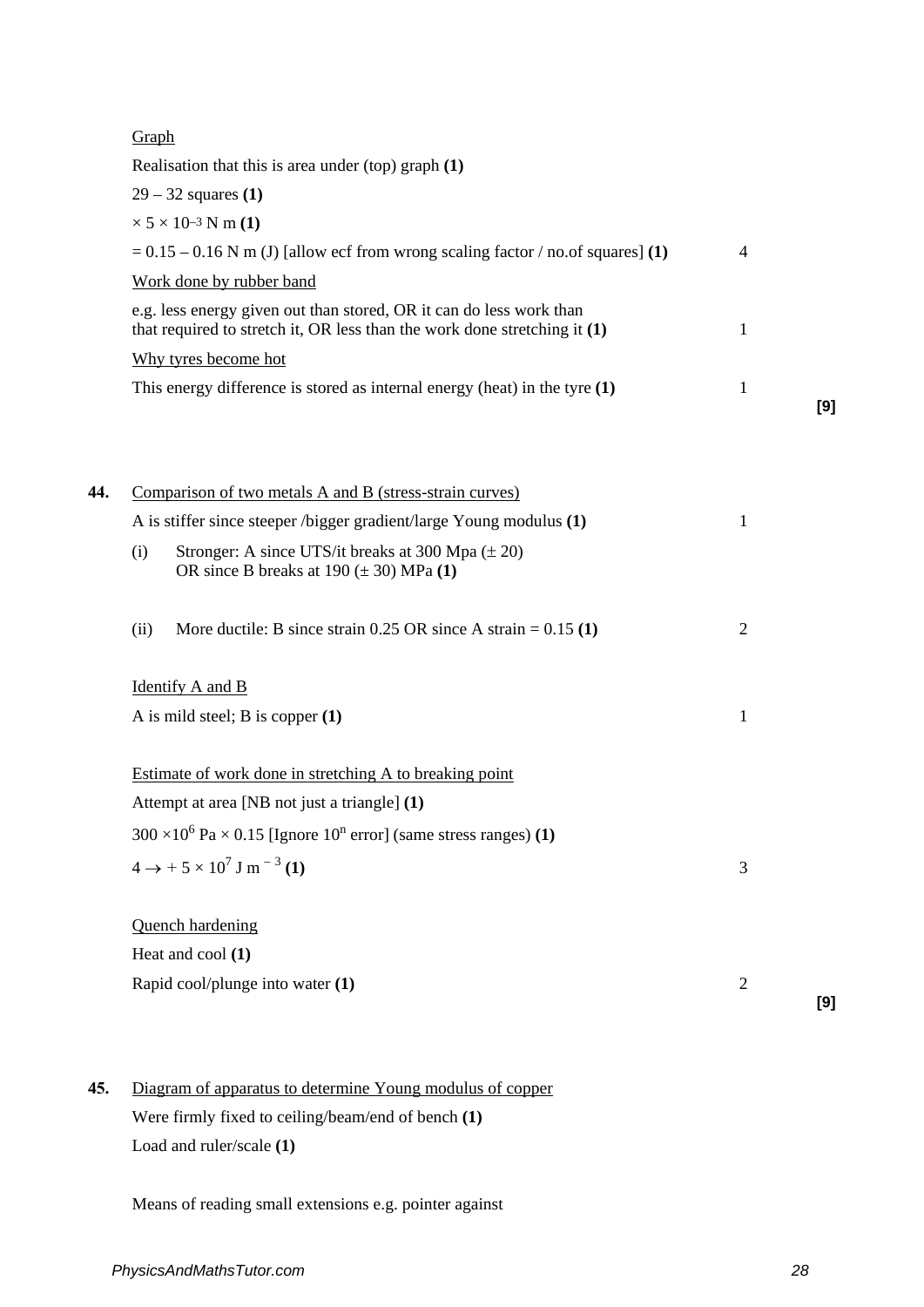#### scale/vernier **(1)** 3

Length of wire being tested Appropriate length  $\geq 2$  m [Less if vernier used] **(1)** 

Cross-sectional area of wire Micrometer **(1)** Diameter in several places **(1)** 3 Unit of *k* in Hooke's law  $N m^{-1}/kg$ ,  $s^{-2} (1)$  1 Show that  $E = F/A \div e / l(1)$  $=$  *Fl/Ae* (1) but  $F/e = k$ /substitute  $F = ke(1)$  3 **[10] 46.** Preferred airflow Streamlined/laminar flow **(1)** 1 Diagrams At least one continuous curve drawn above body of cyclist **(1)** Turbulence shown behind cyclist **(1)** 2 Advantage Less drag on cyclist behind **(1)** OR airflow above bodies more streamlined OR less work needs to be done by following cyclists Material of bodysuit and explanation Elastic **(1)** e.g. stretch around body in use/nothing loose to cause turbulent flow **(1)** 2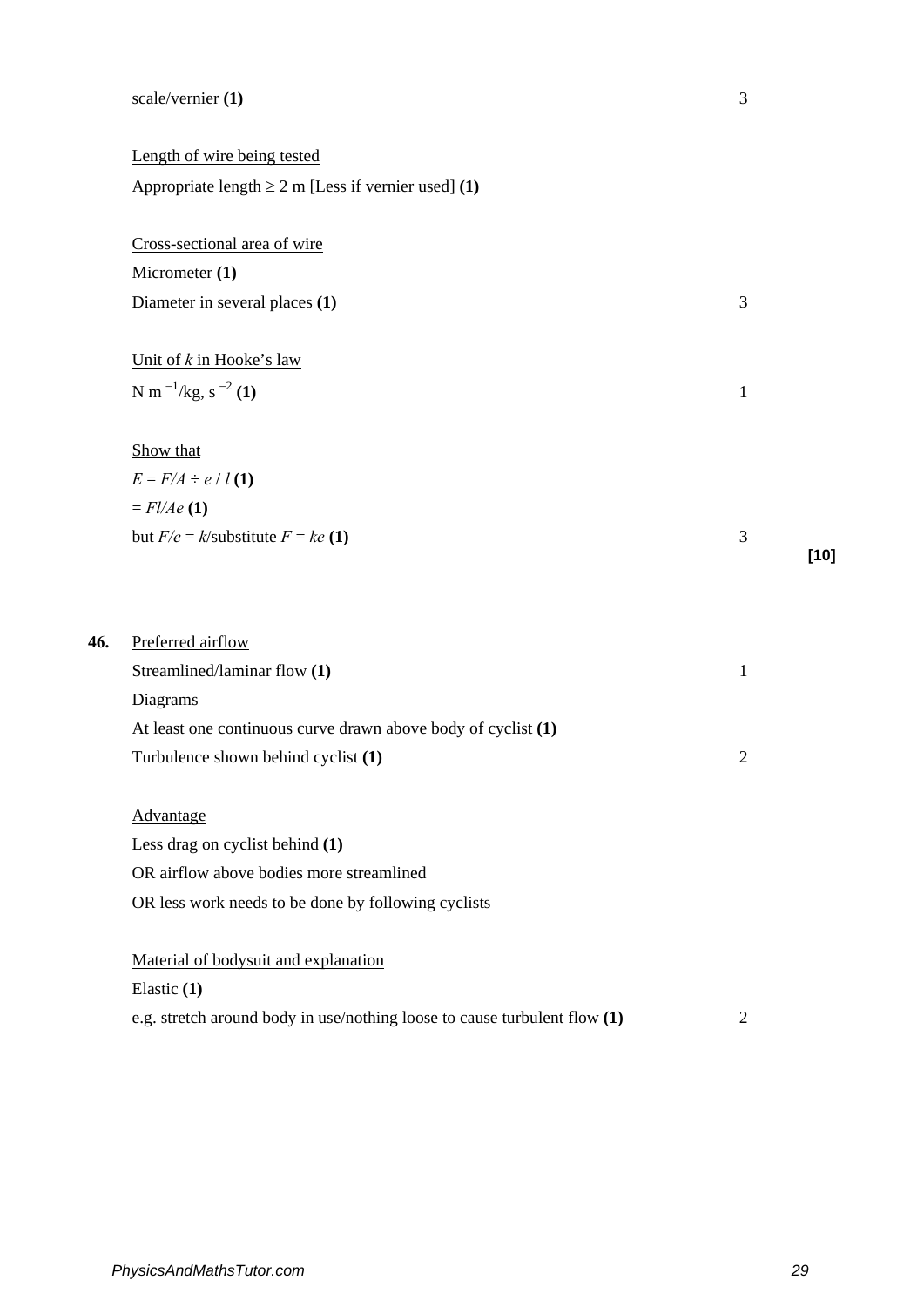|     |                            | Material of helmet and explanation                                                                     |                |     |
|-----|----------------------------|--------------------------------------------------------------------------------------------------------|----------------|-----|
|     | Tough $(1)$                |                                                                                                        |                |     |
|     |                            | e.g deforms plastically before breaking (1)                                                            | $\overline{2}$ |     |
|     | Deformation                |                                                                                                        |                |     |
|     |                            | (In crash energy, deform s/absorbed by helmet rather than causing injury (1)                           | $\mathbf{1}$   | [9] |
|     |                            |                                                                                                        |                |     |
| 47. | Weight of submarine        |                                                                                                        |                |     |
|     |                            | Weight = $mg = 2110 \text{ kg} \times 9.81 \text{ m s}^{-2} = 20700 \text{ N}$ (1)                     | $\mathbf{1}$   |     |
|     | Submarine at rest          |                                                                                                        |                |     |
|     | (i)                        | 20 700 N<br>[ecf from previous part] $(1)$                                                             |                |     |
|     | (ii)                       | Forces in equilibrium, since submarine at rest $(1)$                                                   | $\overline{2}$ |     |
|     |                            | Adjustment of weight of submarine                                                                      |                |     |
|     | (i)                        | Expel some water from/ add air to buoyancy tanks (1)                                                   |                |     |
|     | (ii)                       | Use of $F = 6 \pi \eta v r(1)$                                                                         |                |     |
|     |                            | $= 6 \pi \times 1.2 \times 10^{-3}$ kg m <sup>-1</sup> s <sup>-1</sup> × 0.5 m s <sup>-1</sup> × 0.8 m |                |     |
|     |                            | $= 0.0090 N(1)$                                                                                        |                |     |
|     | (iii)                      | Flow not streamlined [or equivalent] (1)                                                               | $\overline{4}$ |     |
|     | Strain calculation         |                                                                                                        |                |     |
|     |                            | Use of Strain = stress $\div E(1)$                                                                     |                |     |
|     |                            | Strain = $1.1 \times 10^6$ Pa/3.0 $\times$ 10 <sup>9</sup> Pa                                          |                |     |
|     | $= 3.7 \times 10^{-4}$ (1) |                                                                                                        | $\overline{2}$ |     |
|     |                            |                                                                                                        |                | [9] |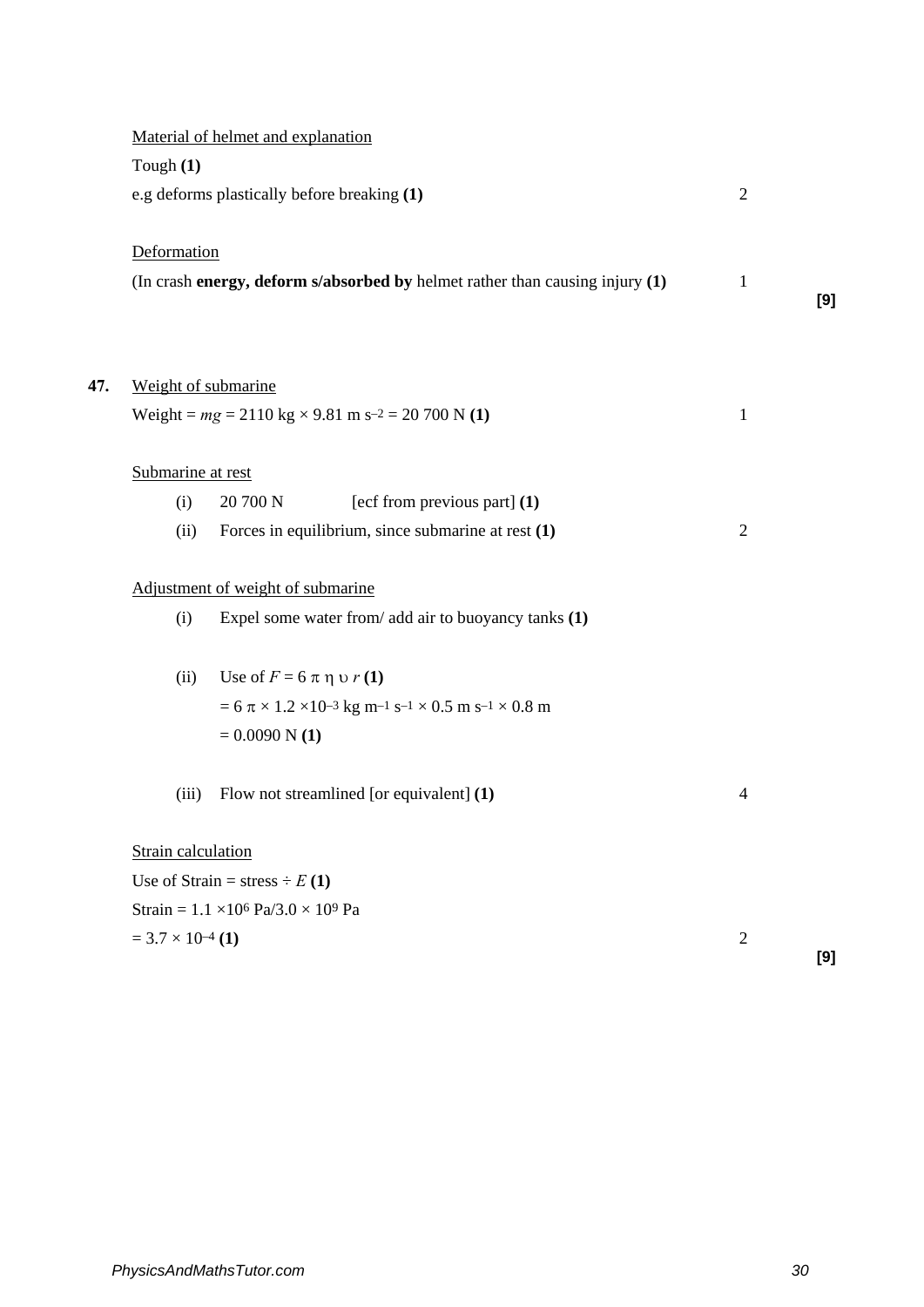## **48. Topic B – Solid Materials**

### Calculation

| Stress = $8.0 \text{ N} / 1.5 \times 10^{-7} \text{ m}^2$<br>(1)<br>$= 5.3 \times 10^7$ Pa/N m <sup>-2</sup><br>(1)                                                                                                                                                                                                                                                                                                                     | $\overline{2}$           |  |
|-----------------------------------------------------------------------------------------------------------------------------------------------------------------------------------------------------------------------------------------------------------------------------------------------------------------------------------------------------------------------------------------------------------------------------------------|--------------------------|--|
| Graph:<br>Extension = $0.67$ mm [Accept 0.66 to 0.68] 1<br>Strain = 0.67 mm/2.6 $\times$ 10 <sup>3</sup> mm [e.c.f extension from above]<br>[Ignore, $10^n$ error]<br>(1)<br>$= 2.6 \times 10^{-4}$ [Do not penalise presence of unit]<br>Substitute in Young modulus = stress/strain [e.c.f stress from above.<br>e.c.f. strain, their value OR $3 \times 10^{-4}$ (1)<br>$[= 2 \times 10^{11}$ Pa/N m <sup>-2</sup> (200 Gpa)]<br>(1) | 4                        |  |
| Calculation of work done<br>Find area of triangle OR use $\frac{1}{2} kx^2$<br>(1)<br>Substitute correct pair of values off line [ignore $10^n$ errors]<br>4.8 N/4.7 N, 0.4 mm                                                                                                                                                                                                                                                          |                          |  |
| <b>OR</b>                                                                                                                                                                                                                                                                                                                                                                                                                               |                          |  |
| Determine $k =$ gradient<br>(1)<br>$= 9.6 \times 10^{-4}$ J [ $\pm 0.2$ ] [Accept N m]<br>(1)<br>[Allow e.c.f. ONLY for grid error $4.4 \text{ N} - 8.8 \times 10^{-4} \text{ J}$ gets 2/3]<br>Force-extension graph for wire of twice length:                                                                                                                                                                                          | 3                        |  |
| Add line 1/2 as steep to graph [by eye]<br>(2)<br>[Less steep, but not approx 1/2, 1 out of 2]                                                                                                                                                                                                                                                                                                                                          | $\overline{2}$<br>$[11]$ |  |
| Properties of gold<br>Malleable (1)                                                                                                                                                                                                                                                                                                                                                                                                     |                          |  |
| Ductile (1)                                                                                                                                                                                                                                                                                                                                                                                                                             | $\overline{2}$           |  |
| E.g. elastic, stiff                                                                                                                                                                                                                                                                                                                                                                                                                     | 1                        |  |
| Definitions                                                                                                                                                                                                                                                                                                                                                                                                                             |                          |  |
| Hard: material not readily scratched/indented (1)                                                                                                                                                                                                                                                                                                                                                                                       |                          |  |
| Plastic behaviour: material remains in stretched/                                                                                                                                                                                                                                                                                                                                                                                       |                          |  |

deformed shape when force removed **(1)** 2

**49.** 

**[5]**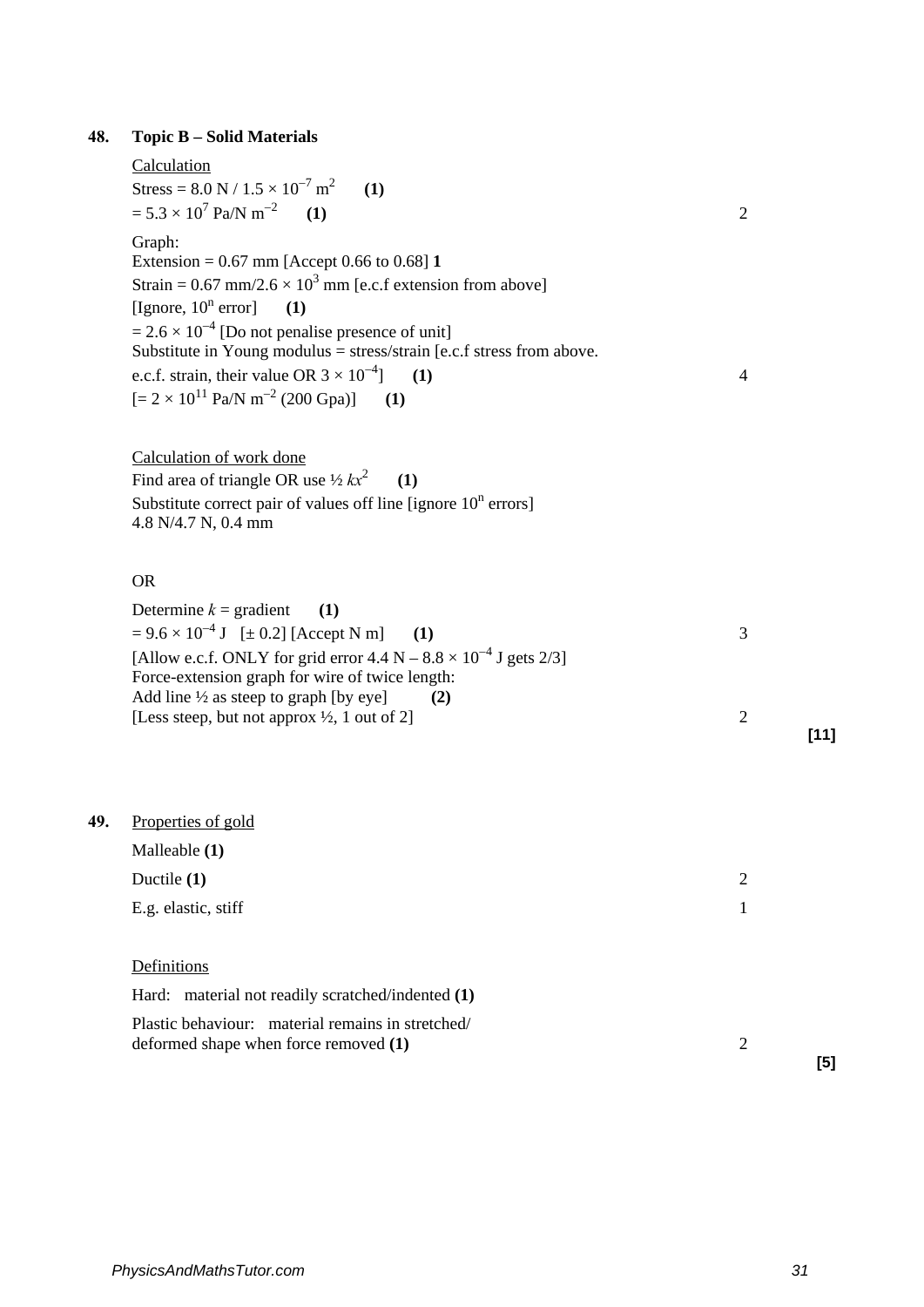### **50.** Completion of table:

| Material      | Young<br>modulus/ $10^{10}$ Pa | Ultimate tensile<br>stress/ $10^8$ N m <sup>-2</sup> | Nature         |           |
|---------------|--------------------------------|------------------------------------------------------|----------------|-----------|
| 1.2 or $1.25$ |                                | 3.1 or 3.15<br>(< 3.2)                               | Tough          | $\bf (2)$ |
|               | 3.0                            | 3.6                                                  | <b>Brittle</b> |           |

2

Line drawn on graph: straight and stops suddenly **(1)** at stress  $3.6 \times 10^8$  N m<sup>-2</sup>) if not brittle, then peaks at this value) (1) (and strain 0.012) Correct gradient for straight region e.g. through 0.01, 3.0. **(1)** 3 Hooke's law marked up to stress 2.7 to  $2.9 \times 10^{10}$  Pa [must be labelled] (1) 1

Energy stored:

[Accept stress in range  $2.4 - 2.5 \times 10^{10}$  Pa] Factor  $\frac{1}{2} \times$  (1) Extension =  $0.020 \times 2.5$  m [0.05 m] (1)  $F = 2.4 \times (10^8) \text{ N m}^{-2} \times 8.8 \times (10^{-7}) \text{ m}^2$  **(1)** [210 N; 220 N if stress =  $2.5 \times 10^{10}$  Pa]  $= 5.25 \text{ J}$  [5.5 J if using stress  $= 2.5 \times 10^{10} \text{ Pa}$ ] [ue] (1) 4

[For middle 2 marks candidates may use stress×strain×volume, credit 1 mark for calculating stress×strain 2.4  $\times$  (10<sup>8</sup>) N m<sup>-2</sup>  $\times$  0.020 and 1 mark for volume  $8.8 \times (10^{-7}) \text{ m}^2 \times 2.5 \text{ m}$ ]

| 51. | Strain energy:                                                      |  |
|-----|---------------------------------------------------------------------|--|
|     | is the energy stored /used/created/added/needed                     |  |
|     | when a material is under stress/strained/loaded/stretched           |  |
|     | OR in stretched bonds OR is work done when stressed<br>$\mathbf{1}$ |  |
|     | Why stress should not be beyond elastic limit:                      |  |
|     | Must return to original length when unstressed                      |  |
|     | OR must give up stored energy when unstressed OR must not deform    |  |
|     | permanently/plastically                                             |  |

**[10]**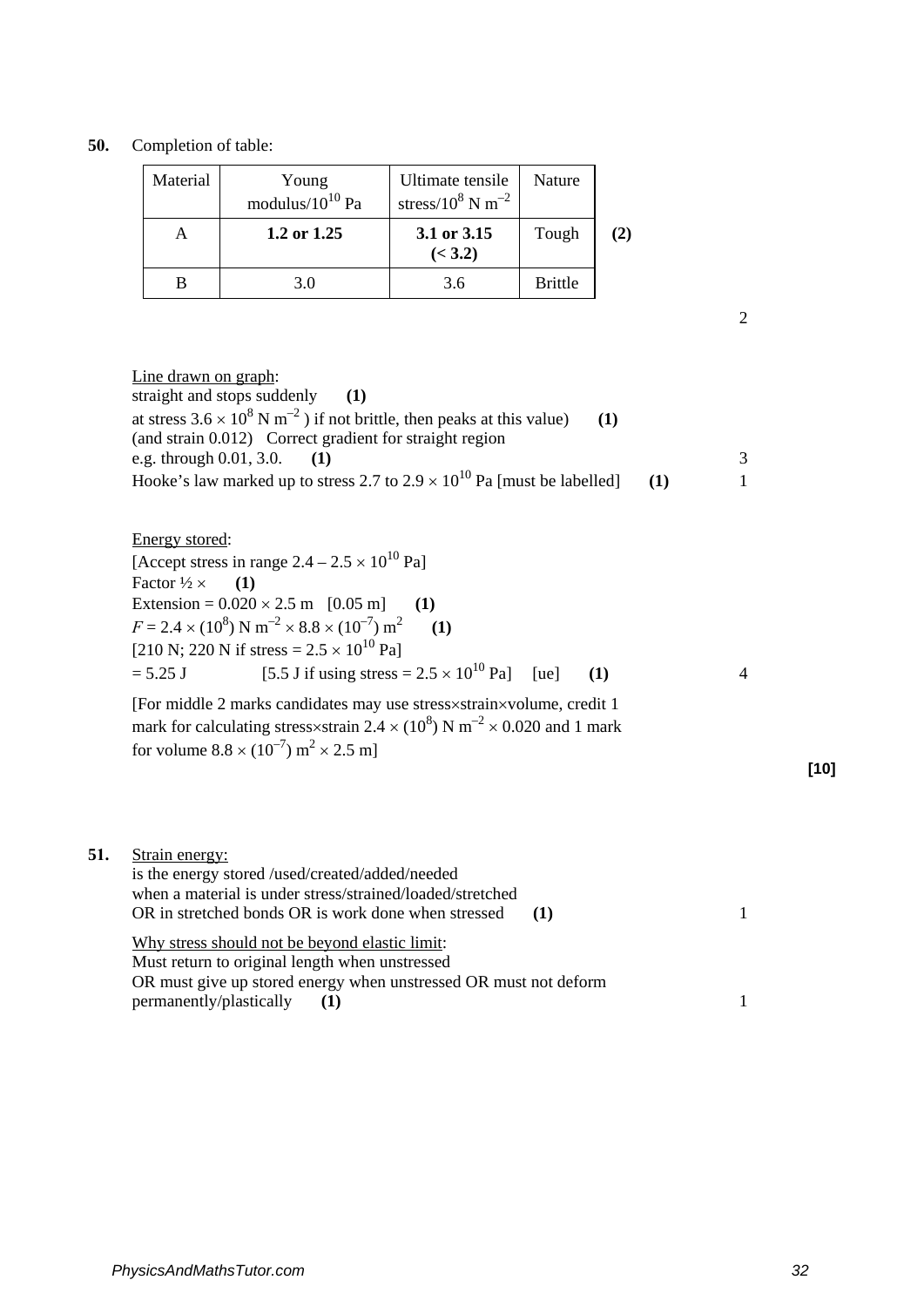Car calculation: Substitution in  $mgh$  1200 kg  $\times$  10 m s<sup>-2</sup> [9.81] $\times$  0.03 m (1)  $= 360$  [350] **J** (1) 3 kg steel store 390 J OR 360 J needs 2.8 kg steel **(1)** 3 [Can also be argued in terms of 390 J  $\rightarrow$  3.3 cm]

Tendons: Will store  $0.4 \text{ m} \times 2500 \text{ N} / (1000) \text{ J}$  (1)  $\Delta h = 1.3$  m [1.4 m ] [e.c.f. their energy ÷ (75 × 10[9.81]) (1) 2  $[u.e.]$ 

**52.**

|                | Desirable | Not.<br>desirable | Reason                                                         |
|----------------|-----------|-------------------|----------------------------------------------------------------|
| Elastic        | (1)       |                   | Rod returns to original shape/position on<br>unloading $(1)$   |
| <b>Brittle</b> |           | (1)               | Rod should not snap/shatter(when lifting a<br>heavy fish $(1)$ |
| Hard           | (1)       |                   | Rod will not scratch/dent with a large force (1)               |
| Tough          | (1)       |                   | Rod can withstand a sudden impact or dynamic<br>load(1)        |

[Two marks for each line]

#### **53.** Crosses on graph:

P at end of straight line section **(1)**

Y – accept between P and maximum force value **(1)** 2

Young modulus calculation:

Calculation of stress (with force up to 1000 N)

$$
= \frac{F}{A} = \frac{1 \times 10^3 \text{ N}}{3 \times 10^{-5} \text{ m}^2} = 3.3 \times 10^7 \text{ (N m-2) (1)}
$$

**[8]**

**[7]**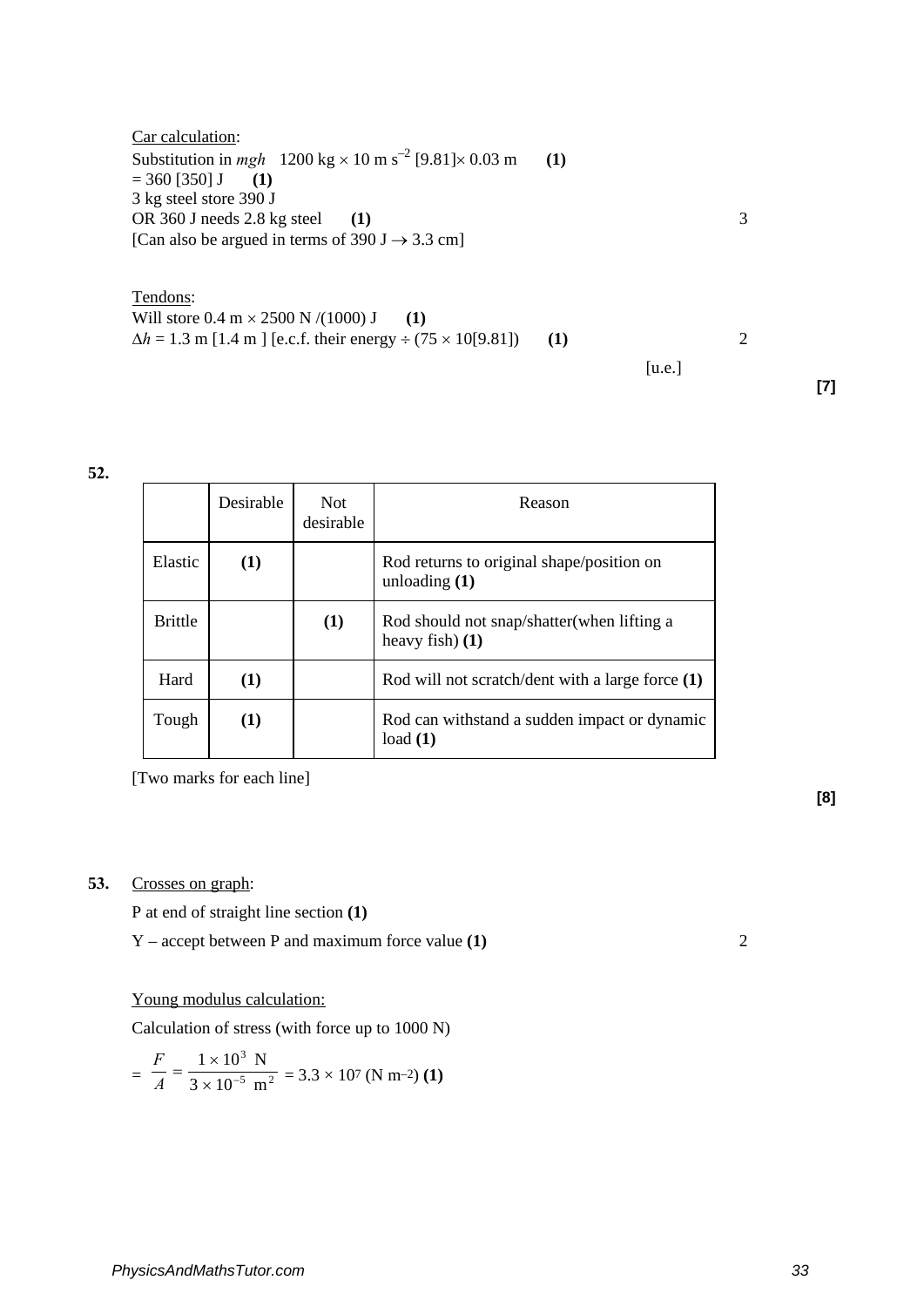Calculation of strain (with corresponding extension from straight line graph)

$$
\frac{x}{L} = \frac{0.2 \text{ m}}{4.0 \text{ m}} = 0.05 \text{ (1)}
$$
  
\n
$$
E = \frac{\text{stress}}{\text{strain}} = \frac{3.3 \times 10^7 \text{ N m}^{-2}}{0.05} = 6.7 \times 10^8 \text{ Pa (1)}
$$
  
\n
$$
\frac{2.3 \times 10^7 \text{ N m}^{-2}}{0.05} = 6.7 \times 10^8 \text{ Pa (1)}
$$
  
\n
$$
\frac{2.3 \times 10^7 \text{ N m}^{-2}}{0.05} = 6.7 \times 10^8 \text{ Pa (1)}
$$
  
\n
$$
\frac{2.3 \times 10^7 \text{ N m}^{-2}}{0.05} = 6.7 \times 10^8 \text{ Pa (1)}
$$
  
\n
$$
\frac{2.3 \times 10^7 \text{ N m}^{-2}}{0.05} = 6.7 \times 10^8 \text{ Pa (1)}
$$
  
\n
$$
\frac{2.3 \times 10^7 \text{ N m}^{-2}}{0.05} = 6.7 \times 10^8 \text{ Pa (1)}
$$
  
\n
$$
\frac{2.3 \times 10^7 \text{ N m}^{-2}}{0.05} = 6.7 \times 10^8 \text{ Pa (1)}
$$
  
\n
$$
\frac{2.3 \times 10^7 \text{ N m}^{-2}}{0.05} = 6.7 \times 10^8 \text{ Pa (1)}
$$
  
\n
$$
\frac{2.3 \times 10^7 \text{ N m}^{-2}}{0.05} = 6.7 \times 10^8 \text{ Pa (1)}
$$
  
\n
$$
\frac{2.3 \times 10^7 \text{ N m}^{-2}}{0.05} = 6.7 \times 10^8 \text{ Pa (1)}
$$
  
\n
$$
\frac{2.3 \times 10^7 \text{ N m}^{-2}}{0.05} = 6.7 \times 10^8 \text{ Pa (1)}
$$
  
\n
$$
\frac{2.3 \times 10^7 \text{ N m}^{-2}}{0.05} = 6.7 \times 10^8 \text{ Pa (1)}
$$
  
\n
$$
\frac{2.3 \times 10
$$

- larger area under graph
- more energy stored 1 **[12]**

| 54. | Range of extensions where Hooke's law is obeyed:                         |     |
|-----|--------------------------------------------------------------------------|-----|
|     | (From 0 to) 9 (mm) or 9.5 (mm)                                           | (1) |
|     |                                                                          |     |
|     | Addition to diagram:                                                     |     |
|     | Horizontal ruler fixed to bench with marker anywhere on wire             |     |
|     | OR.                                                                      |     |
|     | Vertical ruler with pointer on load/hanger OR closely aligned with ruler | (1) |
|     |                                                                          |     |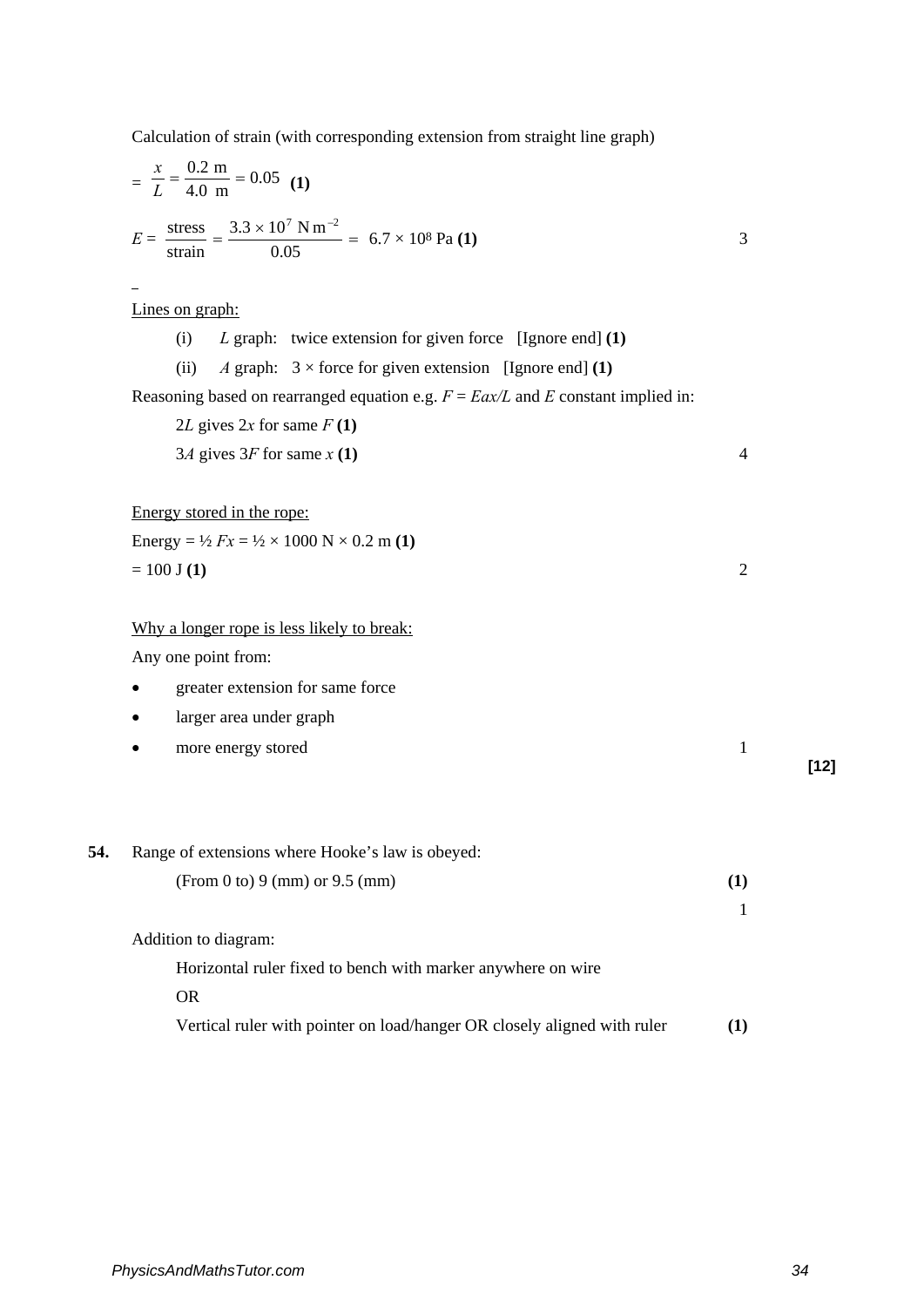Length to be measured, as shown on diagram:

Length from double blocks to marker on wire

OR

Length from double blocks to just above the point where mass hanger is hung on pulley



Young modulus:

Energy stored in wire:

Use of 
$$
E = \frac{Fl}{Ae}
$$
 OR  $\frac{F}{A} \div \frac{e}{l}$  (1)

*F, e* valid pair on straight line region consistent with their answer to point 1 **(1)**

[Do not allow 10 mm 44 N. Ignore  $10^n$  error]

$$
= 1.2 \times 10^{11} \text{ N m}^{-2}/\text{Pa/kg m}^{-1} \text{ s}^{-2}
$$
 (1)

$$
[1.1-1.3]
$$

$$
f_{\rm{max}}
$$

Use of 
$$
\frac{1}{2}Fx/\text{area}
$$
 up to 7 mm OR count squares  $\approx 50$  (1)  
\n0.1 J [Accept Nm] (1)  
\nOne energy transformation:  
\n $GPE \rightarrow \text{elastic potential energy}$  (1)  
\n1  
\nTensile strength of brass:  
\nAttempt to calculate stress i.e  $F/A$  (1)  
\n46/47 N  $F_{\text{max}}$  off graph (1)  
\n= 3.5 × 10<sup>8</sup> (N m<sup>-2</sup>) [No u.e.] (1)  
\n[3.5 – 3.62]

**[12]**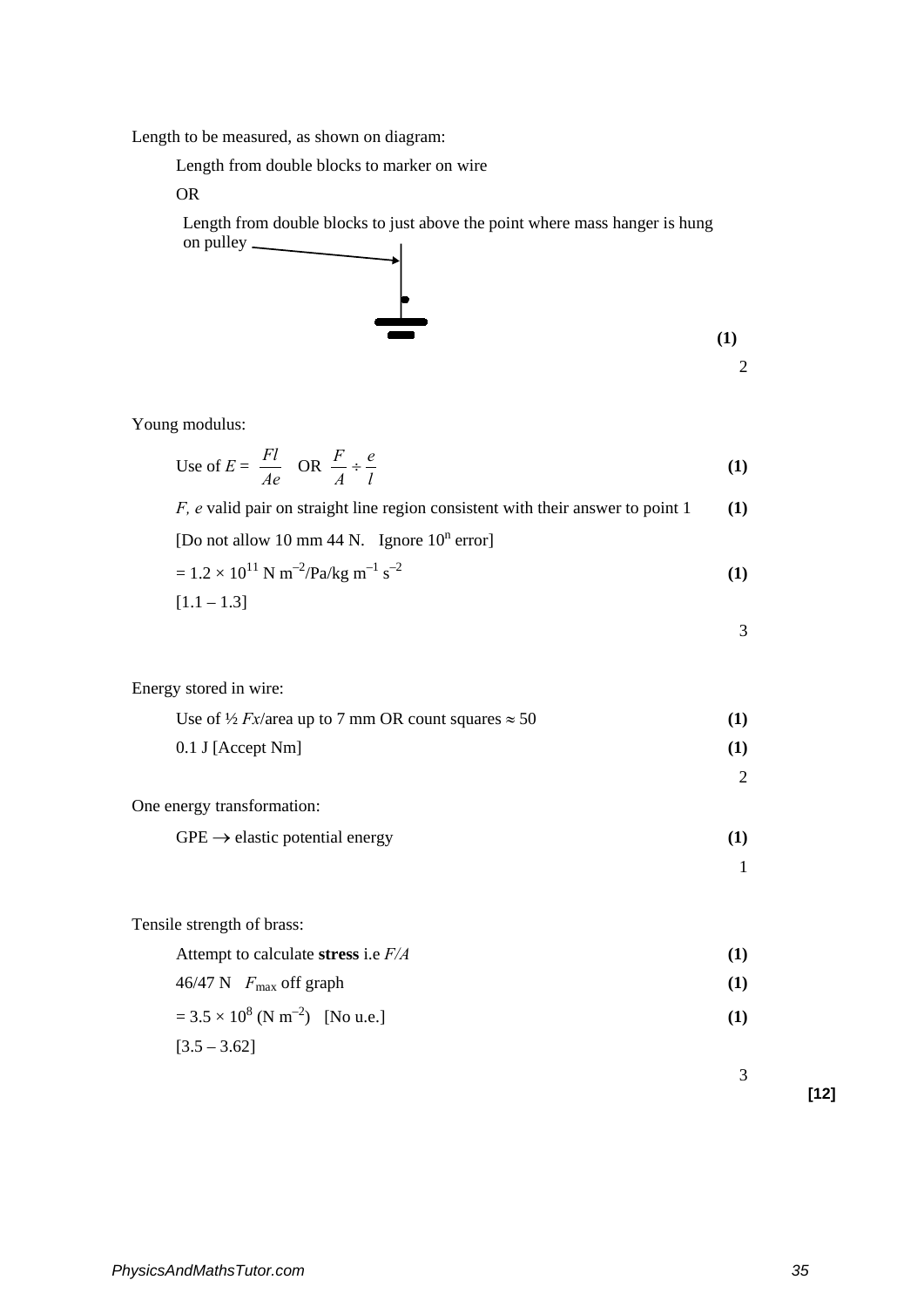**55.** Hooke's law:Extension proportional to  $(\infty)$  force/load OR  $F = k\Delta x$  with *F*, *x* defined **(1)** below the elastic limit OR below limit of proportionality **(1)** 2 Ultimate tensile stress =  $2.3 \times 10^8$  Pa) Young modulus = stress/strain [No mark] = any pair off linear region between 0.8, 1 and 1.6, 2.1 **(1)**  $= 1.3 \times 10^{11}$  (Pa/N m<sup>-2</sup>) [1.2 – 1.4] **(1)** 3

Attempt to calculate  $\frac{1.7 \times 10^{-6} \text{ m}^2}{1.7 \times 10^{-6} \text{ m}^2}$ 250 N  $\sqrt{10^{-6} \text{ m}^2}$  OR *P* correctly plotted (1) Elastic because  $\longrightarrow$  on straight line/equivalent **(1)** 2 Point P on line at stress =  $1.5 \times 10^8$  Pa [e.c.f their value of stress] **(1)** 1 Extension of wire: Determine strain =  $1.1 \times (10^{-3})$  [OR 1.2] **(1)** [Either by calculation or by reading off graph] Extension =  $3 \times \text{strain}$  [e.c.f.] =  $3.3 (3.6) \times 10^{-3}$  m 2



| Arrow heads or labels [if axes inverted, arrows must be reversed] (1)                         |     |
|-----------------------------------------------------------------------------------------------|-----|
| Warmer<br>because:                                                                            |     |
| Area represents energy or work done [may be labelled on graph] $(1)$<br>[Must refer to graph] |     |
| Converted to heat (in rubber band) (1)                                                        |     |
|                                                                                               | [4] |

**[10]**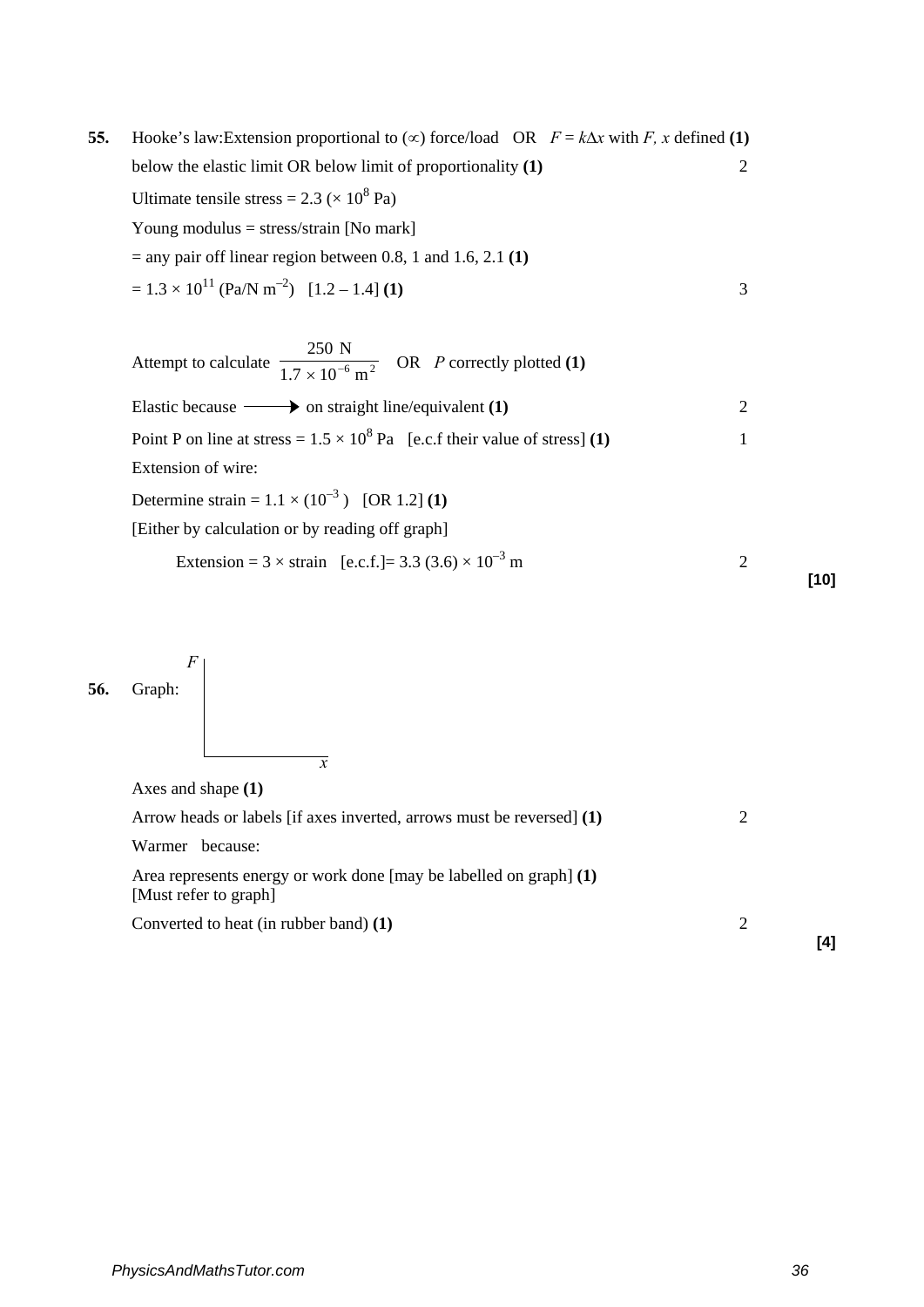| Speed of raindrop:                                                                                                                                                                                                   |                |        |
|----------------------------------------------------------------------------------------------------------------------------------------------------------------------------------------------------------------------|----------------|--------|
| $v = u + at = 0 + 9.81$ m s <sup>-2</sup> × 0.2 s = 1.96 m s <sup>-1</sup> $\approx$ 2 m s <sup>-1</sup> (1)                                                                                                         | 1              |        |
| Explanation:                                                                                                                                                                                                         |                |        |
| Air resistance (1)<br>Drag force increases with (speed) (1)                                                                                                                                                          |                |        |
| So resulting accelerating force/acceleration drops (1)                                                                                                                                                               |                |        |
| Terminal velocity when weight = resistance $(+$ upthrust) (1)                                                                                                                                                        | Max 2          |        |
| Mass of raindrop:                                                                                                                                                                                                    |                |        |
| $Mass = volume \times density$                                                                                                                                                                                       |                |        |
| substitute $1.0 \times 10^{-3}$ kg $^{-3} \times 4\pi \times (0.25 \times 10^{-3}$ m) <sup>3</sup> /3 (1)                                                                                                            |                |        |
| $6.5 \times 10^{-8}$ (kg) (1)                                                                                                                                                                                        | $\overline{2}$ |        |
| Terminal velocity:                                                                                                                                                                                                   |                |        |
| Viscous drag = weight $(1)$                                                                                                                                                                                          |                |        |
| $V_T = (6.54 \times 10^{-8} \text{ kg} \times 9.81 \text{ m s}^{-2}) / (6\pi \times 1.8 \times 10^{-5} \text{ kg m}^{-1} \text{ s}^{-1} \times 2.5 \times 10^{-4} \text{ m})$ (1)<br>[Allow e.c.f. for $m$ and $r$ ] |                |        |
| So terminal velocity = $7.56$ m s <sup>-1</sup> (1)                                                                                                                                                                  | 3              |        |
| Graph:                                                                                                                                                                                                               |                |        |
| Line drawn which begins straight from $(0,0)$ $(1)$<br>Then curves correctly $(1)$<br>to horizontal (1)                                                                                                              |                |        |
| Scale on velocity axis (1)<br>[More than 2 sensible values and unit]                                                                                                                                                 | Max 3          |        |
| Explanation:                                                                                                                                                                                                         |                |        |
| $V_T$ increases (because of greater mass) (1)                                                                                                                                                                        | $\mathbf{1}$   |        |
|                                                                                                                                                                                                                      |                | $[12]$ |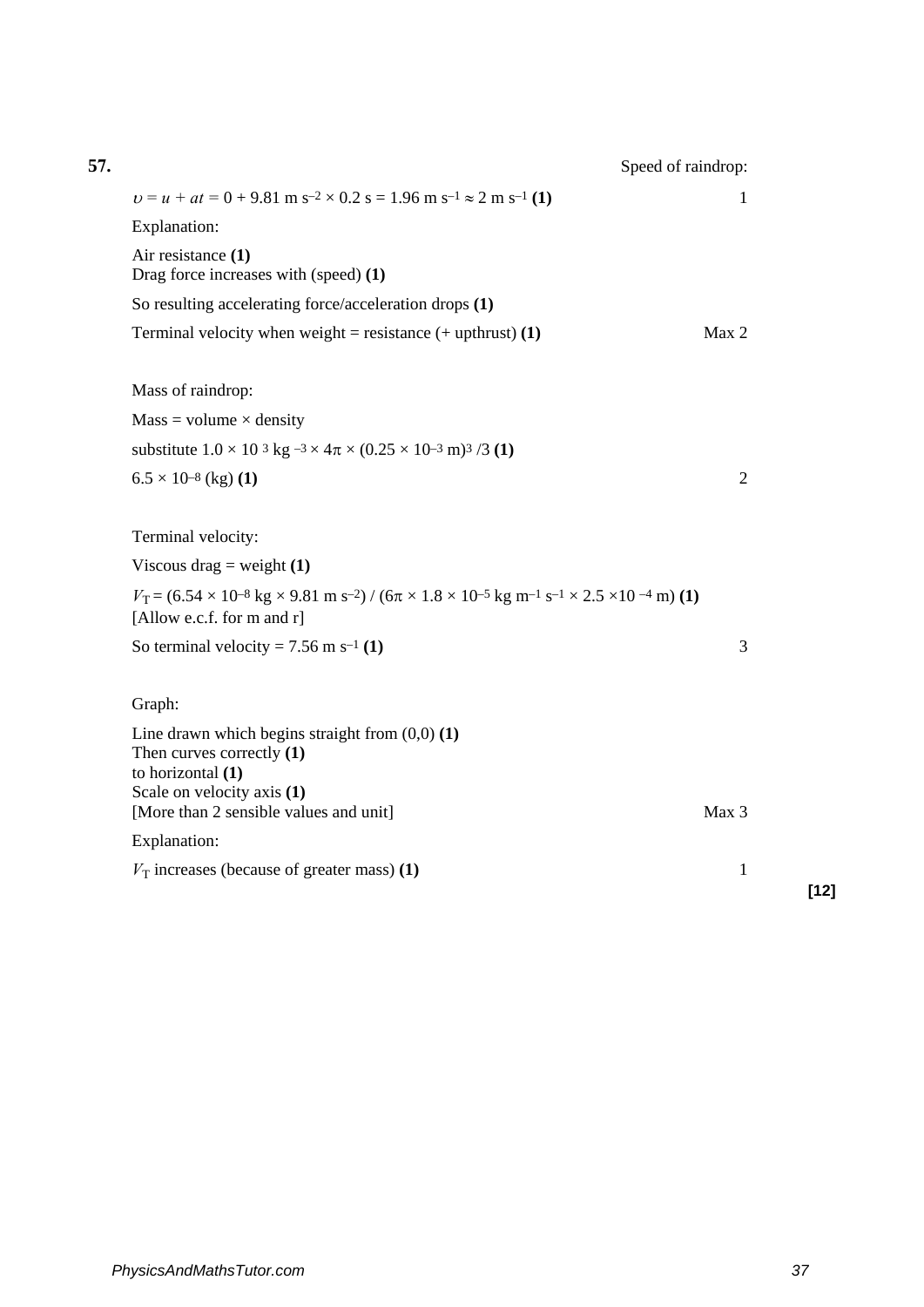| 58. | How stiffness calculated:                                                                                                                                                                           |       |     |
|-----|-----------------------------------------------------------------------------------------------------------------------------------------------------------------------------------------------------|-------|-----|
|     | Stiffness = force/deformation OR $k = F/x(1)$                                                                                                                                                       | 1     |     |
|     | Difference:                                                                                                                                                                                         |       |     |
|     | Stiffness is for one particular sample (1)                                                                                                                                                          |       |     |
|     | Young modulus is for any sample of a material<br>using $E = Fx/A \Delta x$ (1)                                                                                                                      | 2     |     |
|     | Stress :                                                                                                                                                                                            |       |     |
|     | $F/A = 30 \text{ kg} \times 9.8 \text{ m s}^{-1}$ (1)<br>$/\pi(2 \times 10^{-2} \text{ m})^2$ [A = 1.26 $\times$ 10 <sup>-3</sup> m <sup>2</sup> ] (1)<br>$= 2.3 \times 10^5$ N m <sup>-2</sup> (1) | 3     |     |
|     | Suitability of material:                                                                                                                                                                            |       |     |
|     | The polymer is not so stiff/will undergo too much compression and $(1)$<br>will unbalance the body $(1)$                                                                                            |       |     |
|     | Young modulus smaller [OR different] (1)                                                                                                                                                            | Max 1 |     |
|     | Hence not suitable (1)                                                                                                                                                                              | 1     | [8] |

### **59.** Use of definitions:

$$
Stress \times strain = \frac{force}{area} \times \frac{extension}{length} \quad (1)
$$

$$
= \frac{energy \text{ to stretch belt}}{volume \text{ of belt}} \quad (1) \quad (1)
$$

Use of graph to show energy stored per unit volume of seat belt material:

| Energy stored = area under graph $(1)$                                       |   |
|------------------------------------------------------------------------------|---|
| $\approx$ 15 $\frac{1}{2}$ ( $\pm$ 1) large squares (2 cm $\times$ 2 cm) (1) |   |
| $\approx 15.5 \times 8 \times 10^6$ J M-3 = 1.2 $\times 10^8$ J m-3 (1)      | 3 |
|                                                                              |   |

(i) Kinetic energy =  $\frac{1}{2}m v^2 = \frac{1}{2} \times 60 \text{ kg} \times (20 \text{ ms}^{-1})^2 = 12000 \text{ J}$  1

| (ii) | Volume = energy $\div$ energy per unit volume (1)                                                      |  |
|------|--------------------------------------------------------------------------------------------------------|--|
|      | $= 12000 \text{ J} \div 1.2 \times 10^8 \text{ J m}^{-3} = 1.0 \times 10^{-4} \text{ m}^3 \text{ (1)}$ |  |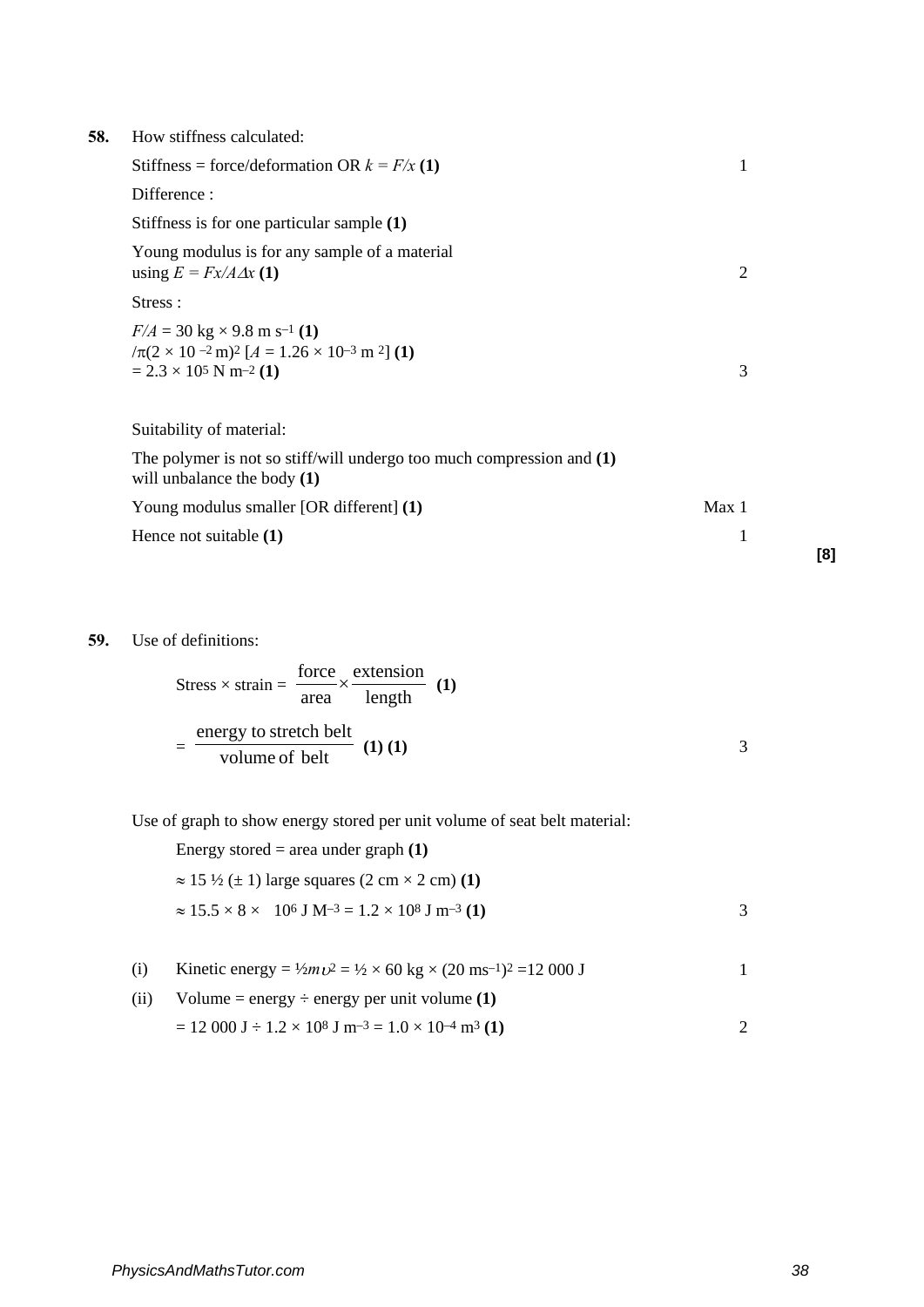|     | (iii) | Area = volume $\div 2$ m = $1.0 \times 10^{-4}$ m <sup>3</sup> $\div 2$ m    |                |        |
|-----|-------|------------------------------------------------------------------------------|----------------|--------|
|     |       | $= 5 \times 10^{-5}$ m <sup>2</sup> (1)                                      |                |        |
|     |       | so dimensions could be 50 mm $\times$ 1 mm (1)                               | $\overline{2}$ |        |
|     |       | [Width limits: $24 - 100$ mm, thickness limits: $0.4 - 2$ mm]                |                |        |
|     |       |                                                                              |                | $[11]$ |
|     |       |                                                                              |                |        |
| 60. |       | Meaning of whorl:                                                            |                |        |
|     |       | An eddy/circular flow/whirlpool OEP (1)                                      | 1              |        |
|     |       | Diagram and description of flow patterns:                                    |                |        |
|     |       | Laminar                                                                      |                |        |
|     |       | At least 3 reasonably parallel and straight lines (1)                        |                |        |
|     |       | No abrupt change in direction/no whorls/eddies (1)                           | $\overline{2}$ |        |
|     |       | Turbulent flow                                                               |                |        |
|     |       | No order shown in the flow/small broken circular shapes or similar $(1)$     |                |        |
|     |       | Mixing between layers of liquid/whorls/whirlpools/                           |                |        |
|     |       | eddies occur along the flow (1)                                              | $\overline{2}$ |        |
|     |       | Explanation of statement in terms of energy transfers:                       |                |        |
|     |       | Kinetic energy, of motion of eddies becomes kinetic energy of                |                |        |
|     |       | molecules in liquid; overall kinetic energy reduces and flow                 |                |        |
|     |       | slows/ordered kinetic energy $\rightarrow$ disordered kinetic energy (1) (1) | $\overline{2}$ |        |
|     |       |                                                                              |                | $[7]$  |



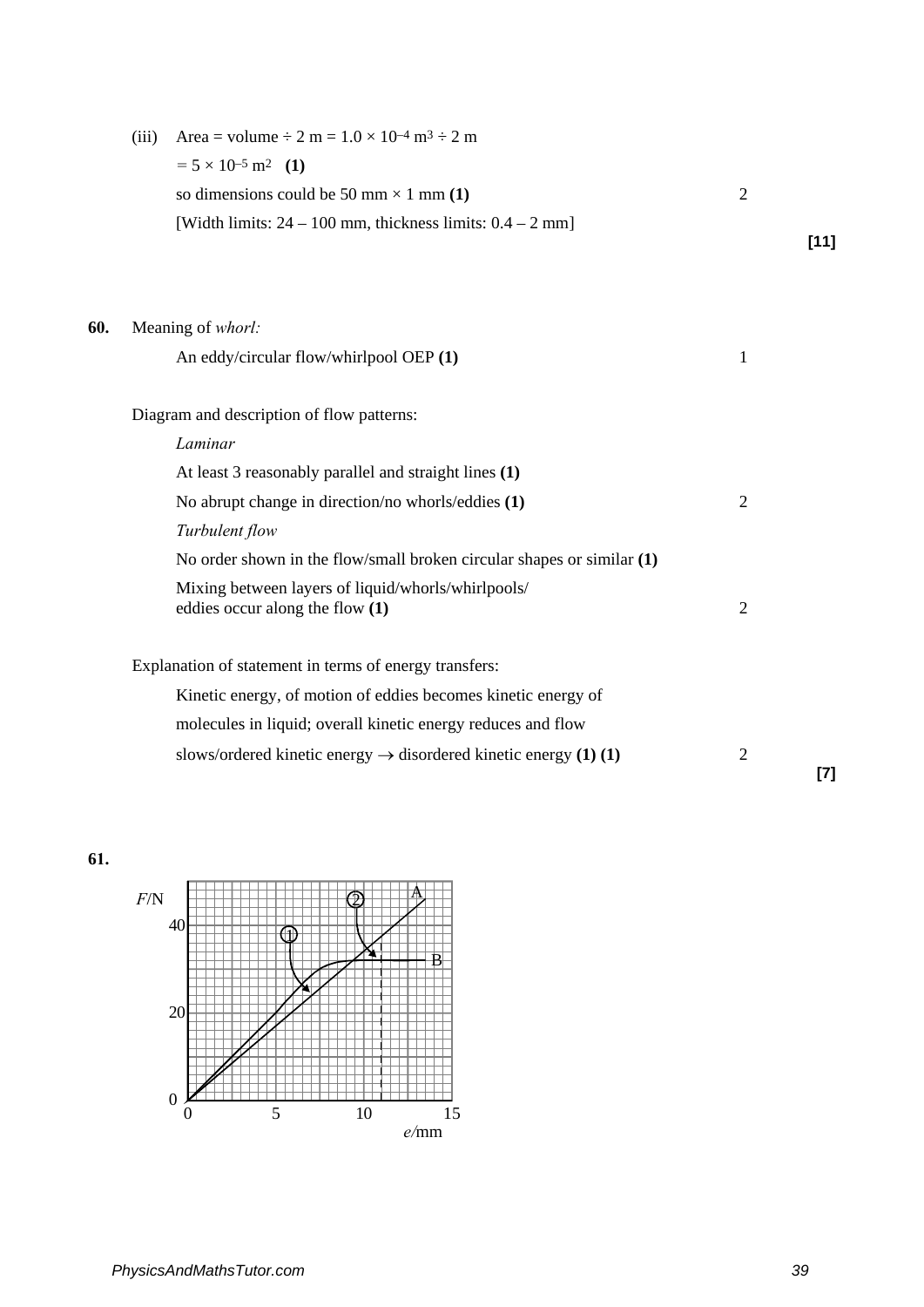| It breaks/fractures at greater force/stress<br>Brittle material is A/straight line/linear<br>Just elastic/no plastic deformation | $\overline{4}$ |     |
|----------------------------------------------------------------------------------------------------------------------------------|----------------|-----|
| Wire B because area greater<br>Convincing argument comparing area 1 with area 2 e.g. could show<br>vertical at 11 mm             |                |     |
| [Last mark consequent upon previous mark]                                                                                        |                | [6] |

**62.** Region on graph where copper wire obeys Hooke's law:

Hooke's law region up to (9,15)

Additional information needed:

Length and cross-sectional area

Estimate of energy stored in wire:

Sensible attempt at area up to 20 mm

Answer in range  $250 \rightarrow 270$ 

0.26 J

**63.** The graph below shows the behaviour of a material A subjected to a tensile stress.

| Stress/Pa | B<br>Material A                | <b>Brittle</b><br><b>Plastic</b><br><b>Both Young</b><br>moduli | (1)<br>(1)<br>(1) |
|-----------|--------------------------------|-----------------------------------------------------------------|-------------------|
|           | Strain<br>(^NOTE LOWER STRAIN) |                                                                 |                   |

How would you obtain the Young modulus of material A from the graph? **Find gradient of the linear region (1) Read values off graph and divide stress by strain/equivalent (1)**

**(2 marks)**

**[5]**

What is the unit of the Young modulus? **Pa/N m–2/kg m–1 s–2**

**(1 mark)**